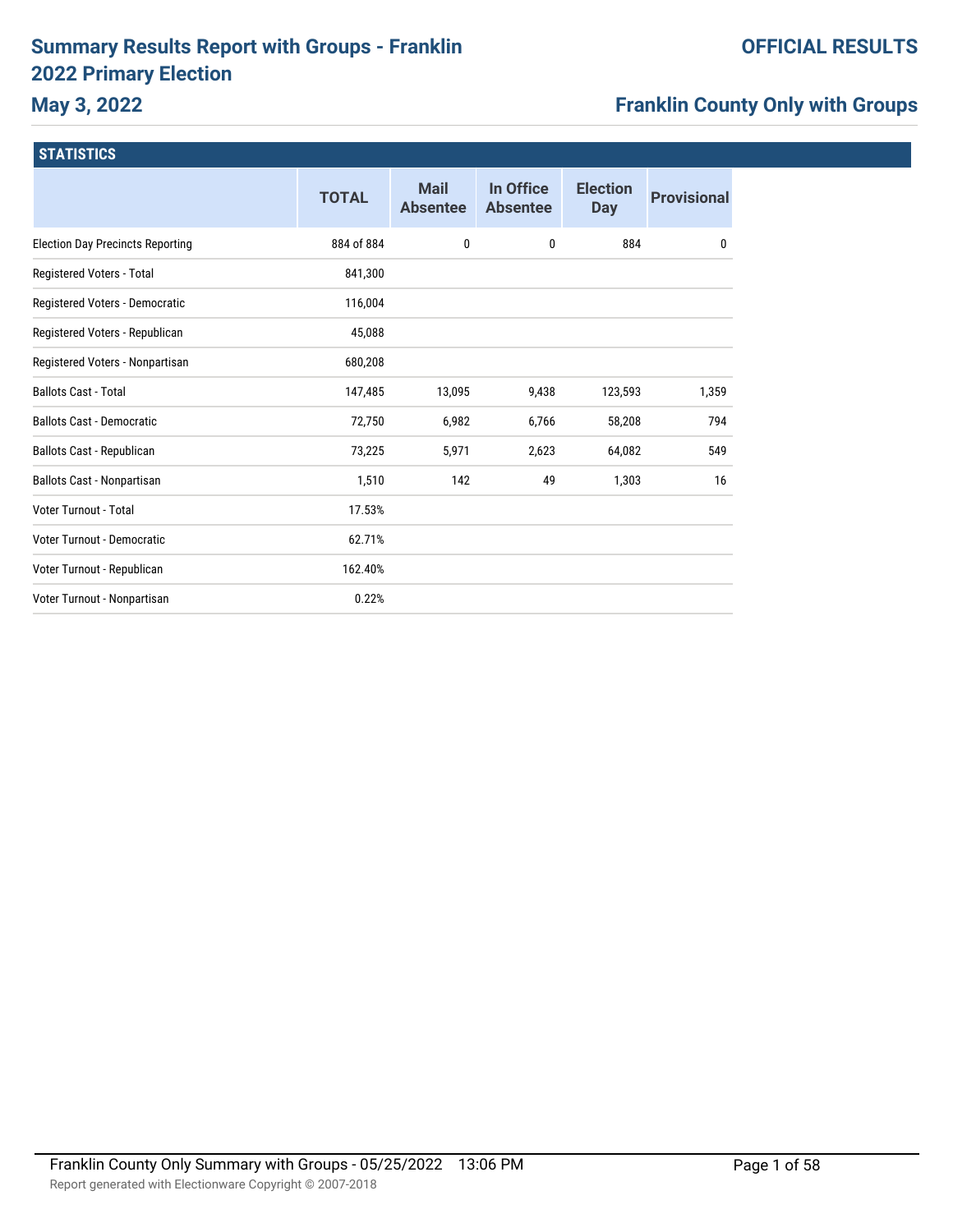# **Franklin County Only with Groups**

### **Dem For Governor and Lieutenant Governor Franklin County Only**

Vote For 1

|                                   | <b>TOTAL</b> | <b>VOTE %</b> | <b>Mail</b><br><b>Absentee</b> | In Office<br><b>Absentee</b> | <b>Election</b><br><b>Day</b> | <b>Provisional</b> |
|-----------------------------------|--------------|---------------|--------------------------------|------------------------------|-------------------------------|--------------------|
| John Cranley and Teresa Fedor     | 17,108       | 24.31%        | 1,629                          | 1,372                        | 13,935                        | 172                |
| Nan Whaley and Cheryl L. Stephens | 53,253       | 75.69%        | 5,069                          | 5,217                        | 42,386                        | 581                |
| Overvotes                         | 66           |               | 59                             | $\overline{2}$               |                               | 4                  |
| Undervotes                        | 2,323        |               | 225                            | 175                          | 1,886                         | 37                 |
| <b>Precincts Reporting</b>        | 884 of 884   |               |                                |                              |                               |                    |

#### **Dem For Attorney General Franklin County Only**

Vote For 1

|                            | <b>TOTAL</b> | <b>VOTE %</b> | <b>Mail</b><br><b>Absentee</b> | In Office<br><b>Absentee</b> | <b>Election</b><br><b>Day</b> | <b>Provisional</b> |
|----------------------------|--------------|---------------|--------------------------------|------------------------------|-------------------------------|--------------------|
| Jeffrey A. Crossman        | 65,963       | 100.00%       | 5,980                          | 6,269                        | 53,063                        | 651                |
| Overvotes                  | 0            |               | 0                              | 0                            | 0                             | 0                  |
| Undervotes                 | 6,787        |               | 1,002                          | 497                          | 5,145                         | 143                |
| <b>Precincts Reporting</b> | 884 of 884   |               |                                |                              |                               |                    |

#### **Dem For Auditor of State Franklin County Only**

Vote For 1

|                            | <b>TOTAL</b> | <b>VOTE %</b> | <b>Mail</b><br><b>Absentee</b> | In Office<br><b>Absentee</b> | <b>Election</b><br><b>Day</b> | <b>Provisional</b> |
|----------------------------|--------------|---------------|--------------------------------|------------------------------|-------------------------------|--------------------|
| <b>Taylor Sappington</b>   | 65,534       | 100.00%       | 5,954                          | 6,237                        | 52,695                        | 648                |
| Overvotes                  | 0            |               | 0                              | 0                            | 0                             | 0                  |
| Undervotes                 | 7,216        |               | 1,028                          | 529                          | 5,513                         | 146                |
| <b>Precincts Reporting</b> | 884 of 884   |               |                                |                              |                               |                    |

### **Dem For Secretary of State Franklin County Only**

|                            | <b>TOTAL</b> | <b>VOTE %</b> | <b>Mail</b><br><b>Absentee</b> | In Office<br><b>Absentee</b> | <b>Election</b><br><b>Day</b> | <b>Provisional</b> |
|----------------------------|--------------|---------------|--------------------------------|------------------------------|-------------------------------|--------------------|
| Chelsea Clark              | 65,949       | 100.00%       | 5,991                          | 6,289                        | 53,004                        | 665                |
| Overvotes                  | 0            |               | $\mathbf{0}$                   | 0                            | 0                             | 0                  |
| <b>Undervotes</b>          | 6,801        |               | 991                            | 477                          | 5,204                         | 129                |
| <b>Precincts Reporting</b> | 884 of 884   |               |                                |                              |                               |                    |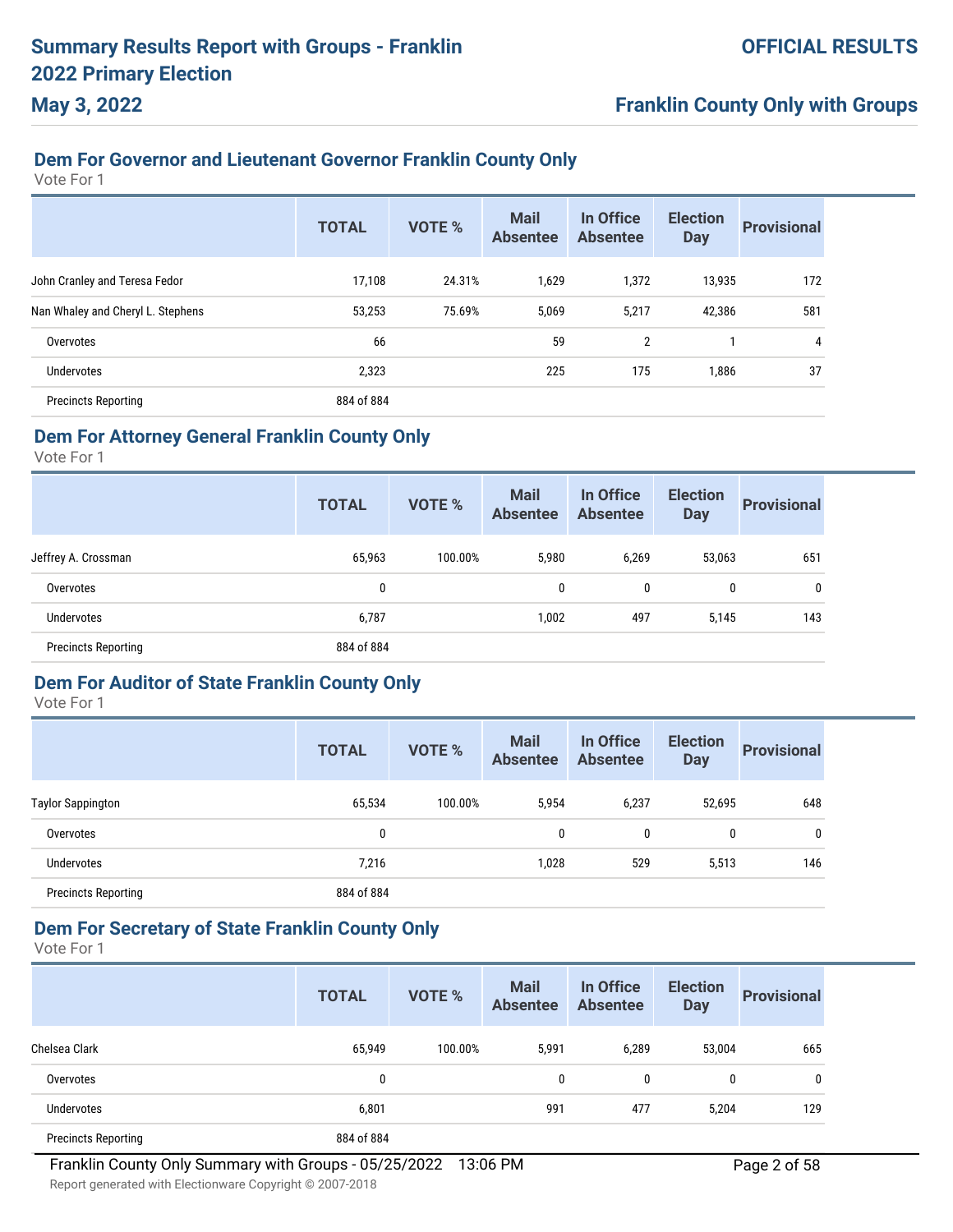## **Dem For Treasurer of State Franklin County Only**

Vote For 1

**May 3, 2022**

|                            | <b>TOTAL</b> | <b>VOTE %</b> | <b>Mail</b><br><b>Absentee</b> | In Office<br><b>Absentee</b> | <b>Election</b><br><b>Day</b> | <b>Provisional</b> |
|----------------------------|--------------|---------------|--------------------------------|------------------------------|-------------------------------|--------------------|
| Scott Schertzer            | 65,264       | 100.00%       | 5,925                          | 6,225                        | 52,477                        | 637                |
| Overvotes                  | 0            |               | 0                              | 0                            | 0                             | 0                  |
| Undervotes                 | 7,486        |               | 1,057                          | 541                          | 5,731                         | 157                |
| <b>Precincts Reporting</b> | 884 of 884   |               |                                |                              |                               |                    |

#### **Dem For Chief Justice of the Supreme Court Franklin County Only**

Vote For 1

|                            | <b>TOTAL</b> | <b>VOTE %</b> | <b>Mail</b><br><b>Absentee</b> | In Office<br><b>Absentee</b> | <b>Election</b><br><b>Day</b> | <b>Provisional</b> |
|----------------------------|--------------|---------------|--------------------------------|------------------------------|-------------------------------|--------------------|
| Jennifer Brunner           | 67,199       | 100.00%       | 6,111                          | 6,386                        | 54,033                        | 669                |
| Overvotes                  | 0            |               | 0                              | 0                            | 0                             | 0                  |
| Undervotes                 | 5,551        |               | 871                            | 380                          | 4,175                         | 125                |
| <b>Precincts Reporting</b> | 884 of 884   |               |                                |                              |                               |                    |

#### **Dem For Justice of the Supreme Court (1/1) Franklin County Only**

Vote For 1

|                            | <b>TOTAL</b> | <b>VOTE %</b> | <b>Mail</b><br><b>Absentee</b> | In Office<br><b>Absentee</b> | <b>Election</b><br><b>Day</b> | <b>Provisional</b> |
|----------------------------|--------------|---------------|--------------------------------|------------------------------|-------------------------------|--------------------|
| Terri Jamison              | 65,571       | 100.00%       | 5,742                          | 6,278                        | 52,913                        | 638                |
| Overvotes                  | 0            |               | 0                              | 0                            | $\mathbf{0}$                  | 0                  |
| <b>Undervotes</b>          | 7,179        |               | 1,240                          | 488                          | 5,295                         | 156                |
| <b>Precincts Reporting</b> | 884 of 884   |               |                                |                              |                               |                    |

### **Dem For Justice of the Supreme Court (1/2) Franklin County Only**

Vote For 1

|                            | <b>TOTAL</b> | <b>VOTE %</b> | <b>Mail</b><br><b>Absentee</b> | In Office<br><b>Absentee</b> | <b>Election</b><br><b>Day</b> | <b>Provisional</b> |
|----------------------------|--------------|---------------|--------------------------------|------------------------------|-------------------------------|--------------------|
| Marilyn Zayas              | 64,566       | 100.00%       | 5,607                          | 6,170                        | 52,184                        | 605                |
| Overvotes                  | 0            |               | 0                              | 0                            | 0                             | 0                  |
| Undervotes                 | 8,184        |               | 1,375                          | 596                          | 6,024                         | 189                |
| <b>Precincts Reporting</b> | 884 of 884   |               |                                |                              |                               |                    |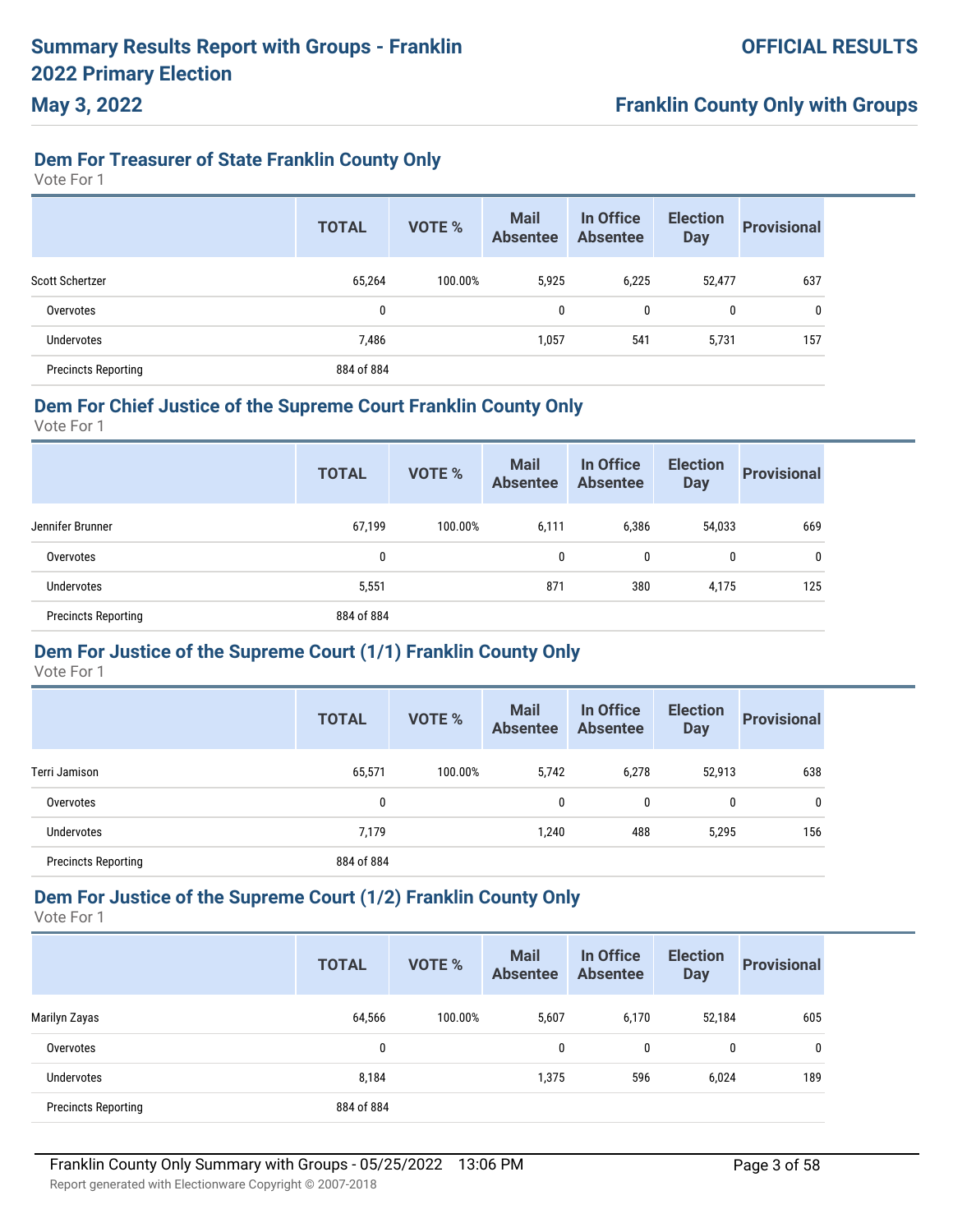# **Dem For U.S. Senator Franklin County Only**

Vote For 1

**May 3, 2022**

|                            | <b>TOTAL</b> | <b>VOTE %</b> | <b>Mail</b><br><b>Absentee</b> | In Office<br><b>Absentee</b> | <b>Election</b><br><b>Day</b> | <b>Provisional</b> |
|----------------------------|--------------|---------------|--------------------------------|------------------------------|-------------------------------|--------------------|
| Morgan Harper              | 21,534       | 30.13%        | 1,708                          | 1,843                        | 17,626                        | 357                |
| Traci TJ Johnson           | 7,296        | 10.21%        | 534                            | 571                          | 6,062                         | 129                |
| Tim Ryan                   | 42,648       | 59.67%        | 4,577                          | 4,264                        | 33,515                        | 292                |
| Overvotes                  | 14           |               | 10                             | 0                            |                               | 3                  |
| <b>Undervotes</b>          | 1,258        |               | 153                            | 88                           | 1,004                         | 13                 |
| <b>Precincts Reporting</b> | 884 of 884   |               |                                |                              |                               |                    |

### **Dem For Representative to Congress (3rd District)**

Vote For 1

|                            | <b>TOTAL</b> | <b>VOTE %</b> | <b>Mail</b><br><b>Absentee</b> | In Office<br><b>Absentee</b> | <b>Election</b><br><b>Day</b> | <b>Provisional</b> |
|----------------------------|--------------|---------------|--------------------------------|------------------------------|-------------------------------|--------------------|
| Joyce Beatty               | 48,241       | 100.00%       | 4,139                          | 5,272                        | 38,329                        | 501                |
| Overvotes                  | 0            |               | $\mathbf{0}$                   | 0                            | $\mathbf{0}$                  | $\mathbf{0}$       |
| <b>Undervotes</b>          | 3,116        |               | 493                            | 267                          | 2,275                         | 81                 |
| <b>Precincts Reporting</b> | 543 of 543   |               |                                |                              |                               |                    |

### **Dem For Representative to Congress (15th District)**

|                            | <b>TOTAL</b> | <b>VOTE %</b> | <b>Mail</b><br><b>Absentee</b> | In Office<br><b>Absentee</b> | <b>Election</b><br><b>Day</b> | <b>Provisional</b> |
|----------------------------|--------------|---------------|--------------------------------|------------------------------|-------------------------------|--------------------|
| Gary Josephson             | 6,896        |               | 822                            | 353                          | 5,638                         | 83                 |
| Candidate Withdrawn        |              |               |                                |                              |                               |                    |
| Overvotes                  | 2            |               | 0                              | 0                            |                               |                    |
| <b>Undervotes</b>          | 1,983        |               | 275                            | 113                          | 1,565                         | 30                 |
| <b>Precincts Reporting</b> | 346 of 346   |               |                                |                              |                               |                    |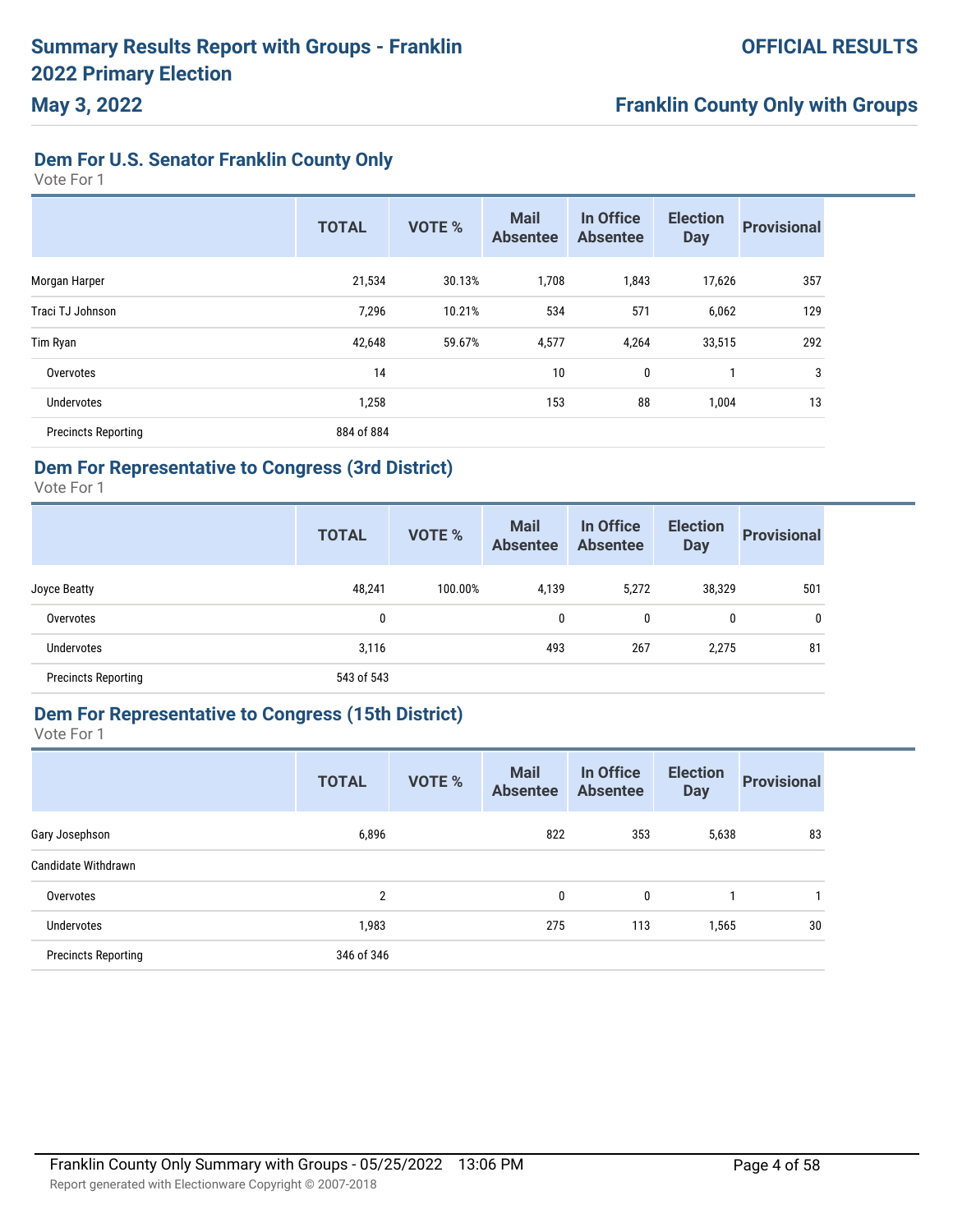# **Franklin County Only with Groups**

# **Dem For Judge of the Court of Appeals (1/1) Franklin County Only**

Vote For 1

|                            | <b>TOTAL</b> | <b>VOTE %</b> | <b>Mail</b><br><b>Absentee</b> | In Office<br><b>Absentee</b> | <b>Election</b><br><b>Day</b> | <b>Provisional</b> |
|----------------------------|--------------|---------------|--------------------------------|------------------------------|-------------------------------|--------------------|
| Kristin Boggs              | 65,329       | 100.00%       | 5,613                          | 6,224                        | 52,857                        | 635                |
| Overvotes                  | 0            |               | 0                              | $\mathbf{0}$                 | 0                             | 0                  |
| <b>Undervotes</b>          | 7,421        |               | 1,369                          | 542                          | 5,351                         | 159                |
| <b>Precincts Reporting</b> | 884 of 884   |               |                                |                              |                               |                    |

### **Dem For Judge of the Court of Appeals (1/2) Franklin County Only**

Vote For 1

|                            | <b>TOTAL</b> | <b>VOTE %</b> | <b>Mail</b><br><b>Absentee</b> | In Office<br><b>Absentee</b> | <b>Election</b><br><b>Day</b> | <b>Provisional</b> |
|----------------------------|--------------|---------------|--------------------------------|------------------------------|-------------------------------|--------------------|
| Julia L. Dorrian           | 64,942       | 100.00%       | 5,660                          | 6,186                        | 52,476                        | 620                |
| Overvotes                  | 0            |               | 0                              | 0                            | 0                             | 0                  |
| Undervotes                 | 7,808        |               | 1,322                          | 580                          | 5,732                         | 174                |
| <b>Precincts Reporting</b> | 884 of 884   |               |                                |                              |                               |                    |

#### **Dem For Judge of the Court of Appeals (1/3) Franklin County Only**

Vote For 1

|                            | <b>TOTAL</b> | <b>VOTE %</b> | <b>Mail</b><br><b>Absentee</b> | In Office<br><b>Absentee</b> | <b>Election</b><br><b>Day</b> | <b>Provisional</b> |
|----------------------------|--------------|---------------|--------------------------------|------------------------------|-------------------------------|--------------------|
| Carly Edelstein            | 64,080       | 100.00%       | 5,457                          | 6,114                        | 51,896                        | 613                |
| Overvotes                  | 0            |               | 0                              | 0                            | 0                             | 0                  |
| <b>Undervotes</b>          | 8,670        |               | 1,525                          | 652                          | 6,312                         | 181                |
| <b>Precincts Reporting</b> | 884 of 884   |               |                                |                              |                               |                    |

### **Dem For Judge of the Court of Appeals (2/9) Franklin County Only**

Vote For 1

|                            | <b>TOTAL</b> | <b>VOTE %</b> | <b>Mail</b><br><b>Absentee</b> | In Office<br><b>Absentee</b> | <b>Election</b><br><b>Day</b> | <b>Provisional</b> |
|----------------------------|--------------|---------------|--------------------------------|------------------------------|-------------------------------|--------------------|
| David Leland               | 64,351       | 100.00%       | 5,597                          | 6,166                        | 51,981                        | 607                |
| Overvotes                  | 0            |               | 0                              | 0                            | $\mathbf{0}$                  | 0                  |
| <b>Undervotes</b>          | 8,399        |               | 1,385                          | 600                          | 6,227                         | 187                |
| <b>Precincts Reporting</b> | 884 of 884   |               |                                |                              |                               |                    |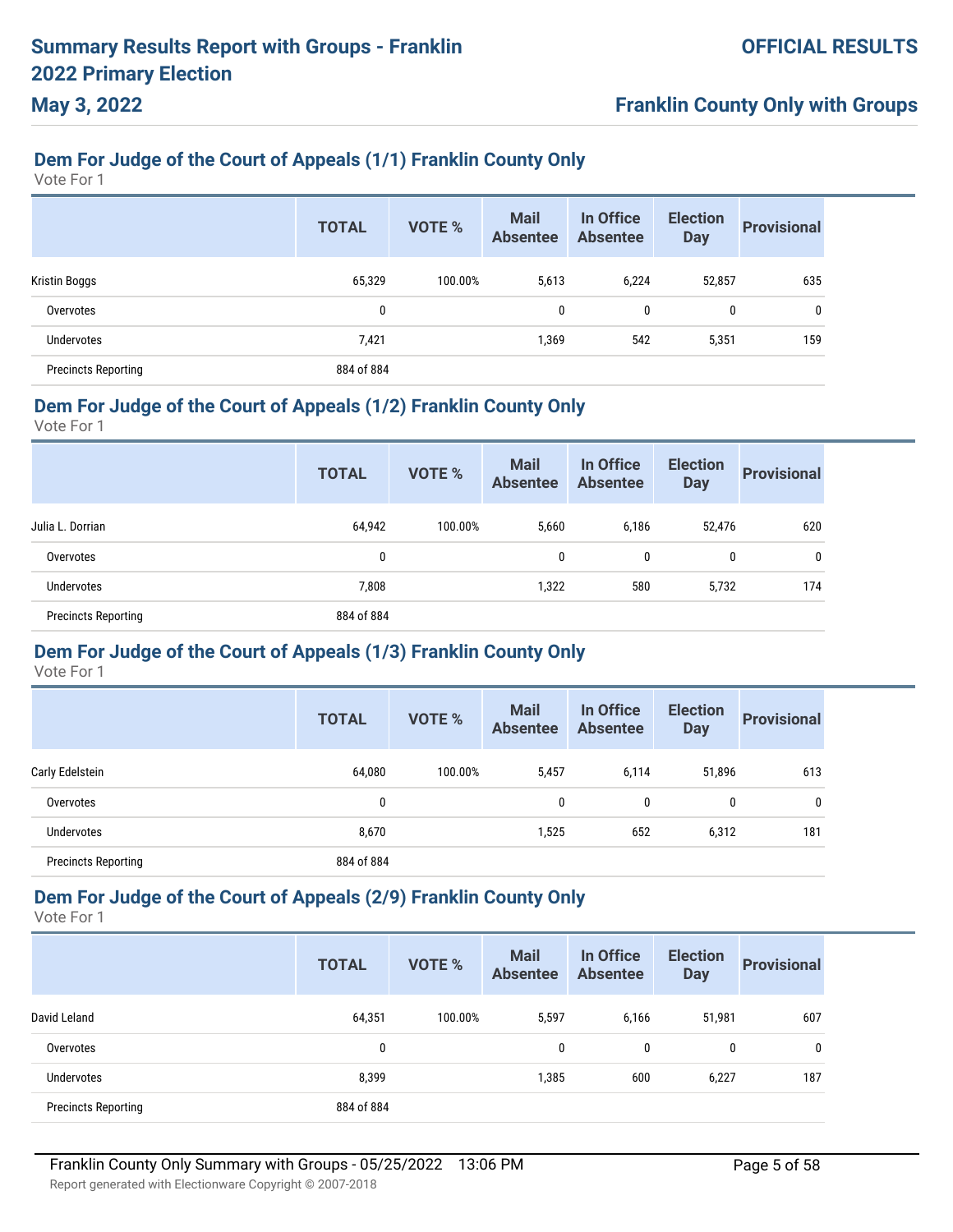# **Franklin County Only with Groups**

# **Dem For Judge of the Court of Common Pleas (1/1) Franklin County Only**

Vote For 1

|                            | <b>TOTAL</b> | <b>VOTE %</b> | <b>Mail</b><br><b>Absentee</b> | In Office<br><b>Absentee</b> | <b>Election</b><br><b>Day</b> | <b>Provisional</b> |
|----------------------------|--------------|---------------|--------------------------------|------------------------------|-------------------------------|--------------------|
| Zach Gwin                  | 63,877       | 100.00%       | 5,498                          | 6,131                        | 51,648                        | 600                |
| Overvotes                  | 0            |               | 0                              | 0                            | 0                             | 0                  |
| Undervotes                 | 8,873        |               | 1,484                          | 635                          | 6,560                         | 194                |
| <b>Precincts Reporting</b> | 884 of 884   |               |                                |                              |                               |                    |

### **Dem For Judge of the Court of Common Pleas (1/2) Franklin County Only**

Vote For 1

|                            | <b>TOTAL</b> | <b>VOTE %</b> | <b>Mail</b><br><b>Absentee</b> | In Office<br><b>Absentee</b> | <b>Election</b><br><b>Day</b> | <b>Provisional</b> |
|----------------------------|--------------|---------------|--------------------------------|------------------------------|-------------------------------|--------------------|
| Michael J. Boyle           | 32,181       | 47.55%        | 3,365                          | 2,858                        | 25,685                        | 273                |
| Julie M. Lynch             | 35,498       | 52.45%        | 3,072                          | 3,680                        | 28,324                        | 422                |
| Overvotes                  | 24           |               | 15                             | 4                            | 3                             | $\overline{2}$     |
| Undervotes                 | 5,047        |               | 530                            | 224                          | 4,196                         | 97                 |
| <b>Precincts Reporting</b> | 884 of 884   |               |                                |                              |                               |                    |
|                            |              |               |                                |                              |                               |                    |

#### **Dem For Judge of the Court of Common Pleas (1/3) Franklin County Only**

Vote For 1

|                            | <b>TOTAL</b> | <b>VOTE %</b> | <b>Mail</b><br><b>Absentee</b> | In Office<br><b>Absentee</b> | <b>Election</b><br><b>Day</b> | <b>Provisional</b> |
|----------------------------|--------------|---------------|--------------------------------|------------------------------|-------------------------------|--------------------|
| Mark A. Serrott            | 63,547       | 100.00%       | 5,483                          | 6,094                        | 51,376                        | 594                |
| Overvotes                  | 0            |               | 0                              | $\mathbf{0}$                 | 0                             | 0                  |
| Undervotes                 | 9,203        |               | 1,499                          | 672                          | 6,832                         | 200                |
| <b>Precincts Reporting</b> | 884 of 884   |               |                                |                              |                               |                    |

## **Dem For Judge of the Court of Common Pleas (1/4) Franklin County Only**

|                            | <b>TOTAL</b> | <b>VOTE %</b> | <b>Mail</b><br><b>Absentee</b> | In Office<br><b>Absentee</b> | <b>Election</b><br><b>Day</b> | <b>Provisional</b> |
|----------------------------|--------------|---------------|--------------------------------|------------------------------|-------------------------------|--------------------|
| Jeffrey M. Brown           | 63,699       | 100.00%       | 5,482                          | 6,121                        | 51,495                        | 601                |
| Overvotes                  | 0            |               | 0                              | 0                            | 0                             | 0                  |
| Undervotes                 | 9,051        |               | 1,500                          | 645                          | 6,713                         | 193                |
| <b>Precincts Reporting</b> | 884 of 884   |               |                                |                              |                               |                    |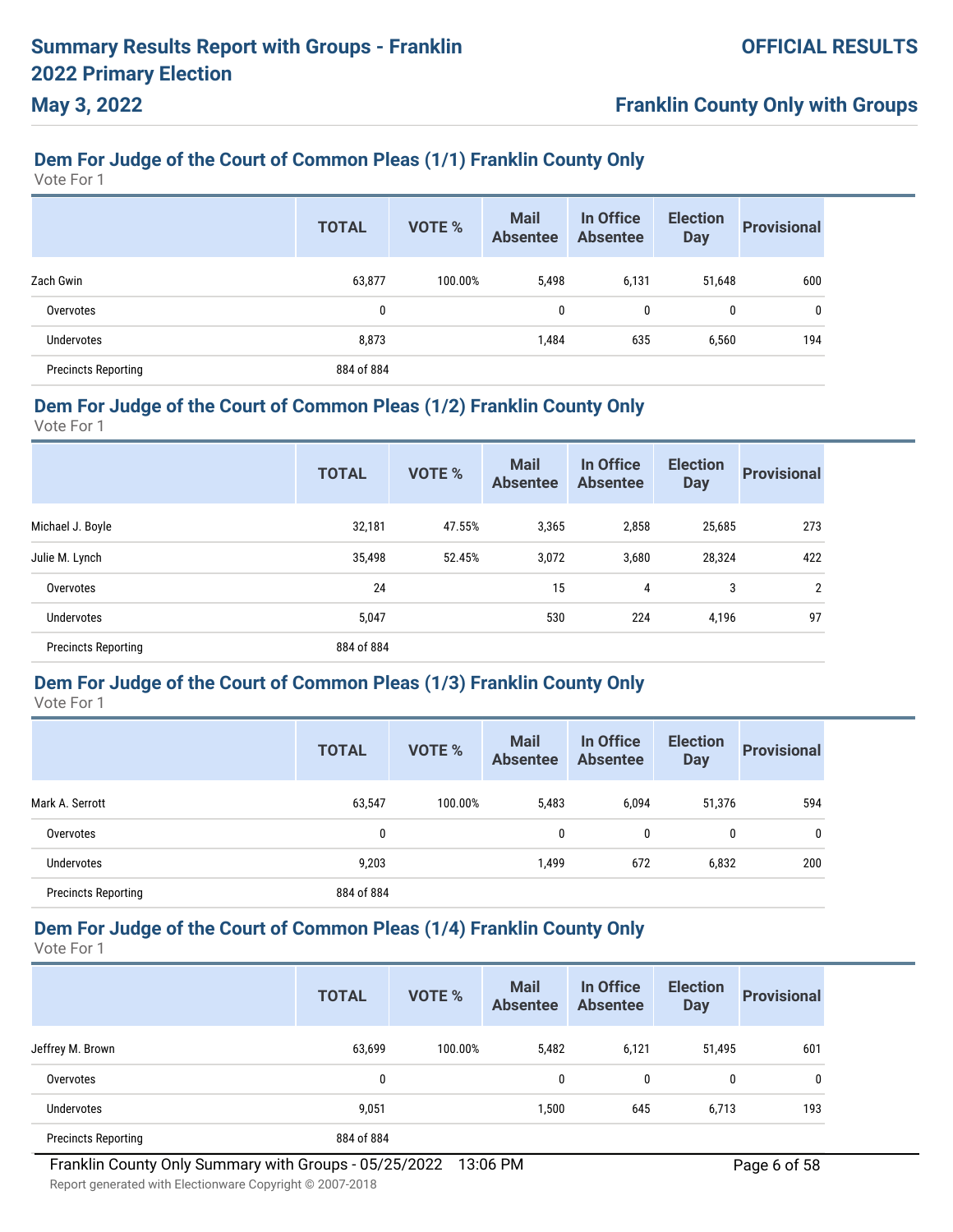# **Franklin County Only with Groups**

# **Dem For Judge of the Court of Common Pleas (1/6) Franklin County Only**

Vote For 1

|                            | <b>TOTAL</b> | <b>VOTE %</b> | <b>Mail</b><br><b>Absentee</b> | In Office<br><b>Absentee</b> | <b>Election</b><br><b>Day</b> | <b>Provisional</b> |
|----------------------------|--------------|---------------|--------------------------------|------------------------------|-------------------------------|--------------------|
| Sheryl Munson              | 63,785       | 100.00%       | 5,481                          | 6,111                        | 51,579                        | 614                |
| Overvotes                  | 0            |               | 0                              | 0                            | 0                             | 0                  |
| <b>Undervotes</b>          | 8,965        |               | 1,501                          | 655                          | 6,629                         | 180                |
| <b>Precincts Reporting</b> | 884 of 884   |               |                                |                              |                               |                    |

### **Dem For Judge of the Court of Common Pleas (1/7) Franklin County Only**

Vote For 1

|                            | <b>TOTAL</b> | <b>VOTE %</b> | <b>Mail</b><br><b>Absentee</b> | In Office<br><b>Absentee</b> | <b>Election</b><br><b>Day</b> | <b>Provisional</b> |
|----------------------------|--------------|---------------|--------------------------------|------------------------------|-------------------------------|--------------------|
| Andria Noble               | 63,430       | 100.00%       | 5,448                          | 6,087                        | 51,300                        | 595                |
| Overvotes                  | 0            |               | 0                              | 0                            | 0                             | 0                  |
| Undervotes                 | 9,320        |               | 1,534                          | 679                          | 6,908                         | 199                |
| <b>Precincts Reporting</b> | 884 of 884   |               |                                |                              |                               |                    |

#### **Dem For Judge of the Court of Common Pleas (1/9) Franklin County Only**

Vote For 1

|                            | <b>TOTAL</b> | <b>VOTE %</b> | <b>Mail</b><br><b>Absentee</b> | In Office<br><b>Absentee</b> | <b>Election</b><br><b>Day</b> | <b>Provisional</b> |
|----------------------------|--------------|---------------|--------------------------------|------------------------------|-------------------------------|--------------------|
| Bill Sperlazza             | 62,717       | 100.00%       | 5,393                          | 6,008                        | 50,740                        | 576                |
| Overvotes                  | 0            |               | 0                              | $\mathbf{0}$                 | 0                             | 0                  |
| <b>Undervotes</b>          | 10,033       |               | 1,589                          | 758                          | 7,468                         | 218                |
| <b>Precincts Reporting</b> | 884 of 884   |               |                                |                              |                               |                    |

# **Dem For Judge of the Court of Common Pleas (7/1) Franklin County Only**

Vote For 1

|                            | <b>TOTAL</b> | <b>VOTE %</b> | <b>Mail</b><br><b>Absentee</b> | In Office<br><b>Absentee</b> | <b>Election</b><br><b>Day</b> | <b>Provisional</b> |
|----------------------------|--------------|---------------|--------------------------------|------------------------------|-------------------------------|--------------------|
| <b>Kimberly Cocroft</b>    | 63,853       | 100.00%       | 5,520                          | 6,134                        | 51,597                        | 602                |
| Overvotes                  | 0            |               | 0                              | 0                            | 0                             | 0                  |
| <b>Undervotes</b>          | 8,897        |               | 1,462                          | 632                          | 6,611                         | 192                |
| <b>Precincts Reporting</b> | 884 of 884   |               |                                |                              |                               |                    |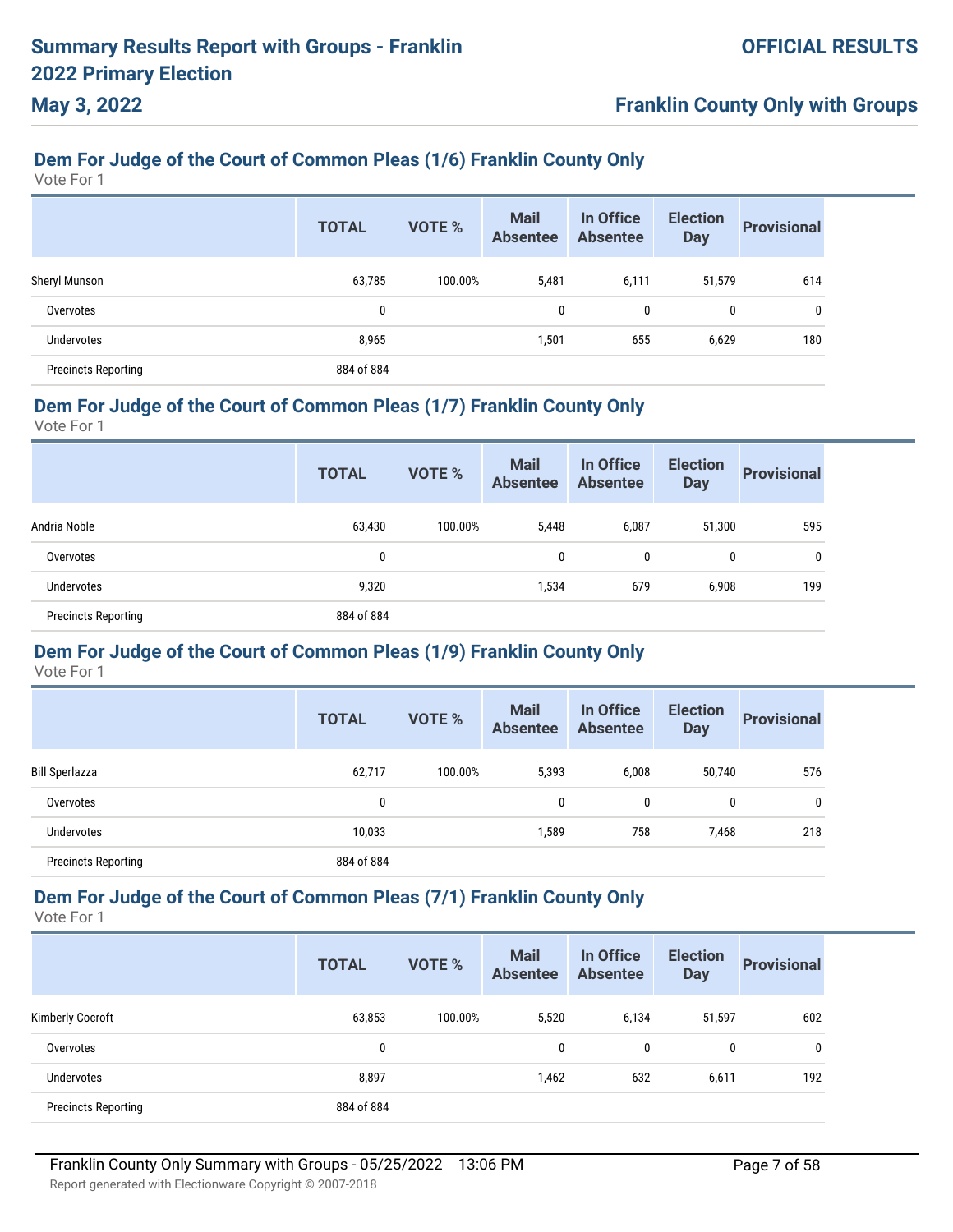# **Franklin County Only with Groups**

# **Dem For Judge of the Court of Common Pleas (Dom 1/5/23) Franklin County Only**

Vote For 1

|                            | <b>TOTAL</b> | <b>VOTE %</b> | <b>Mail</b><br><b>Absentee</b> | In Office<br><b>Absentee</b> | <b>Election</b><br><b>Day</b> | <b>Provisional</b> |
|----------------------------|--------------|---------------|--------------------------------|------------------------------|-------------------------------|--------------------|
| Kim A. Browne              | 61,262       | 100.00%       | 5,116                          | 5,797                        | 49,746                        | 603                |
| Overvotes                  | $\mathbf{0}$ |               | 0                              | 0                            | 0                             | 0                  |
| Undervotes                 | 11,488       |               | 1,866                          | 969                          | 8,462                         | 191                |
| <b>Precincts Reporting</b> | 884 of 884   |               |                                |                              |                               |                    |

### **Dem For Judge of the Court of Common Pleas (DOM UTE 1/4/25) Franklin County Only**

Vote For 1

|                            | <b>TOTAL</b> | <b>VOTE %</b> | <b>Mail</b><br><b>Absentee</b> | In Office<br><b>Absentee</b> | <b>Election</b><br><b>Day</b> | <b>Provisional</b> |
|----------------------------|--------------|---------------|--------------------------------|------------------------------|-------------------------------|--------------------|
| Douglas Nobles             | 62,774       | 100.00%       | 5,468                          | 6,020                        | 50,700                        | 586                |
| Overvotes                  | 0            |               | 0                              | 0                            | 0                             | 0                  |
| <b>Undervotes</b>          | 9,976        |               | 1,514                          | 746                          | 7,508                         | 208                |
| <b>Precincts Reporting</b> | 884 of 884   |               |                                |                              |                               |                    |

#### **Dem For County Commissioner Franklin County Only**

Vote For 1

|                            | <b>TOTAL</b> | <b>VOTE %</b> | <b>Mail</b><br><b>Absentee</b> | In Office<br><b>Absentee</b> | <b>Election</b><br><b>Day</b> | <b>Provisional</b> |
|----------------------------|--------------|---------------|--------------------------------|------------------------------|-------------------------------|--------------------|
| Erica C. Crawley           | 65,261       | 100.00%       | 5,815                          | 6,222                        | 52,607                        | 617                |
| Overvotes                  | 0            |               | 0                              | 0                            | 0                             | 0                  |
| Undervotes                 | 7,489        |               | 1,167                          | 544                          | 5,601                         | 177                |
| <b>Precincts Reporting</b> | 884 of 884   |               |                                |                              |                               |                    |

### **Dem For County Auditor Franklin County Only**

|                            | <b>TOTAL</b> | <b>VOTE %</b> | <b>Mail</b><br><b>Absentee</b> | In Office<br><b>Absentee</b> | <b>Election</b><br><b>Day</b> | <b>Provisional</b> |
|----------------------------|--------------|---------------|--------------------------------|------------------------------|-------------------------------|--------------------|
| Michael Stinziano          | 65,612       | 100.00%       | 5,938                          | 6,254                        | 52,815                        | 605                |
| Overvotes                  | 0            |               | 0                              | 0                            | 0                             | 0                  |
| <b>Undervotes</b>          | 7,138        |               | 1,044                          | 512                          | 5,393                         | 189                |
| <b>Precincts Reporting</b> | 884 of 884   |               |                                |                              |                               |                    |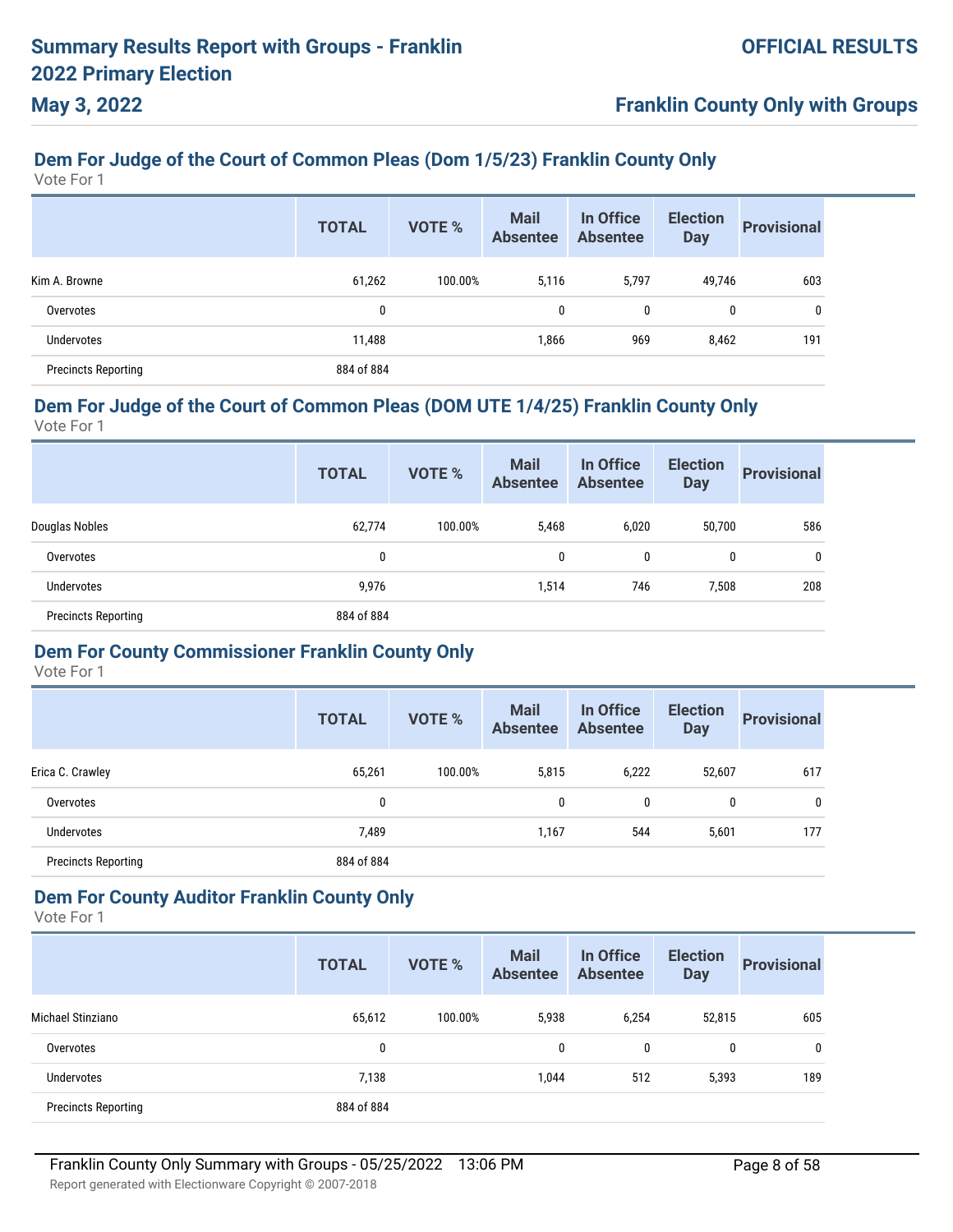# **Franklin County Only with Groups**

### **Rep For Governor and Lieutenant Governor Franklin County Only**

Vote For 1

|                                      | <b>TOTAL</b> | VOTE % | <b>Mail</b><br><b>Absentee</b> | In Office<br><b>Absentee</b> | <b>Election</b><br><b>Day</b> | <b>Provisional</b> |
|--------------------------------------|--------------|--------|--------------------------------|------------------------------|-------------------------------|--------------------|
| Joe Blystone and Jeremiah W. Workman | 11,987       | 16.52% | 480                            | 280                          | 11,096                        | 131                |
| Mike DeWine and Jon Husted           | 43,322       | 59.70% | 4,282                          | 1,689                        | 37,083                        | 268                |
| Ron Hood and Candice Keller          | 1,260        | 1.74%  | 98                             | 49                           | 1,097                         | 16                 |
| Jim Renacci and Joe Knopp            | 16,001       | 22.05% | 1,050                          | 576                          | 14,249                        | 126                |
| Overvotes                            | 10           |        | 9                              | 0                            | 0                             |                    |
| <b>Undervotes</b>                    | 645          |        | 52                             | 29                           | 557                           | 7                  |
| <b>Precincts Reporting</b>           | 884 of 884   |        |                                |                              |                               |                    |

### **Rep For Attorney General Franklin County Only**

Vote For 1

|                            | <b>TOTAL</b> | <b>VOTE %</b> | <b>Mail</b><br><b>Absentee</b> | In Office<br><b>Absentee</b> | <b>Election</b><br><b>Day</b> | <b>Provisional</b> |
|----------------------------|--------------|---------------|--------------------------------|------------------------------|-------------------------------|--------------------|
| Dave Yost                  | 62,916       | 100.00%       | 4,962                          | 2,257                        | 55,302                        | 395                |
| Overvotes                  | 0            |               | 0                              | 0                            | 0                             | $\mathbf{0}$       |
| <b>Undervotes</b>          | 10,309       |               | 1,009                          | 366                          | 8,780                         | 154                |
| <b>Precincts Reporting</b> | 884 of 884   |               |                                |                              |                               |                    |

### **Rep For Auditor of State Franklin County Only**

|                            | <b>TOTAL</b> | <b>VOTE %</b> | <b>Mail</b><br><b>Absentee</b> | In Office<br><b>Absentee</b> | <b>Election</b><br><b>Day</b> | <b>Provisional</b> |
|----------------------------|--------------|---------------|--------------------------------|------------------------------|-------------------------------|--------------------|
| <b>Keith Faber</b>         | 58,931       | 100.00%       | 4,616                          | 2,147                        | 51,820                        | 348                |
| Overvotes                  | 0            |               | 0                              | 0                            | 0                             | 0                  |
| Undervotes                 | 14,294       |               | 1,355                          | 476                          | 12,262                        | 201                |
| <b>Precincts Reporting</b> | 884 of 884   |               |                                |                              |                               |                    |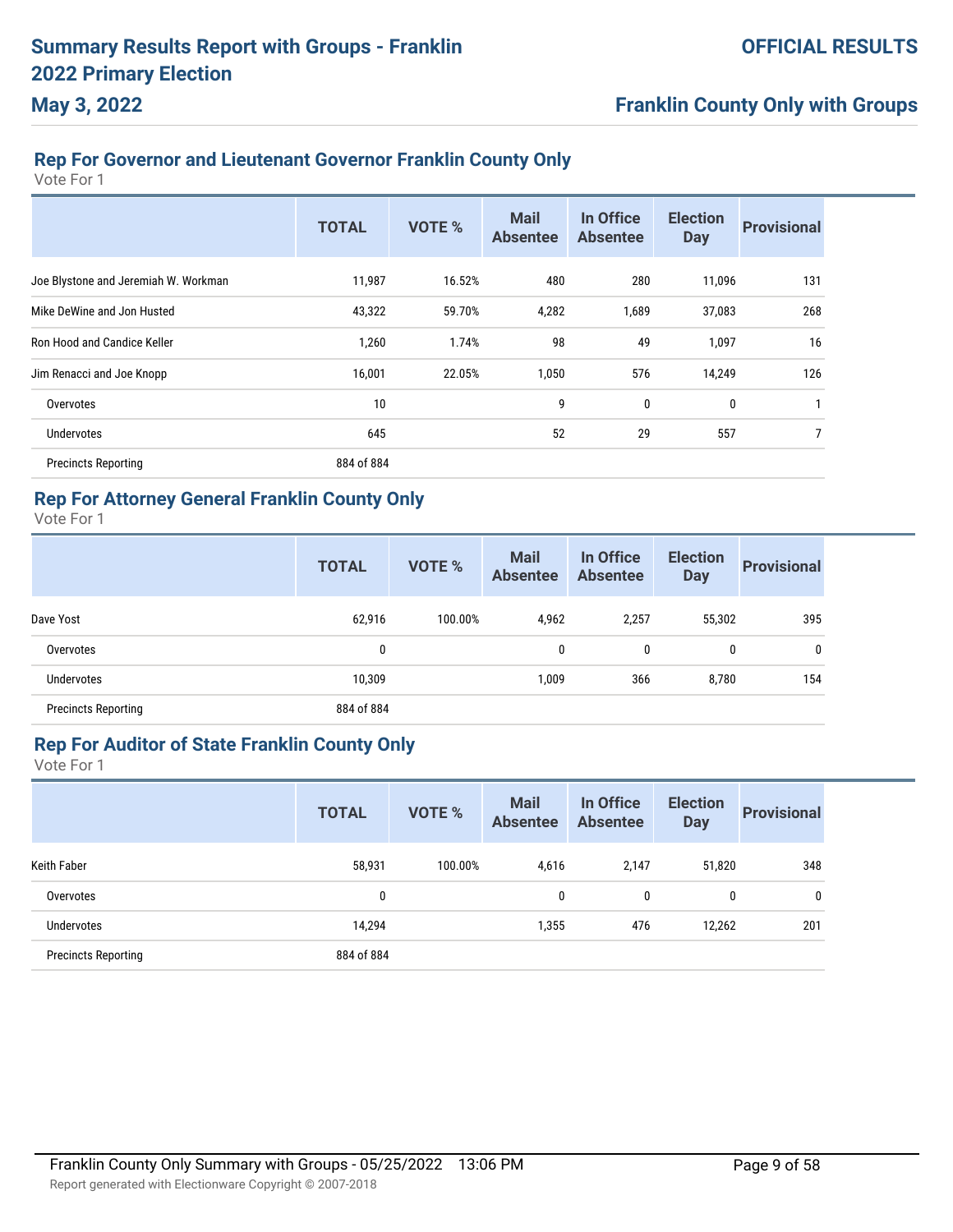### **Rep For Secretary of State Franklin County Only**

Vote For 1

**May 3, 2022**

|                            | <b>TOTAL</b> | <b>VOTE %</b> | <b>Mail</b><br><b>Absentee</b> | In Office<br><b>Absentee</b> | <b>Election</b><br><b>Day</b> | <b>Provisional</b> |
|----------------------------|--------------|---------------|--------------------------------|------------------------------|-------------------------------|--------------------|
| John Adams                 | 16,038       | 24.42%        | 964                            | 556                          | 14,361                        | 157                |
| Frank LaRose               | 49,646       | 75.58%        | 4,567                          | 1,885                        | 42,892                        | 302                |
| Overvotes                  | 5            |               | 5                              | 0                            | 0                             | 0                  |
| <b>Undervotes</b>          | 7,536        |               | 435                            | 182                          | 6,829                         | 90                 |
| <b>Precincts Reporting</b> | 884 of 884   |               |                                |                              |                               |                    |

#### **Rep For Treasurer of State Franklin County Only**

Vote For 1

|                            | <b>TOTAL</b> | <b>VOTE %</b> | <b>Mail</b><br><b>Absentee</b> | In Office<br><b>Absentee</b> | <b>Election</b><br><b>Day</b> | <b>Provisional</b> |
|----------------------------|--------------|---------------|--------------------------------|------------------------------|-------------------------------|--------------------|
| <b>Robert Sprague</b>      | 58,350       | 100.00%       | 4,606                          | 2,123                        | 51,258                        | 363                |
| Overvotes                  | 0            |               | 0                              | 0                            | 0                             | 0                  |
| <b>Undervotes</b>          | 14,875       |               | 1,365                          | 500                          | 12,824                        | 186                |
| <b>Precincts Reporting</b> | 884 of 884   |               |                                |                              |                               |                    |

#### **Rep For Chief Justice of the Supreme Court Franklin County Only**

Vote For 1

|                            | <b>TOTAL</b> | <b>VOTE %</b> | <b>Mail</b><br><b>Absentee</b> | In Office<br><b>Absentee</b> | <b>Election</b><br><b>Day</b> | <b>Provisional</b> |
|----------------------------|--------------|---------------|--------------------------------|------------------------------|-------------------------------|--------------------|
| Sharon L. Kennedy          | 58,224       | 100.00%       | 4,602                          | 2,136                        | 51,120                        | 366                |
| Overvotes                  | 0            |               | $\mathbf{0}$                   | 0                            | 0                             | 0                  |
| Undervotes                 | 15,001       |               | 1,369                          | 487                          | 12,962                        | 183                |
| <b>Precincts Reporting</b> | 884 of 884   |               |                                |                              |                               |                    |

### **Rep For Justice of the Supreme Court (1/1) Franklin County Only**

|                            | <b>TOTAL</b> | <b>VOTE %</b> | <b>Mail</b><br><b>Absentee</b> | In Office<br><b>Absentee</b> | <b>Election</b><br><b>Day</b> | <b>Provisional</b> |
|----------------------------|--------------|---------------|--------------------------------|------------------------------|-------------------------------|--------------------|
| Pat Fischer                | 57,183       | 100.00%       | 4,477                          | 2.108                        | 50,253                        | 345                |
| Overvotes                  | 0            |               | $\mathbf{0}$                   | 0                            | 0                             |                    |
| Undervotes                 | 16,042       |               | 1,494                          | 515                          | 13,829                        | 204                |
| <b>Precincts Reporting</b> | 884 of 884   |               |                                |                              |                               |                    |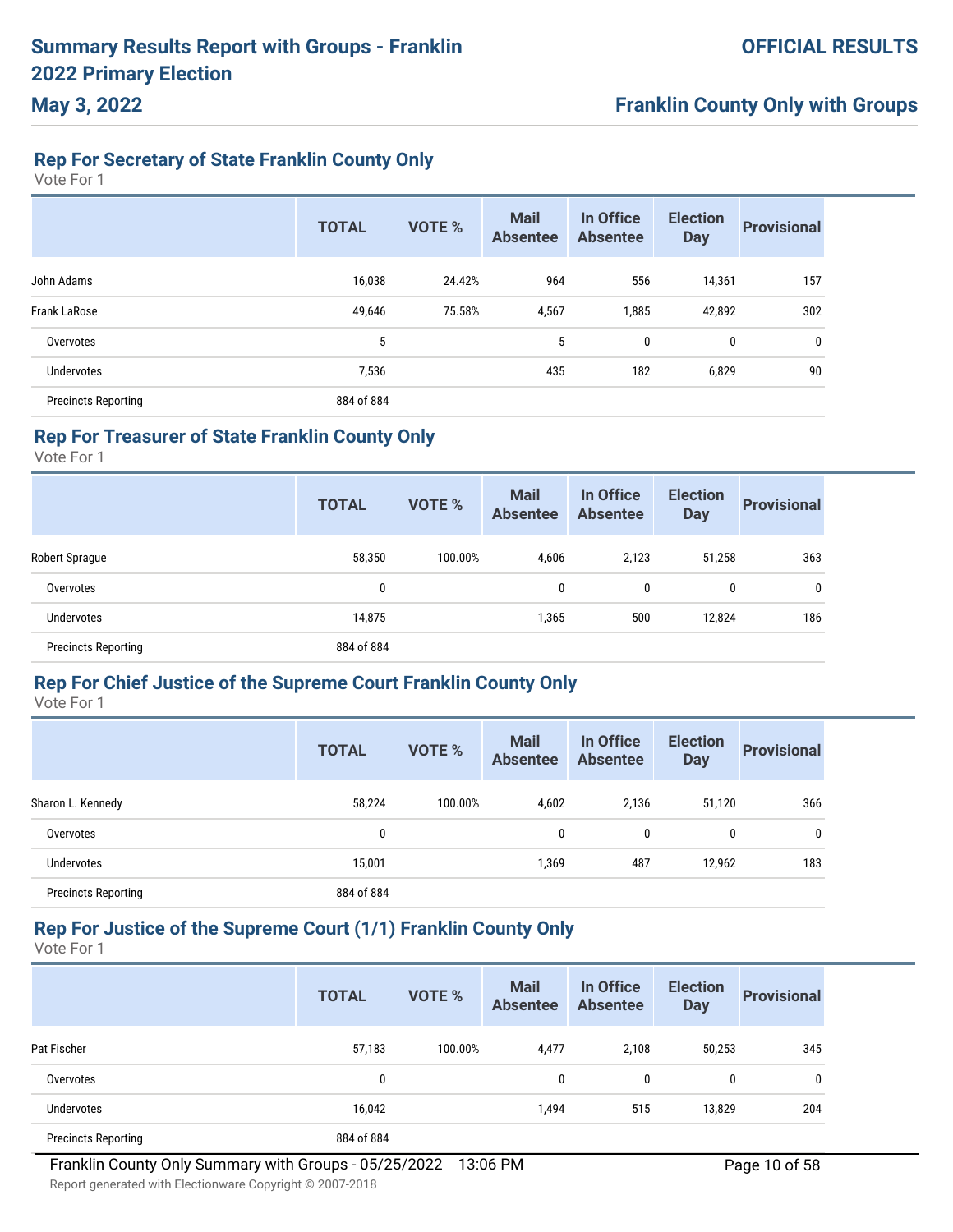# **Franklin County Only with Groups**

# **Rep For Justice of the Supreme Court (1/2) Franklin County Only**

Vote For 1

|                            | <b>TOTAL</b> | <b>VOTE %</b> | <b>Mail</b><br><b>Absentee</b> | In Office<br><b>Absentee</b> | <b>Election</b><br><b>Day</b> | <b>Provisional</b> |
|----------------------------|--------------|---------------|--------------------------------|------------------------------|-------------------------------|--------------------|
| Pat DeWine                 | 53,869       | 100.00%       | 4,295                          | 1,990                        | 47,276                        | 308                |
| Overvotes                  | 0            |               | 0                              | 0                            | 0                             | 0                  |
| Undervotes                 | 19,356       |               | 1,676                          | 633                          | 16,806                        | 241                |
| <b>Precincts Reporting</b> | 884 of 884   |               |                                |                              |                               |                    |

#### **Rep For U.S. Senator Franklin County Only**

Vote For 1

|                            | <b>TOTAL</b> | VOTE % | <b>Mail</b><br><b>Absentee</b> | In Office<br><b>Absentee</b> | <b>Election</b><br><b>Day</b> | <b>Provisional</b> |
|----------------------------|--------------|--------|--------------------------------|------------------------------|-------------------------------|--------------------|
| Matt Dolan                 | 26,610       | 36.80% | 2,110                          | 973                          | 23,380                        | 147                |
| Mike Gibbons               | 6,130        | 8.48%  | 781                            | 287                          | 5,011                         | 51                 |
| Josh Mandel                | 12,335       | 17.06% | 1,021                          | 370                          | 10,841                        | 103                |
| <b>Neil Patel</b>          | 813          | 1.12%  | 56                             | 45                           | 703                           | 9                  |
| Mark Pukita                | 1,210        | 1.67%  | 67                             | 41                           | 1,088                         | 14                 |
| Jane Timken                | 2,869        | 3.97%  | 475                            | 189                          | 2,181                         | 24                 |
| JD Vance                   | 22,336       | 30.89% | 1,337                          | 693                          | 20,125                        | 181                |
| Overvotes                  | 15           |        | 13                             | 0                            | 0                             | $\overline{2}$     |
| Undervotes                 | 907          |        | 111                            | 25                           | 753                           | 18                 |
| <b>Precincts Reporting</b> | 884 of 884   |        |                                |                              |                               |                    |

#### **Rep For Representative to Congress (3rd District)**

|                            | <b>TOTAL</b> | <b>VOTE %</b> | <b>Mail</b><br><b>Absentee</b> | In Office<br><b>Absentee</b> | <b>Election</b><br><b>Day</b> | <b>Provisional</b> |
|----------------------------|--------------|---------------|--------------------------------|------------------------------|-------------------------------|--------------------|
| Lee R. Stahley             | 30,250       | 100.00%       | 2,518                          | 1,502                        | 26,048                        | 182                |
| Overvotes                  | 0            |               | 0                              | 0                            | 0                             | 0                  |
| <b>Undervotes</b>          | 9,490        |               | 841                            | 434                          | 8,099                         | 116                |
| <b>Precincts Reporting</b> | 543 of 543   |               |                                |                              |                               |                    |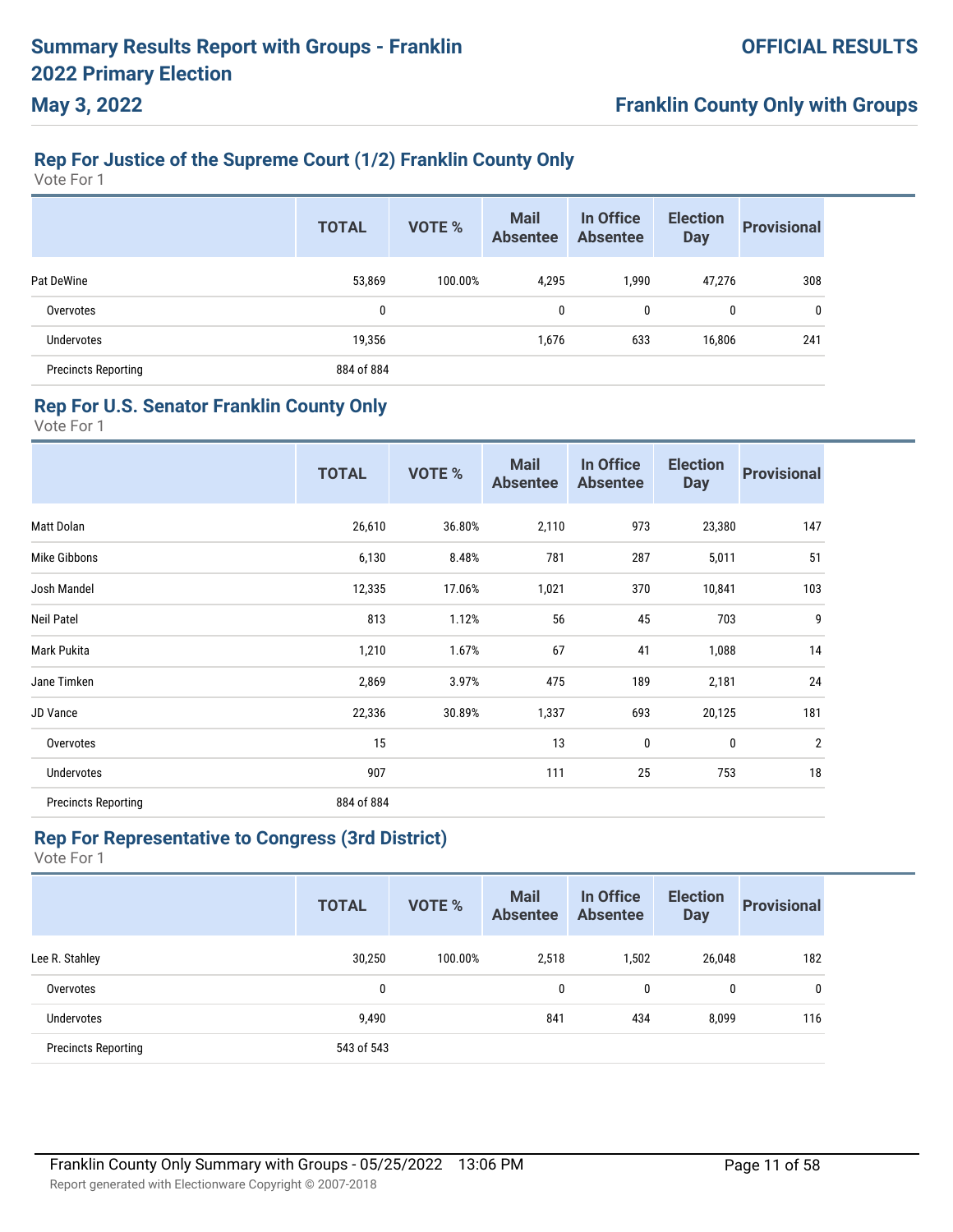#### **Rep For Representative to Congress (15th District)**

Vote For 1

**May 3, 2022**

|                            | <b>TOTAL</b> | <b>VOTE %</b> | <b>Mail</b><br><b>Absentee</b> | In Office<br><b>Absentee</b> | <b>Election</b><br><b>Day</b> | <b>Provisional</b> |
|----------------------------|--------------|---------------|--------------------------------|------------------------------|-------------------------------|--------------------|
| <b>Mike Carey</b>          | 27,410       | 100.00%       | 2,021                          | 586                          | 24,634                        | 169                |
| Overvotes                  | 0            |               | 0                              | 0                            | 0                             | 0                  |
| Undervotes                 | 6,075        |               | 591                            | 101                          | 5,301                         | 82                 |
| <b>Precincts Reporting</b> | 346 of 346   |               |                                |                              |                               |                    |

### **Rep For Judge of the Court of Appeals (1/1) Franklin County Only**

Vote For 1

|                            | <b>TOTAL</b> | <b>VOTE %</b> | <b>Mail</b><br><b>Absentee</b> | In Office<br><b>Absentee</b> | <b>Election</b><br><b>Day</b> | <b>Provisional</b> |
|----------------------------|--------------|---------------|--------------------------------|------------------------------|-------------------------------|--------------------|
| Laura Nesbitt              | 56,296       | 100.00%       | 4,377                          | 2,067                        | 49,519                        | 333                |
| Overvotes                  | 0            |               | 0                              | 0                            | 0                             | 0                  |
| Undervotes                 | 16,929       |               | 1,594                          | 556                          | 14,563                        | 216                |
| <b>Precincts Reporting</b> | 884 of 884   |               |                                |                              |                               |                    |

#### **Rep For Judge of the Court of Appeals (1/2) Franklin County Only**

Vote For 1

|                            | <b>TOTAL</b> | <b>VOTE %</b> | <b>Mail</b><br><b>Absentee</b> | In Office<br><b>Absentee</b> | <b>Election</b><br><b>Day</b> | <b>Provisional</b> |
|----------------------------|--------------|---------------|--------------------------------|------------------------------|-------------------------------|--------------------|
| No Valid Petition Filed    | 0            |               | 0                              | $\mathbf{0}$                 | $\mathbf{0}$                  | 0                  |
| Overvotes                  | 0            |               | 0                              | $\mathbf{0}$                 | $\mathbf{0}$                  | 0                  |
| <b>Undervotes</b>          | 73,225       |               | 5,971                          | 2,623                        | 64,082                        | 549                |
| <b>Precincts Reporting</b> | 884 of 884   |               |                                |                              |                               |                    |

### **Rep For Judge of the Court of Appeals (1/3) Franklin County Only**

|                            | <b>TOTAL</b> | <b>VOTE %</b> | <b>Mail</b><br><b>Absentee</b> | In Office<br><b>Absentee</b> | <b>Election</b><br><b>Day</b> | <b>Provisional</b> |
|----------------------------|--------------|---------------|--------------------------------|------------------------------|-------------------------------|--------------------|
| Keith McGrath              | 54,487       | 100.00%       | 4,277                          | 2,010                        | 47,869                        | 331                |
| Overvotes                  | 0            |               | 0                              | 0                            | 0                             | 0                  |
| Undervotes                 | 18,738       |               | 1,694                          | 613                          | 16,213                        | 218                |
| <b>Precincts Reporting</b> | 884 of 884   |               |                                |                              |                               |                    |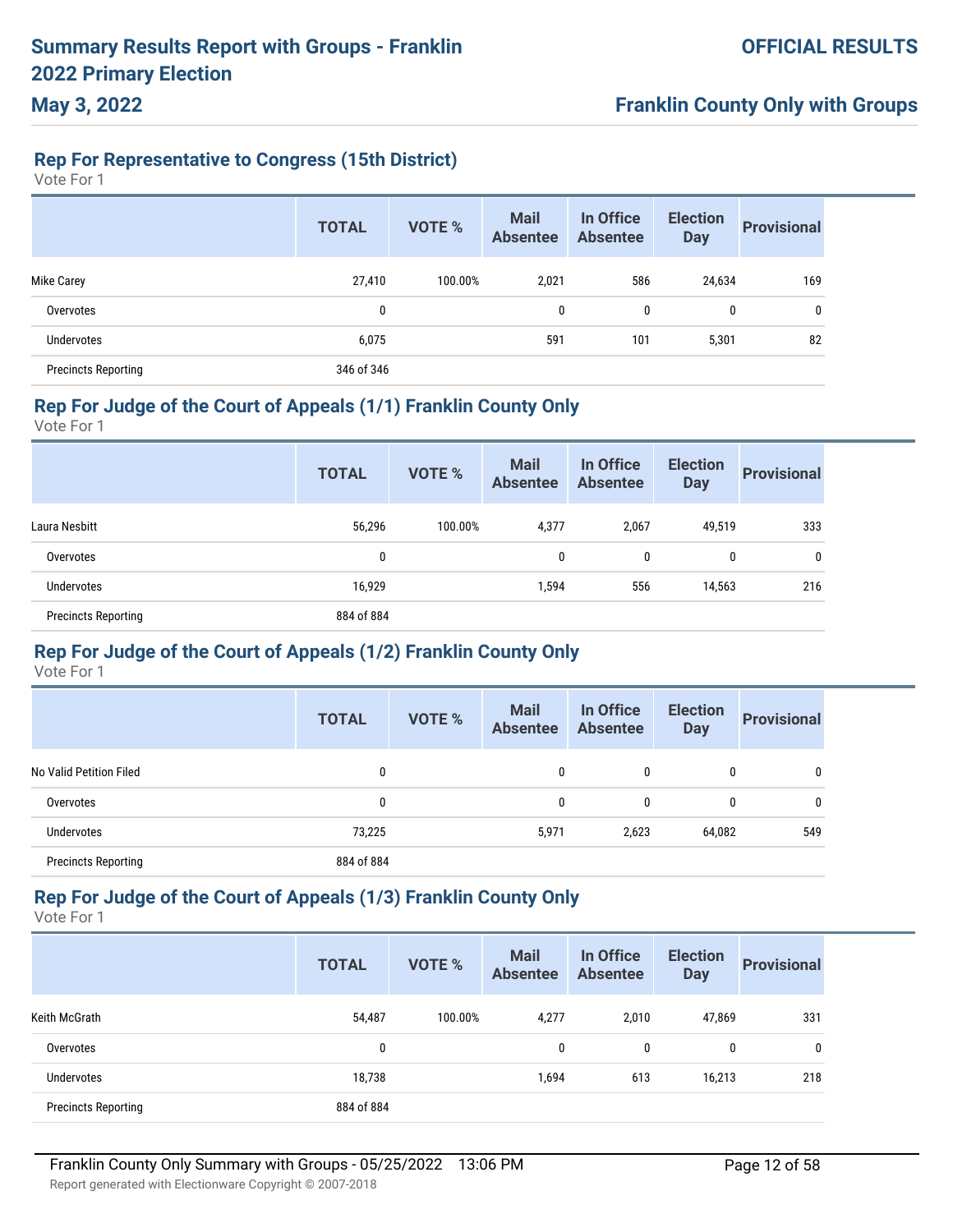## **Franklin County Only with Groups**

# **Rep For Judge of the Court of Appeals (2/9) Franklin County Only**

Vote For 1

|                            | <b>TOTAL</b> | <b>VOTE %</b> | <b>Mail</b><br><b>Absentee</b> | In Office<br><b>Absentee</b> | <b>Election</b><br><b>Day</b> | <b>Provisional</b> |
|----------------------------|--------------|---------------|--------------------------------|------------------------------|-------------------------------|--------------------|
| No Valid Petition Filed    | 0            |               | 0                              | $\mathbf{0}$                 | 0                             | 0                  |
| Overvotes                  | 0            |               | 0                              | 0                            | 0                             | 0                  |
| <b>Undervotes</b>          | 73,225       |               | 5,971                          | 2,623                        | 64,082                        | 549                |
| <b>Precincts Reporting</b> | 884 of 884   |               |                                |                              |                               |                    |

### **Rep For Judge of the Court of Common Pleas (1/1) Franklin County Only**

Vote For 1

|                            | <b>TOTAL</b> | <b>VOTE %</b> | <b>Mail</b><br><b>Absentee</b> | In Office<br><b>Absentee</b> | <b>Election</b><br><b>Day</b> | <b>Provisional</b> |
|----------------------------|--------------|---------------|--------------------------------|------------------------------|-------------------------------|--------------------|
| Michael J. Holbrook        | 56,003       | 100.00%       | 4,463                          | 2,053                        | 49,157                        | 330                |
| Overvotes                  | 0            |               | $\mathbf{0}$                   | 0                            | 0                             | $\mathbf{0}$       |
| <b>Undervotes</b>          | 17,222       |               | 1,508                          | 570                          | 14,925                        | 219                |
| <b>Precincts Reporting</b> | 884 of 884   |               |                                |                              |                               |                    |

### **Rep For Judge of the Court of Common Pleas (1/2) Franklin County Only**

Vote For 1

|                            | <b>TOTAL</b> | <b>VOTE %</b> | <b>Mail</b><br><b>Absentee</b> | In Office<br><b>Absentee</b> | <b>Election</b><br><b>Day</b> | <b>Provisional</b> |
|----------------------------|--------------|---------------|--------------------------------|------------------------------|-------------------------------|--------------------|
| Jessica Barwell            | 53,986       | 100.00%       | 4,262                          | 1,986                        | 47,419                        | 319                |
| Overvotes                  | 0            |               | 0                              | $\mathbf{0}$                 | 0                             | $\mathbf{0}$       |
| Undervotes                 | 19,239       |               | 1,709                          | 637                          | 16,663                        | 230                |
| <b>Precincts Reporting</b> | 884 of 884   |               |                                |                              |                               |                    |

# **Rep For Judge of the Court of Common Pleas (1/3) Franklin County Only**

|                            | <b>TOTAL</b> | <b>VOTE %</b> | <b>Mail</b><br><b>Absentee</b> | In Office<br><b>Absentee</b> | <b>Election</b><br><b>Day</b> | <b>Provisional</b> |
|----------------------------|--------------|---------------|--------------------------------|------------------------------|-------------------------------|--------------------|
| No Valid Petition Filed    | $\mathbf{0}$ |               | $\mathbf{0}$                   | $\mathbf{0}$                 | 0                             | 0                  |
| Overvotes                  | 0            |               | $\mathbf{0}$                   | $\mathbf{0}$                 | 0                             | 0                  |
| <b>Undervotes</b>          | 73,225       |               | 5,971                          | 2,623                        | 64,082                        | 549                |
| <b>Precincts Reporting</b> | 884 of 884   |               |                                |                              |                               |                    |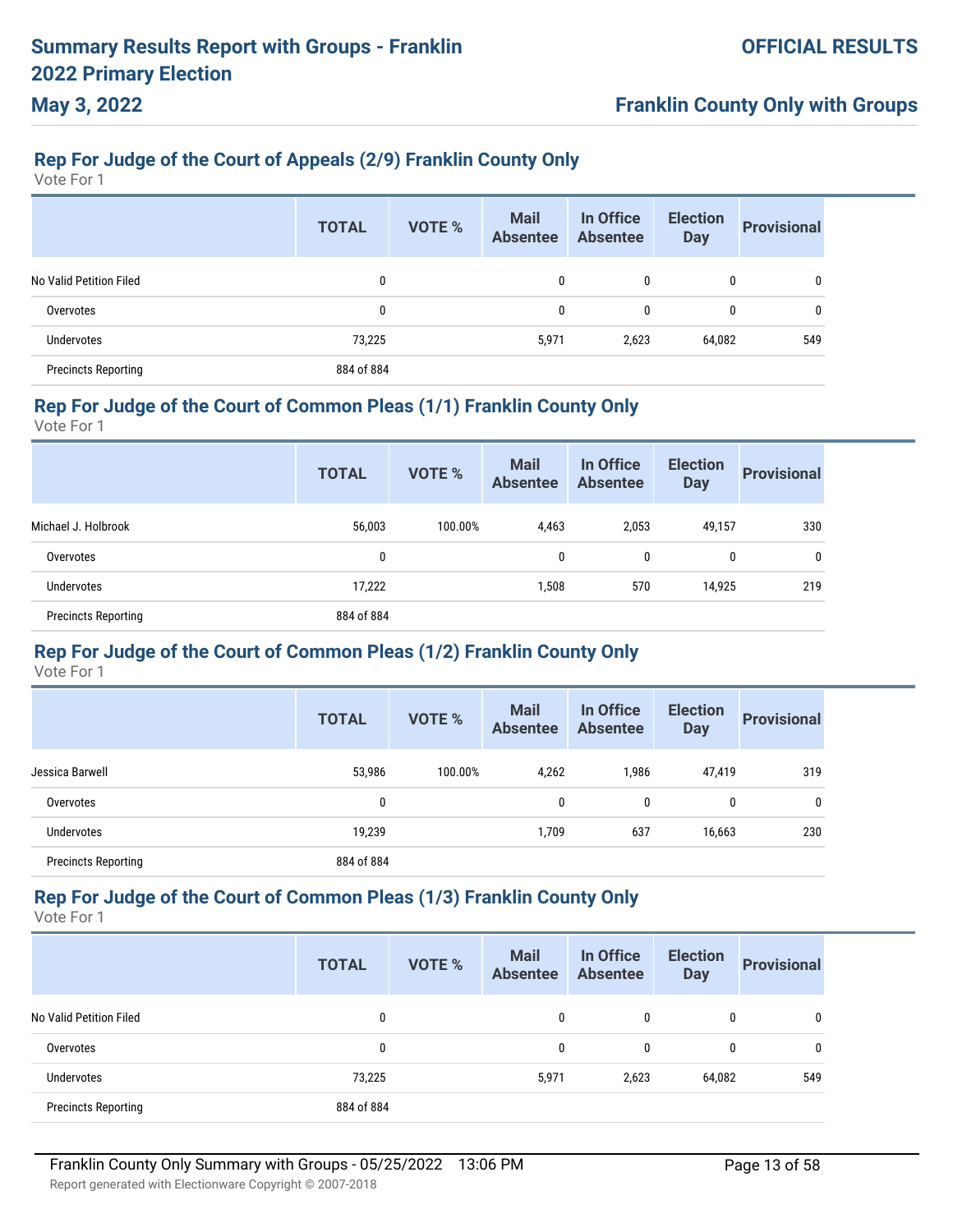## **Franklin County Only with Groups**

# **Rep For Judge of the Court of Common Pleas (1/4) Franklin County Only**

Vote For 1

|                            | <b>TOTAL</b> | <b>VOTE %</b> | <b>Mail</b><br><b>Absentee</b> | In Office<br><b>Absentee</b> | <b>Election</b><br><b>Day</b> | <b>Provisional</b> |
|----------------------------|--------------|---------------|--------------------------------|------------------------------|-------------------------------|--------------------|
| No Valid Petition Filed    | 0            |               | 0                              | 0                            | 0                             | $\mathbf{0}$       |
| Overvotes                  | 0            |               | 0                              | 0                            | 0                             | 0                  |
| Undervotes                 | 73,225       |               | 5,971                          | 2,623                        | 64,082                        | 549                |
| <b>Precincts Reporting</b> | 884 of 884   |               |                                |                              |                               |                    |

### **Rep For Judge of the Court of Common Pleas (1/6) Franklin County Only**

Vote For 1

|                            | <b>TOTAL</b> | VOTE % | <b>Mail</b><br><b>Absentee</b> | In Office<br><b>Absentee</b> | <b>Election</b><br><b>Day</b> | <b>Provisional</b> |
|----------------------------|--------------|--------|--------------------------------|------------------------------|-------------------------------|--------------------|
| No Valid Petition Filed    | 0            |        | 0                              | 0                            | 0                             | 0                  |
| Overvotes                  | 0            |        | 0                              | 0                            | 0                             | 0                  |
| <b>Undervotes</b>          | 73,225       |        | 5,971                          | 2,623                        | 64,082                        | 549                |
| <b>Precincts Reporting</b> | 884 of 884   |        |                                |                              |                               |                    |

### **Rep For Judge of the Court of Common Pleas (1/7) Franklin County Only**

Vote For 1

|                            | <b>TOTAL</b> | <b>VOTE %</b> | <b>Mail</b><br><b>Absentee</b> | In Office<br><b>Absentee</b> | <b>Election</b><br><b>Day</b> | <b>Provisional</b> |
|----------------------------|--------------|---------------|--------------------------------|------------------------------|-------------------------------|--------------------|
| Colleen O'Donnell          | 54,115       | 100.00%       | 4,340                          | 2,010                        | 47,440                        | 325                |
| Overvotes                  | 0            |               | 0                              | $\mathbf{0}$                 | 0                             | 0                  |
| <b>Undervotes</b>          | 19,110       |               | 1,631                          | 613                          | 16,642                        | 224                |
| <b>Precincts Reporting</b> | 884 of 884   |               |                                |                              |                               |                    |

# **Rep For Judge of the Court of Common Pleas (1/9) Franklin County Only**

|                            | <b>TOTAL</b> | <b>VOTE %</b> | <b>Mail</b><br><b>Absentee</b> | In Office<br><b>Absentee</b> | <b>Election</b><br><b>Day</b> | <b>Provisional</b> |
|----------------------------|--------------|---------------|--------------------------------|------------------------------|-------------------------------|--------------------|
| Will Ireland               | 53,277       | 100.00%       | 4,274                          | 1,986                        | 46,705                        | 312                |
| Overvotes                  | 0            |               | 0                              | 0                            | 0                             | 0                  |
| <b>Undervotes</b>          | 19,948       |               | 1,697                          | 637                          | 17,377                        | 237                |
| <b>Precincts Reporting</b> | 884 of 884   |               |                                |                              |                               |                    |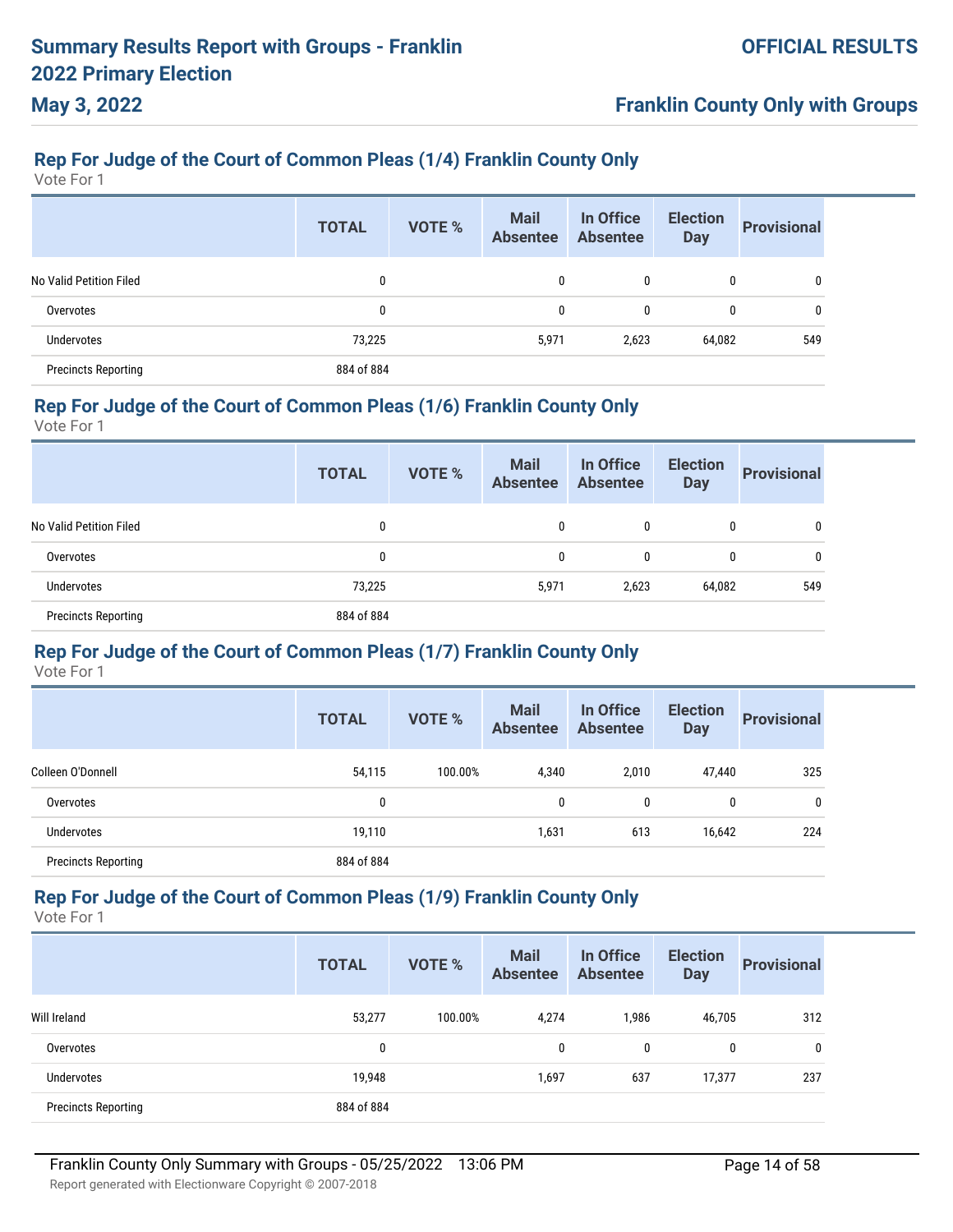## **Franklin County Only with Groups**

# **Rep For Judge of the Court of Common Pleas (7/1) Franklin County Only**

Vote For 1

|                            | <b>TOTAL</b> | <b>VOTE %</b> | <b>Mail</b><br><b>Absentee</b> | In Office<br><b>Absentee</b> | <b>Election</b><br><b>Day</b> | <b>Provisional</b> |
|----------------------------|--------------|---------------|--------------------------------|------------------------------|-------------------------------|--------------------|
| No Valid Petition Filed    | 0            |               | 0                              | 0                            | 0                             | 0                  |
| Overvotes                  | 0            |               | 0                              | 0                            | 0                             | 0                  |
| Undervotes                 | 73,225       |               | 5,971                          | 2,623                        | 64,082                        | 549                |
| <b>Precincts Reporting</b> | 884 of 884   |               |                                |                              |                               |                    |

#### **Rep For Judge of the Court of Common Pleas (Dom 1/5/23) Franklin County Only**

Vote For 1

|                            | <b>TOTAL</b> | <b>VOTE %</b> | <b>Mail</b><br><b>Absentee</b> | In Office<br><b>Absentee</b> | <b>Election</b><br><b>Day</b> | <b>Provisional</b> |
|----------------------------|--------------|---------------|--------------------------------|------------------------------|-------------------------------|--------------------|
| Don Roberts                | 53,794       | 100.00%       | 4,286                          | 1,994                        | 47,189                        | 325                |
| Overvotes                  | 0            |               | $\mathbf{0}$                   | 0                            | $\mathbf{0}$                  | $\mathbf{0}$       |
| Undervotes                 | 19,431       |               | 1,685                          | 629                          | 16,893                        | 224                |
| <b>Precincts Reporting</b> | 884 of 884   |               |                                |                              |                               |                    |

#### **Rep For Judge of the Court of Common Pleas (DOM UTE 1/4/25) Franklin County Only** Vote For 1

|                            | <b>TOTAL</b> | <b>VOTE %</b> | <b>Mail</b><br><b>Absentee</b> | In Office<br><b>Absentee</b> | <b>Election</b><br><b>Day</b> | <b>Provisional</b> |
|----------------------------|--------------|---------------|--------------------------------|------------------------------|-------------------------------|--------------------|
| Dana Suzanne Preisse       | 53,524       | 100.00%       | 4,368                          | 2.010                        | 46,825                        | 321                |
| Overvotes                  | 0            |               | 0                              | $\mathbf{0}$                 | 0                             | 0                  |
| <b>Undervotes</b>          | 19,701       |               | 1,603                          | 613                          | 17,257                        | 228                |
| <b>Precincts Reporting</b> | 884 of 884   |               |                                |                              |                               |                    |

#### **Rep For County Commissioner Franklin County Only**

Vote For 1

|                            | <b>TOTAL</b> | <b>VOTE %</b> | <b>Mail</b><br><b>Absentee</b> | In Office<br><b>Absentee</b> | <b>Election</b><br><b>Day</b> | <b>Provisional</b> |
|----------------------------|--------------|---------------|--------------------------------|------------------------------|-------------------------------|--------------------|
| Luis Gil                   | 53,776       | 100.00%       | 4,417                          | 2,000                        | 47,026                        | 333                |
| Overvotes                  | 0            |               | 0                              | 0                            | 0                             | 0                  |
| Undervotes                 | 19,449       |               | 1,554                          | 623                          | 17,056                        | 216                |
| <b>Precincts Reporting</b> | 884 of 884   |               |                                |                              |                               |                    |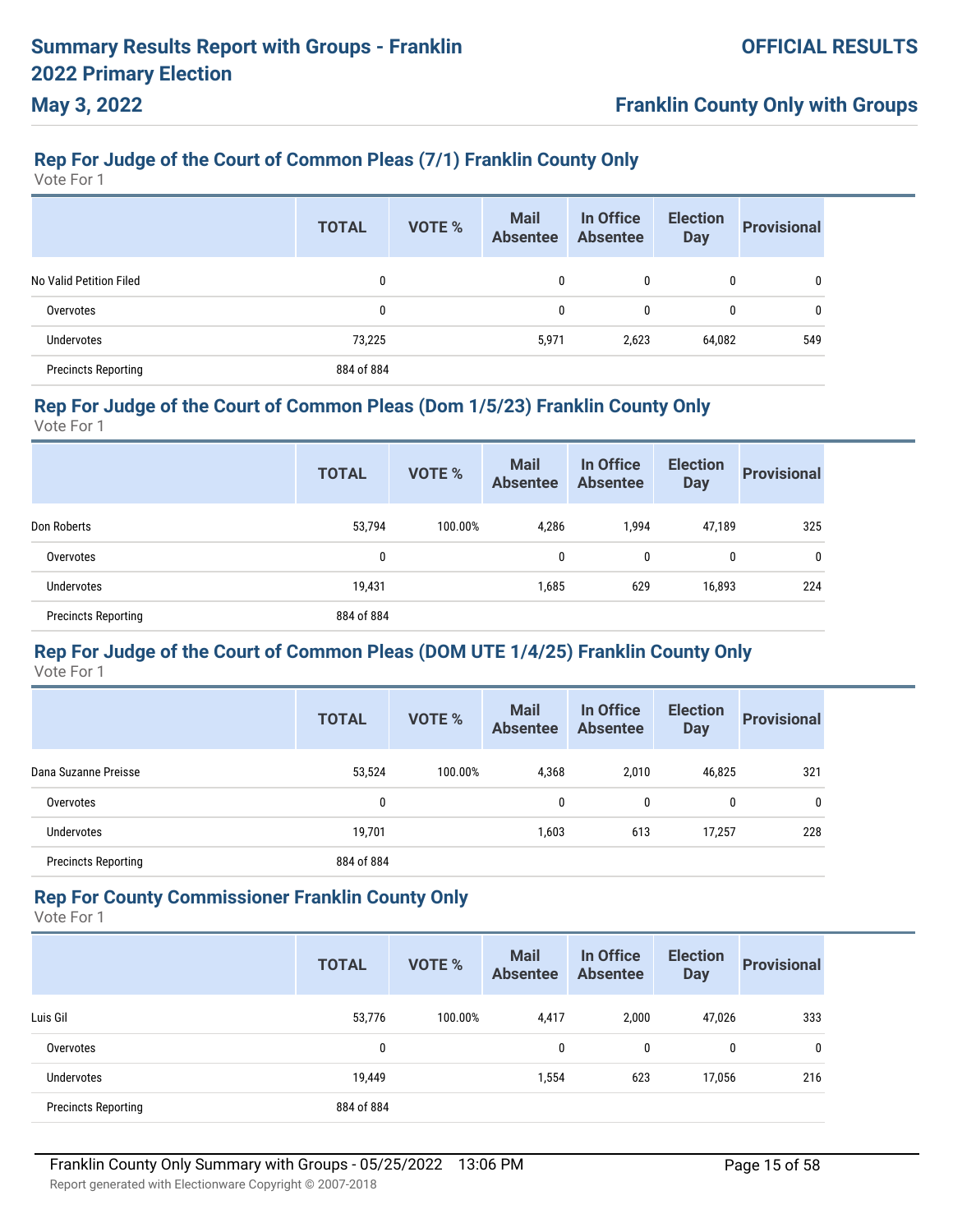### **Rep For County Auditor Franklin County Only**

Vote For 1

**May 3, 2022**

|                            | <b>TOTAL</b> | <b>VOTE %</b> | <b>Mail</b><br><b>Absentee</b> | In Office<br><b>Absentee</b> | <b>Election</b><br><b>Day</b> | <b>Provisional</b> |
|----------------------------|--------------|---------------|--------------------------------|------------------------------|-------------------------------|--------------------|
| Jarrod Golden              | 53,557       | 100.00%       | 4,428                          | 1,996                        | 46,801                        | 332                |
| Overvotes                  | 0            |               | 0                              | 0                            | 0                             | 0                  |
| <b>Undervotes</b>          | 19,668       |               | 1,543                          | 627                          | 17,281                        | 217                |
| <b>Precincts Reporting</b> | 884 of 884   |               |                                |                              |                               |                    |

#### **Rep For Member of County Central Committee Bexley Ward 1**

Vote For 1

|                            | <b>TOTAL</b> | VOTE %  | <b>Mail</b><br>Absentee | In Office<br>Absentee | <b>Election</b><br><b>Day</b> | <b>Provisional</b> |
|----------------------------|--------------|---------|-------------------------|-----------------------|-------------------------------|--------------------|
| James Brodbelt Harris      | 148          | 100.00% | 2                       | 8                     | 137                           |                    |
| Overvotes                  | 0            |         | 0                       | 0                     | 0                             | 0                  |
| Undervotes                 | 89           |         | 6                       | 4                     | 79                            | $\mathbf{0}$       |
| <b>Precincts Reporting</b> | $2$ of $2$   |         |                         |                       |                               |                    |

### **Rep For Member of County Central Committee Bexley Ward 2**

Vote For 1

|                            | <b>TOTAL</b> | <b>VOTE %</b> | <b>Mail</b><br><b>Absentee</b> | In Office<br><b>Absentee</b> | <b>Election</b><br><b>Day</b> | <b>Provisional</b> |
|----------------------------|--------------|---------------|--------------------------------|------------------------------|-------------------------------|--------------------|
| Beth Hansen                | 159          | 100.00%       | 15                             | 6                            | 138                           | 0                  |
| Overvotes                  | 0            |               | 0                              | 0                            | 0                             | 0                  |
| <b>Undervotes</b>          | 69           |               | 4                              | 0                            | 65                            | 0                  |
| <b>Precincts Reporting</b> | $2$ of $2$   |               |                                |                              |                               |                    |

#### **Rep For Member of County Central Committee Bexley Ward 4**

Vote For 1

|                            | <b>TOTAL</b> | <b>VOTE %</b> | <b>Mail</b><br><b>Absentee</b> | In Office<br><b>Absentee</b> | <b>Election</b><br><b>Day</b> | <b>Provisional</b> |
|----------------------------|--------------|---------------|--------------------------------|------------------------------|-------------------------------|--------------------|
| Frank J. Reed, Jr.         | 143          | 100.00%       | 11                             | 10                           | 122                           | 0                  |
| Overvotes                  | 0            |               | 0                              | 0                            | 0                             | 0                  |
| <b>Undervotes</b>          | 65           |               | 5                              | $\overline{2}$               | 58                            | 0                  |
| <b>Precincts Reporting</b> | $3$ of $3$   |               |                                |                              |                               |                    |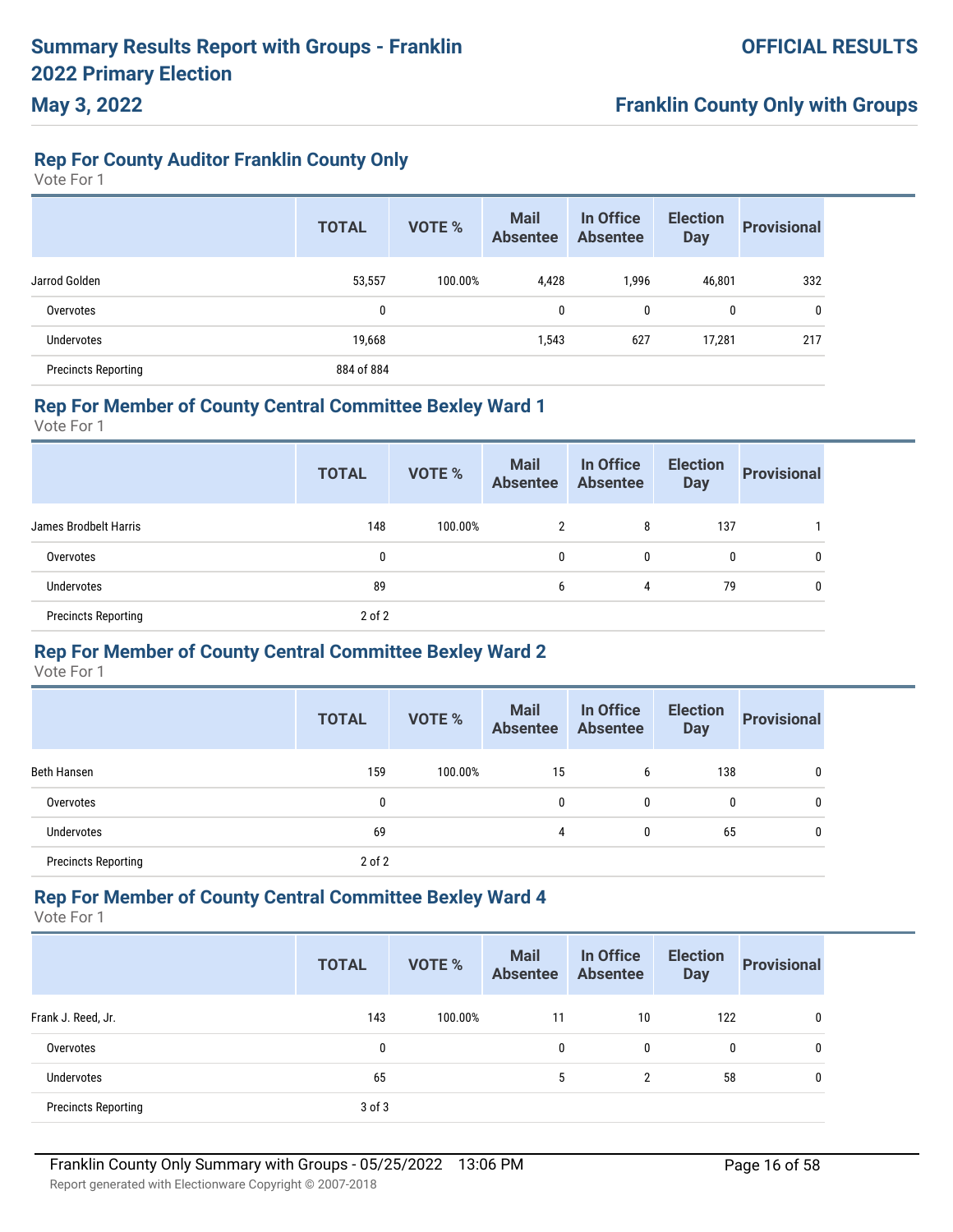# **Franklin County Only with Groups**

# **Rep For Member of County Central Committee Blendon Township**

Vote For 1

|                            | <b>TOTAL</b> | <b>VOTE %</b> | <b>Mail</b><br><b>Absentee</b> | In Office<br><b>Absentee</b> | <b>Election</b><br><b>Day</b> | <b>Provisional</b> |
|----------------------------|--------------|---------------|--------------------------------|------------------------------|-------------------------------|--------------------|
| David N. Myhal             | 465          | 100.00%       | 28                             | 29                           | 405                           |                    |
| Overvotes                  | $\mathbf{0}$ |               | 0                              | 0                            | 0                             | 0                  |
| <b>Undervotes</b>          | 228          |               | 16                             | 8                            | 203                           |                    |
| <b>Precincts Reporting</b> | 7 of 7       |               |                                |                              |                               |                    |

#### **Rep For Member of County Central Committee Brown Township**

Vote For 1

|                            | <b>TOTAL</b> | <b>VOTE %</b> | <b>Mail</b><br><b>Absentee</b> | In Office<br><b>Absentee</b> | <b>Election</b><br><b>Day</b> | <b>Provisional</b> |
|----------------------------|--------------|---------------|--------------------------------|------------------------------|-------------------------------|--------------------|
| Greg Sharp                 | 253          | 100.00%       | 4                              | 3                            | 245                           |                    |
| Overvotes                  | 0            |               | 0                              | 0                            | 0                             | $\mathbf{0}$       |
| Undervotes                 | 129          |               | 6                              |                              | 122                           | 0                  |
| <b>Precincts Reporting</b> | $2$ of $2$   |               |                                |                              |                               |                    |

#### **Rep For Member of County Central Committee Columbus Ward 01**

Vote For 1

|                            | <b>TOTAL</b> | <b>VOTE %</b> | <b>Mail</b><br><b>Absentee</b> | In Office<br><b>Absentee</b> | <b>Election</b><br><b>Day</b> | <b>Provisional</b> |
|----------------------------|--------------|---------------|--------------------------------|------------------------------|-------------------------------|--------------------|
| Meghan Jean Wadsworth      | 115          | 100.00%       | 6                              | 5                            | 104                           | 0                  |
| Overvotes                  | 0            |               | 0                              | 0                            | 0                             | 0                  |
| <b>Undervotes</b>          | 66           |               | 5                              | 3                            | 58                            | 0                  |
| <b>Precincts Reporting</b> | $3$ of $3$   |               |                                |                              |                               |                    |

Vote For 1

|                            | <b>TOTAL</b> | <b>VOTE %</b> | <b>Mail</b><br><b>Absentee</b> | In Office<br><b>Absentee</b> | <b>Election</b><br><b>Day</b> | <b>Provisional</b> |
|----------------------------|--------------|---------------|--------------------------------|------------------------------|-------------------------------|--------------------|
| Doug Preisse               | 267          | 100.00%       | 22                             | 26                           | 217                           | $\overline{2}$     |
| Overvotes                  | 0            |               | 0                              | $\mathbf{0}$                 | 0                             | 0                  |
| Undervotes                 | 136          |               | 12                             | 9                            | 112                           | 3                  |
| <b>Precincts Reporting</b> | 6 of 6       |               |                                |                              |                               |                    |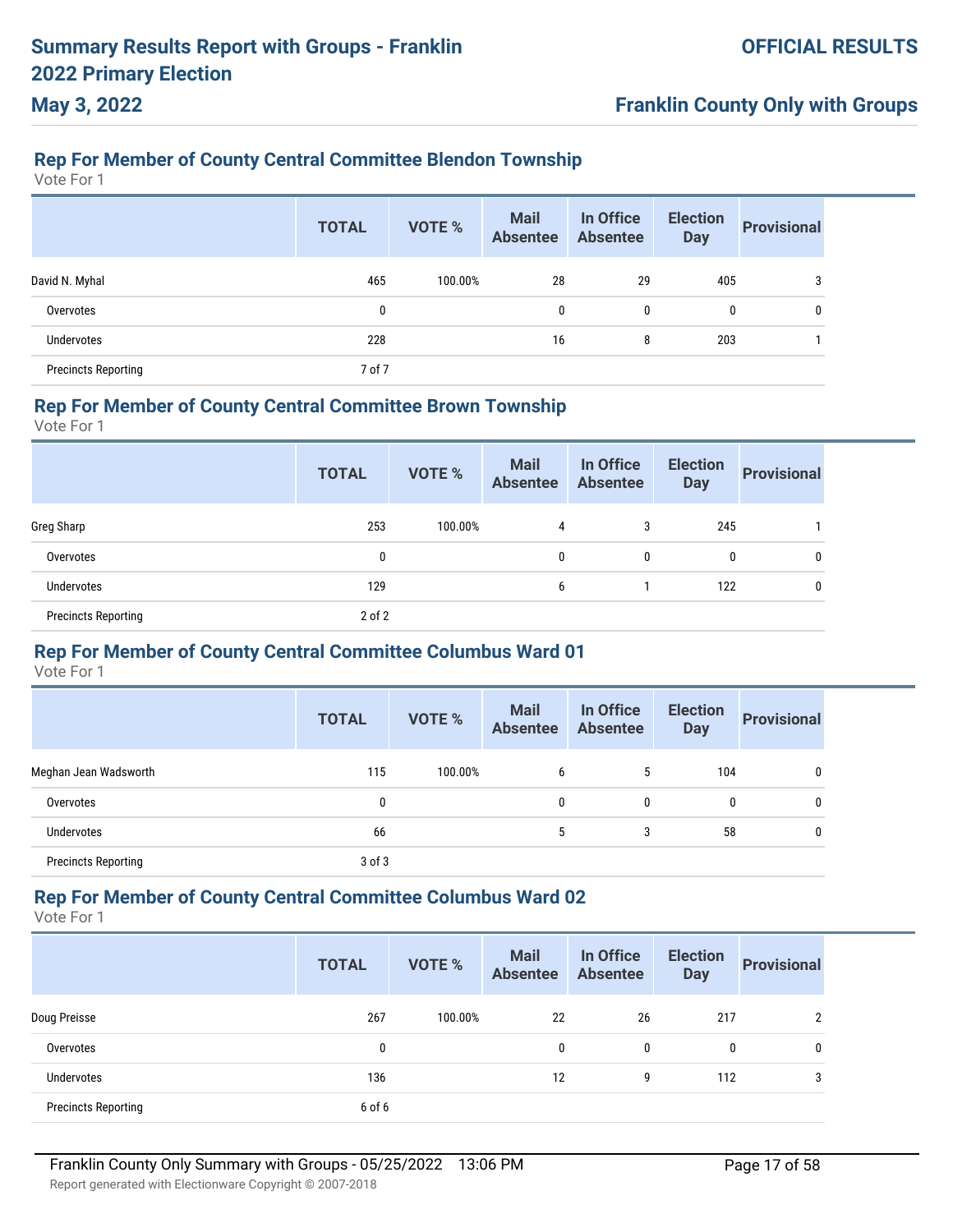# **Franklin County Only with Groups**

### **Rep For Member of County Central Committee Columbus Ward 03**

Vote For 1

|                            | <b>TOTAL</b> | <b>VOTE %</b> | <b>Mail</b><br>Absentee | In Office<br><b>Absentee</b> | <b>Election</b><br><b>Day</b> | <b>Provisional</b> |
|----------------------------|--------------|---------------|-------------------------|------------------------------|-------------------------------|--------------------|
| Jonathon Field             | 57           | 100.00%       | 2                       | 4                            | 50                            |                    |
| Overvotes                  | 0            |               | 0                       | 0                            | 0                             | 0                  |
| Undervotes                 | 16           |               | 0                       | 0                            | 16                            | 0                  |
| <b>Precincts Reporting</b> | 4 of 4       |               |                         |                              |                               |                    |

### **Rep For Member of County Central Committee Columbus Ward 04**

Vote For 1

|                            | <b>TOTAL</b> | VOTE %  | <b>Mail</b><br>Absentee Absentee | In Office | <b>Election</b><br><b>Day</b> | <b>Provisional</b> |
|----------------------------|--------------|---------|----------------------------------|-----------|-------------------------------|--------------------|
| Lucas Denney               | 35           | 100.00% | 2                                | 4         | 28                            |                    |
| Overvotes                  | 0            |         | 0                                | 0         | 0                             | 0                  |
| <b>Undervotes</b>          | 17           |         | 0                                |           | 16                            | 0                  |
| <b>Precincts Reporting</b> | 4 of 4       |         |                                  |           |                               |                    |

#### **Rep For Member of County Central Committee Columbus Ward 05**

Vote For 1

|                            | <b>TOTAL</b> | <b>VOTE %</b> | <b>Mail</b><br><b>Absentee</b> | In Office<br><b>Absentee</b> | <b>Election</b><br><b>Day</b> | <b>Provisional</b> |
|----------------------------|--------------|---------------|--------------------------------|------------------------------|-------------------------------|--------------------|
| Joseph Healy               | 22           | 100.00%       | $\mathbf{0}$                   | $\overline{2}$               | 20                            | 0                  |
| Overvotes                  | 0            |               | 0                              | 0                            | 0                             | 0                  |
| Undervotes                 | 15           |               | 2                              |                              | 12                            | 0                  |
| <b>Precincts Reporting</b> | 4 of 4       |               |                                |                              |                               |                    |

Vote For 1

|                            | <b>TOTAL</b> | <b>VOTE %</b> | <b>Mail</b><br><b>Absentee</b> | In Office<br><b>Absentee</b> | <b>Election</b><br><b>Day</b> | <b>Provisional</b> |
|----------------------------|--------------|---------------|--------------------------------|------------------------------|-------------------------------|--------------------|
| Chelsea Wonski             | 38           | 100.00%       |                                | 5                            | 32                            | 0                  |
| Overvotes                  | 0            |               | $\mathbf{0}$                   | 0                            | 0                             | $\mathbf 0$        |
| Undervotes                 | 33           |               | 4                              | $\overline{2}$               | 27                            | 0                  |
| <b>Precincts Reporting</b> | 5 of 5       |               |                                |                              |                               |                    |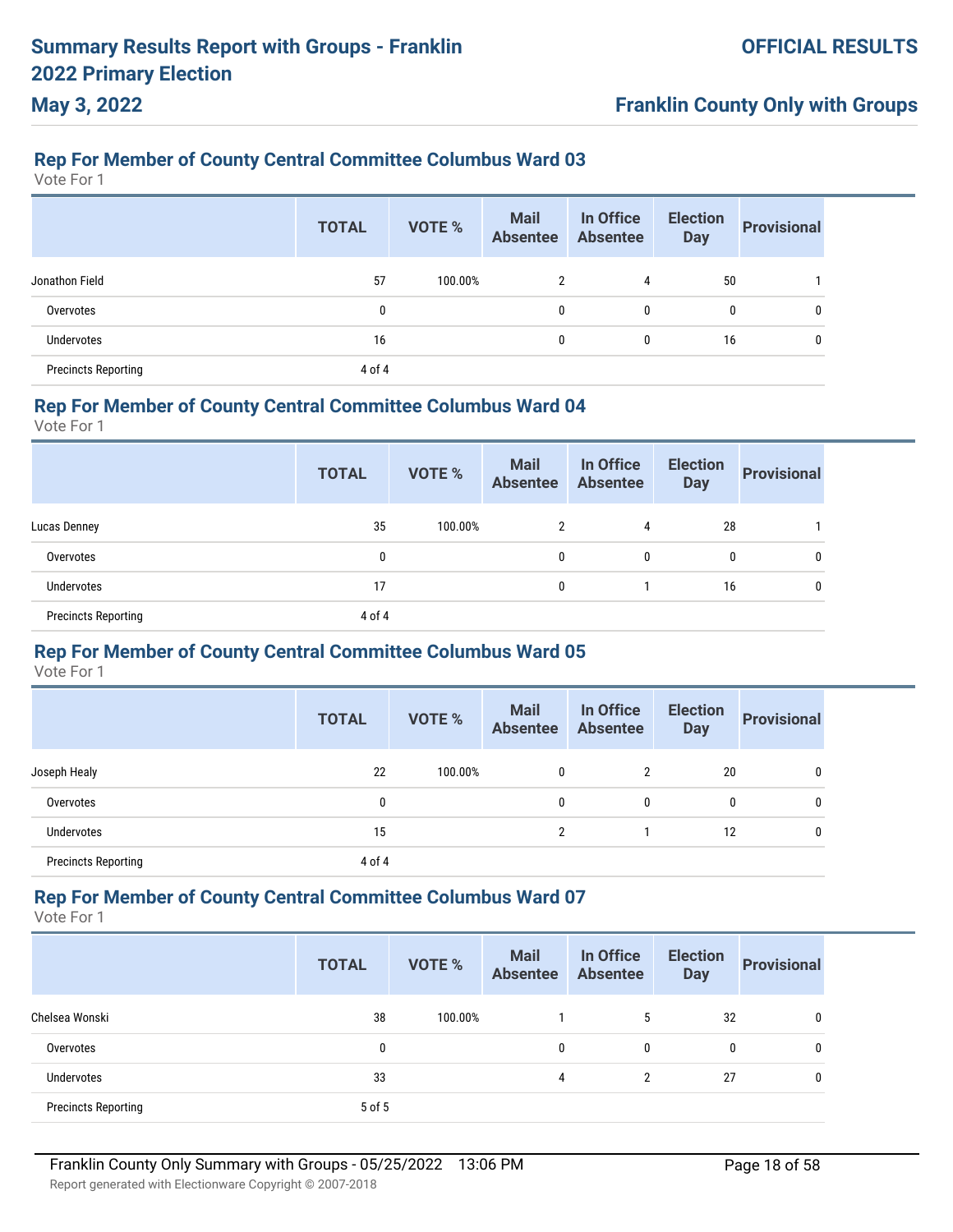# **Franklin County Only with Groups**

### **Rep For Member of County Central Committee Columbus Ward 08**

Vote For 1

|                            | <b>TOTAL</b> | <b>VOTE %</b> | <b>Mail</b><br>Absentee | In Office<br><b>Absentee</b> | <b>Election</b><br><b>Day</b> | <b>Provisional</b> |
|----------------------------|--------------|---------------|-------------------------|------------------------------|-------------------------------|--------------------|
| <b>Conner Brintlinger</b>  | 226          | 100.00%       | 24                      | 28                           | 173                           |                    |
| Overvotes                  | $\mathbf{0}$ |               | 0                       | 0                            | 0                             |                    |
| <b>Undervotes</b>          | 123          |               | 6                       | 9                            | 107                           |                    |
| <b>Precincts Reporting</b> | 8 of 8       |               |                         |                              |                               |                    |

### **Rep For Member of County Central Committee Columbus Ward 11**

Vote For 1

|                            | <b>TOTAL</b> | VOTE %  | <b>Mail</b><br>Absentee | In Office<br>Absentee | <b>Election</b><br><b>Day</b> | <b>Provisional</b> |
|----------------------------|--------------|---------|-------------------------|-----------------------|-------------------------------|--------------------|
| Roland I. Lane             | 222          | 100.00% | 22                      | 3                     | 196                           |                    |
| Overvotes                  | 0            |         | 0                       | 0                     | $\mathbf{0}$                  | 0                  |
| Undervotes                 | 92           |         | 9                       | 3                     | 79                            |                    |
| <b>Precincts Reporting</b> | 5 of 5       |         |                         |                       |                               |                    |

#### **Rep For Member of County Central Committee Columbus Ward 12**

Vote For 1

|                            | <b>TOTAL</b> | <b>VOTE %</b> | <b>Mail</b><br><b>Absentee</b> | In Office<br><b>Absentee</b> | <b>Election</b><br><b>Day</b> | <b>Provisional</b> |
|----------------------------|--------------|---------------|--------------------------------|------------------------------|-------------------------------|--------------------|
| Davide V. Cugini           | 93           | 100.00%       | 3                              | 10                           | 80                            | 0                  |
| Overvotes                  | 0            |               | $\mathbf{0}$                   | 0                            | 0                             | 0                  |
| Undervotes                 | 87           |               | 3                              | 10                           | 72                            | $\overline{2}$     |
| <b>Precincts Reporting</b> | 5 of 5       |               |                                |                              |                               |                    |

Vote For 1

|                            | <b>TOTAL</b> | <b>VOTE %</b> | <b>Mail</b><br><b>Absentee</b> | In Office<br><b>Absentee</b> | <b>Election</b><br><b>Day</b> | <b>Provisional</b> |
|----------------------------|--------------|---------------|--------------------------------|------------------------------|-------------------------------|--------------------|
| Dan Bonner                 | 19           | 100.00%       | 0                              | 4                            | 15                            | 0                  |
| Overvotes                  |              |               | 0                              | $\mathbf{0}$                 | 0                             | 0                  |
| <b>Undervotes</b>          | 11           |               | 0                              | $\mathbf{0}$                 | 11                            | 0                  |
| <b>Precincts Reporting</b> | 4 of 4       |               |                                |                              |                               |                    |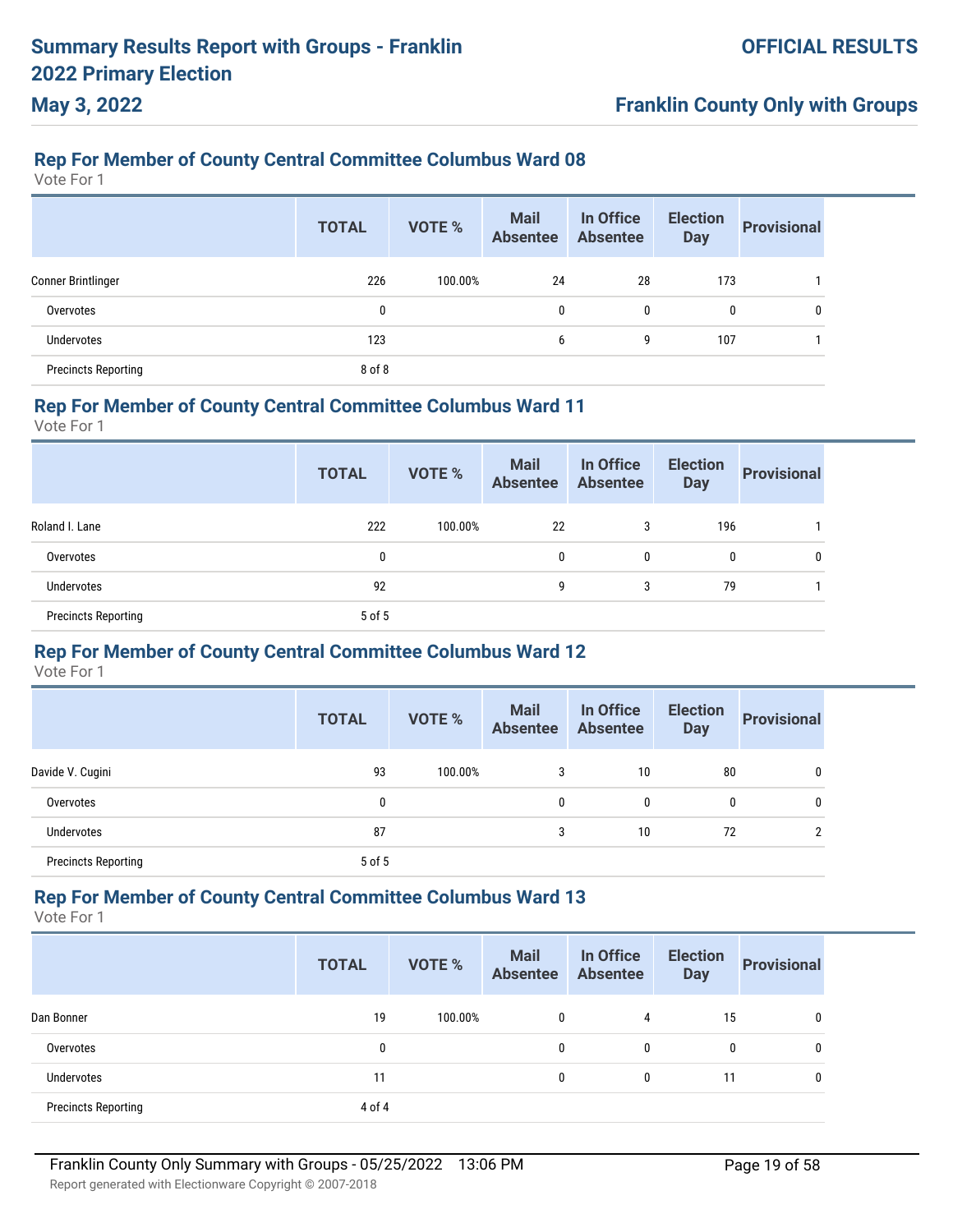# **Franklin County Only with Groups**

### **Rep For Member of County Central Committee Columbus Ward 14**

Vote For 1

|                            | <b>TOTAL</b> | <b>VOTE %</b> | <b>Mail</b><br>Absentee | In Office<br><b>Absentee</b> | <b>Election</b><br><b>Day</b> | <b>Provisional</b> |
|----------------------------|--------------|---------------|-------------------------|------------------------------|-------------------------------|--------------------|
| Geoffrey C. Smith          | 279          | 100.00%       | 41                      | 22                           | 212                           | 4                  |
| Overvotes                  |              |               | 0                       | 0                            | $\mathbf{0}$                  | 0                  |
| <b>Undervotes</b>          | 125          |               | 12                      | 5                            | 105                           | 3                  |
| <b>Precincts Reporting</b> | 7 of 7       |               |                         |                              |                               |                    |

### **Rep For Member of County Central Committee Columbus Ward 15**

Vote For 1

|                            | <b>TOTAL</b> | VOTE %  | <b>Mail</b><br><b>Absentee</b> | In Office<br><b>Absentee</b> | <b>Election</b><br><b>Day</b> | <b>Provisional</b> |
|----------------------------|--------------|---------|--------------------------------|------------------------------|-------------------------------|--------------------|
| Sara B. Ziemba             | 78           | 100.00% | 9                              | 3                            | 66                            | $\mathbf{0}$       |
| Overvotes                  | 0            |         | $\mathbf{0}$                   | 0                            | 0                             | $\mathbf{0}$       |
| <b>Undervotes</b>          | 40           |         | 4                              | 6                            | 28                            | ົ                  |
| <b>Precincts Reporting</b> | $2$ of $2$   |         |                                |                              |                               |                    |

#### **Rep For Member of County Central Committee Columbus Ward 16**

Vote For 1

|                            | <b>TOTAL</b> | <b>VOTE %</b> | <b>Mail</b><br><b>Absentee</b> | In Office<br><b>Absentee</b> | <b>Election</b><br><b>Day</b> | <b>Provisional</b> |
|----------------------------|--------------|---------------|--------------------------------|------------------------------|-------------------------------|--------------------|
| Chandler Wysocki           | 35           | 100.00%       | 5                              |                              | 29                            | 0                  |
| Overvotes                  | 0            |               | $\mathbf{0}$                   | 0                            | 0                             | 0                  |
| Undervotes                 | 36           |               | 5                              | 0                            | 31                            | 0                  |
| <b>Precincts Reporting</b> | 6 of 6       |               |                                |                              |                               |                    |

Vote For 1

|                            | <b>TOTAL</b> | <b>VOTE %</b> | <b>Mail</b><br><b>Absentee</b> | In Office<br><b>Absentee</b> | <b>Election</b><br><b>Day</b> | <b>Provisional</b> |
|----------------------------|--------------|---------------|--------------------------------|------------------------------|-------------------------------|--------------------|
| Seth B. Golding            | 142          | 100.00%       | 10                             | 10                           | 121                           |                    |
| Overvotes                  | 0            |               | 0                              | $\mathbf{0}$                 | 0                             | 0                  |
| Undervotes                 | 111          |               | 8                              | 2                            | 98                            | 3                  |
| <b>Precincts Reporting</b> | 6 of 6       |               |                                |                              |                               |                    |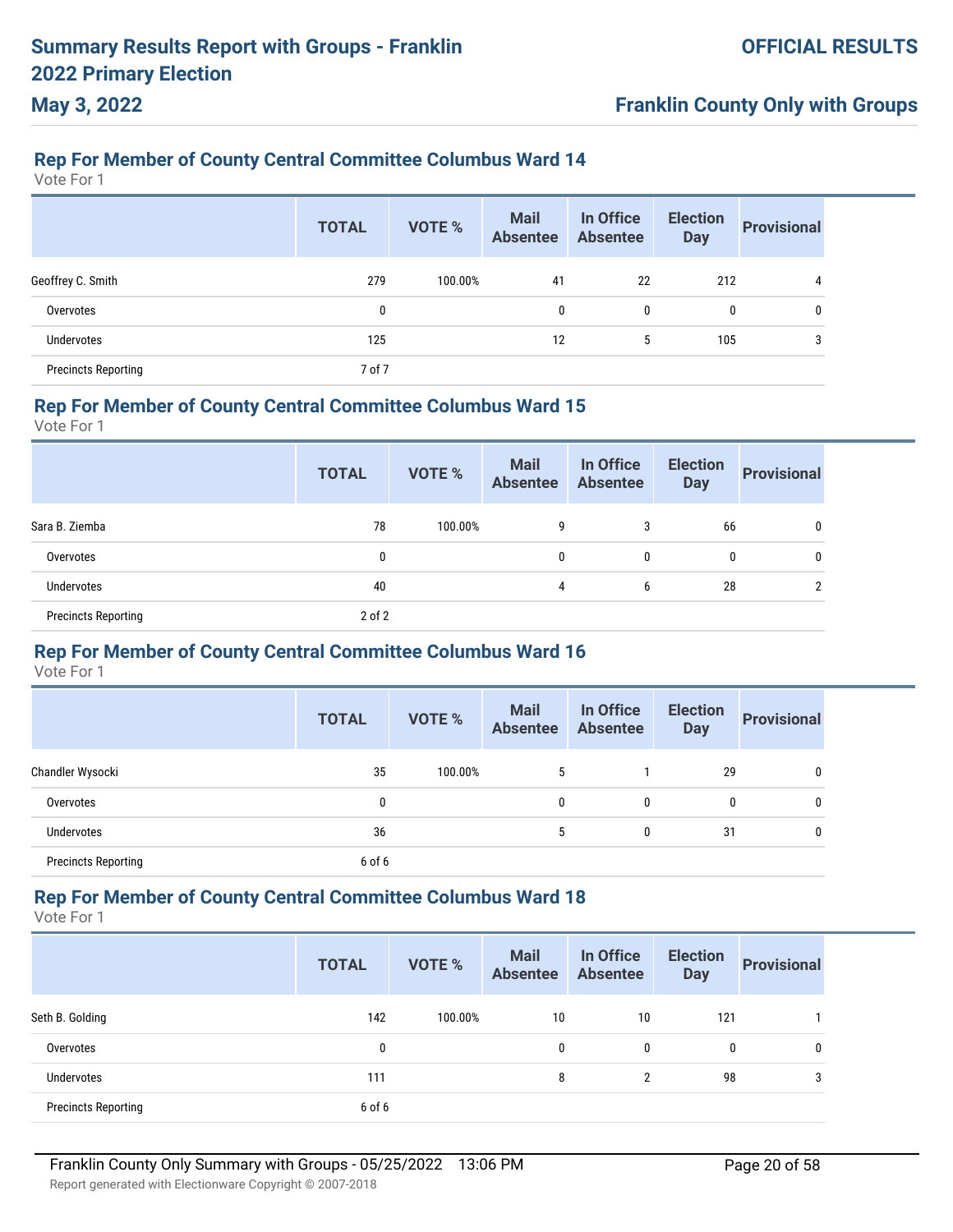# **Franklin County Only with Groups**

### **Rep For Member of County Central Committee Columbus Ward 19**

Vote For 1

|                            | <b>TOTAL</b> | <b>VOTE %</b> | <b>Mail</b><br><b>Absentee</b> | In Office<br><b>Absentee</b> | <b>Election</b><br><b>Day</b> | <b>Provisional</b> |
|----------------------------|--------------|---------------|--------------------------------|------------------------------|-------------------------------|--------------------|
| Jeannie Bohlander          | 211          | 44.14%        | 17                             | 22                           | 169                           | 3                  |
| Timothy D. Lanzendorfer    | 267          | 55.86%        | 21                             | 25                           | 221                           | 0                  |
| Overvotes                  | 0            |               | 0                              | 0                            | 0                             | 0                  |
| Undervotes                 | 245          |               | 17                             | 13                           | 211                           | 4                  |
| <b>Precincts Reporting</b> | 8 of 8       |               |                                |                              |                               |                    |

#### **Rep For Member of County Central Committee Columbus Ward 20**

Vote For 1

|                            | <b>TOTAL</b> | <b>VOTE %</b> | <b>Mail</b><br><b>Absentee</b> | In Office<br><b>Absentee</b> | <b>Election</b><br><b>Day</b> | <b>Provisional</b> |
|----------------------------|--------------|---------------|--------------------------------|------------------------------|-------------------------------|--------------------|
| Michele A. Coldiron        | 144          | 100.00%       | 4                              | 17                           | 123                           |                    |
| Overvotes                  | 0            |               | 0                              | $\mathbf{0}$                 | 0                             |                    |
| Undervotes                 | 110          |               | 4                              | 13                           | 93                            |                    |
| <b>Precincts Reporting</b> | $3$ of $3$   |               |                                |                              |                               |                    |

#### **Rep For Member of County Central Committee Columbus Ward 21**

Vote For 1

|                            | <b>TOTAL</b> | <b>VOTE %</b> | <b>Mail</b><br><b>Absentee</b> | In Office<br><b>Absentee</b> | <b>Election</b><br><b>Day</b> | <b>Provisional</b> |
|----------------------------|--------------|---------------|--------------------------------|------------------------------|-------------------------------|--------------------|
| Jon M. Crissinger          | 401          | 100.00%       | 53                             | 46                           | 300                           | ↑                  |
| Overvotes                  | $\mathbf{0}$ |               | $\mathbf{0}$                   | 0                            | 0                             | 0                  |
| Undervotes                 | 211          |               | 20                             | 25                           | 164                           | ↑                  |
| <b>Precincts Reporting</b> | 6 of 6       |               |                                |                              |                               |                    |

### **Rep For Member of County Central Committee Columbus Ward 22**

|                            | <b>TOTAL</b> | <b>VOTE %</b> | <b>Mail</b><br><b>Absentee</b> | In Office<br><b>Absentee</b> | <b>Election</b><br><b>Day</b> | <b>Provisional</b> |
|----------------------------|--------------|---------------|--------------------------------|------------------------------|-------------------------------|--------------------|
| Corey M. Roblee            | 447          | 100.00%       | 48                             | 49                           | 346                           | 4                  |
| Overvotes                  | 0            |               | 0                              | $\mathbf{0}$                 | $\mathbf{0}$                  | $\mathbf{0}$       |
| Undervotes                 | 189          |               | 15                             | 18                           | 155                           |                    |
| <b>Precincts Reporting</b> | 7 of 7       |               |                                |                              |                               |                    |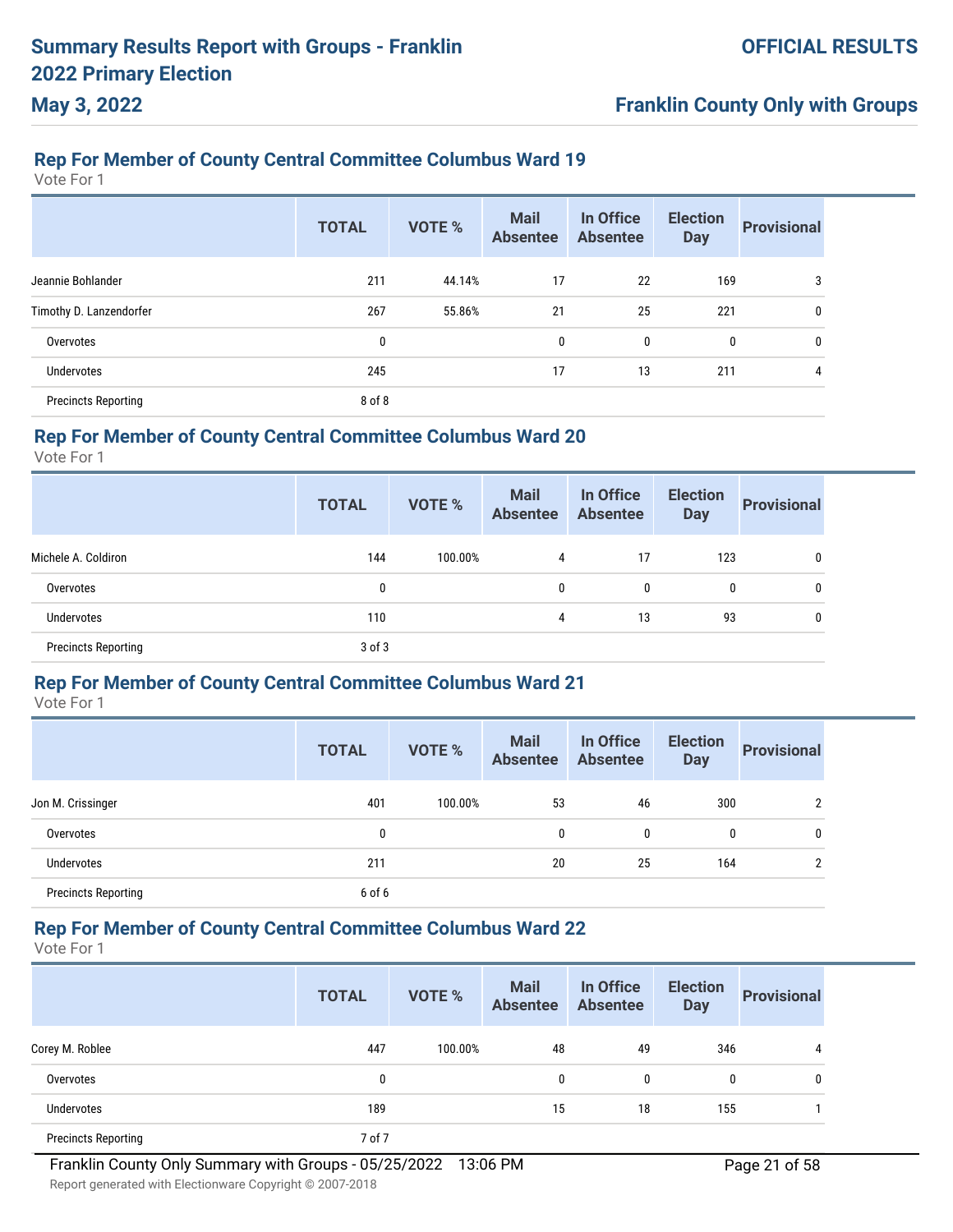# **Franklin County Only with Groups**

### **Rep For Member of County Central Committee Columbus Ward 24**

Vote For 1

|                            | <b>TOTAL</b> | <b>VOTE %</b> | <b>Mail</b><br>Absentee | In Office<br><b>Absentee</b> | <b>Election</b><br><b>Day</b> | <b>Provisional</b> |
|----------------------------|--------------|---------------|-------------------------|------------------------------|-------------------------------|--------------------|
| Jeffrey J. Golding         | 140          | 100.00%       | 23                      | 14                           | 103                           |                    |
| Overvotes                  | $\mathbf{0}$ |               | 0                       | 0                            | 0                             |                    |
| <b>Undervotes</b>          | 51           |               | 5                       | 2                            | 44                            |                    |
| <b>Precincts Reporting</b> | 5 of 5       |               |                         |                              |                               |                    |

#### **Rep For Member of County Central Committee Columbus Ward 27**

Vote For 1

|                            | <b>TOTAL</b> | VOTE %  | <b>Mail</b><br>Absentee Absentee | In Office | <b>Election</b><br><b>Day</b> | <b>Provisional</b> |
|----------------------------|--------------|---------|----------------------------------|-----------|-------------------------------|--------------------|
| Jim Samuel                 | 200          | 100.00% | 24                               | 8         | 168                           | 0                  |
| Overvotes                  | 0            |         | 0                                | 0         | 0                             | 0                  |
| <b>Undervotes</b>          | 90           |         | 10                               | 9         | 68                            | 3                  |
| <b>Precincts Reporting</b> | 6 of 6       |         |                                  |           |                               |                    |

#### **Rep For Member of County Central Committee Columbus Ward 28**

Vote For 1

|                            | <b>TOTAL</b> | <b>VOTE %</b> | <b>Mail</b><br><b>Absentee</b> | In Office<br><b>Absentee</b> | <b>Election</b><br><b>Day</b> | <b>Provisional</b> |
|----------------------------|--------------|---------------|--------------------------------|------------------------------|-------------------------------|--------------------|
| Nathan T. Slonaker         | 118          | 100.00%       | 13                             | 4                            | 101                           | 0                  |
| Overvotes                  | 0            |               | 0                              | 0                            | 0                             | 0                  |
| <b>Undervotes</b>          | 63           |               | 8                              | 3                            | 52                            | 0                  |
| <b>Precincts Reporting</b> | 6 of 6       |               |                                |                              |                               |                    |

Vote For 1

|                            | <b>TOTAL</b> | <b>VOTE %</b> | <b>Mail</b><br><b>Absentee</b> | In Office<br><b>Absentee</b> | <b>Election</b><br><b>Day</b> | <b>Provisional</b> |
|----------------------------|--------------|---------------|--------------------------------|------------------------------|-------------------------------|--------------------|
| Doug Moody                 | 253          | 100.00%       | 13                             | 20                           | 219                           |                    |
| Overvotes                  | 0            |               | 0                              | 0                            | 0                             | 0                  |
| Undervotes                 | 79           |               | 11                             |                              | 65                            | 2                  |
| <b>Precincts Reporting</b> | 5 of 5       |               |                                |                              |                               |                    |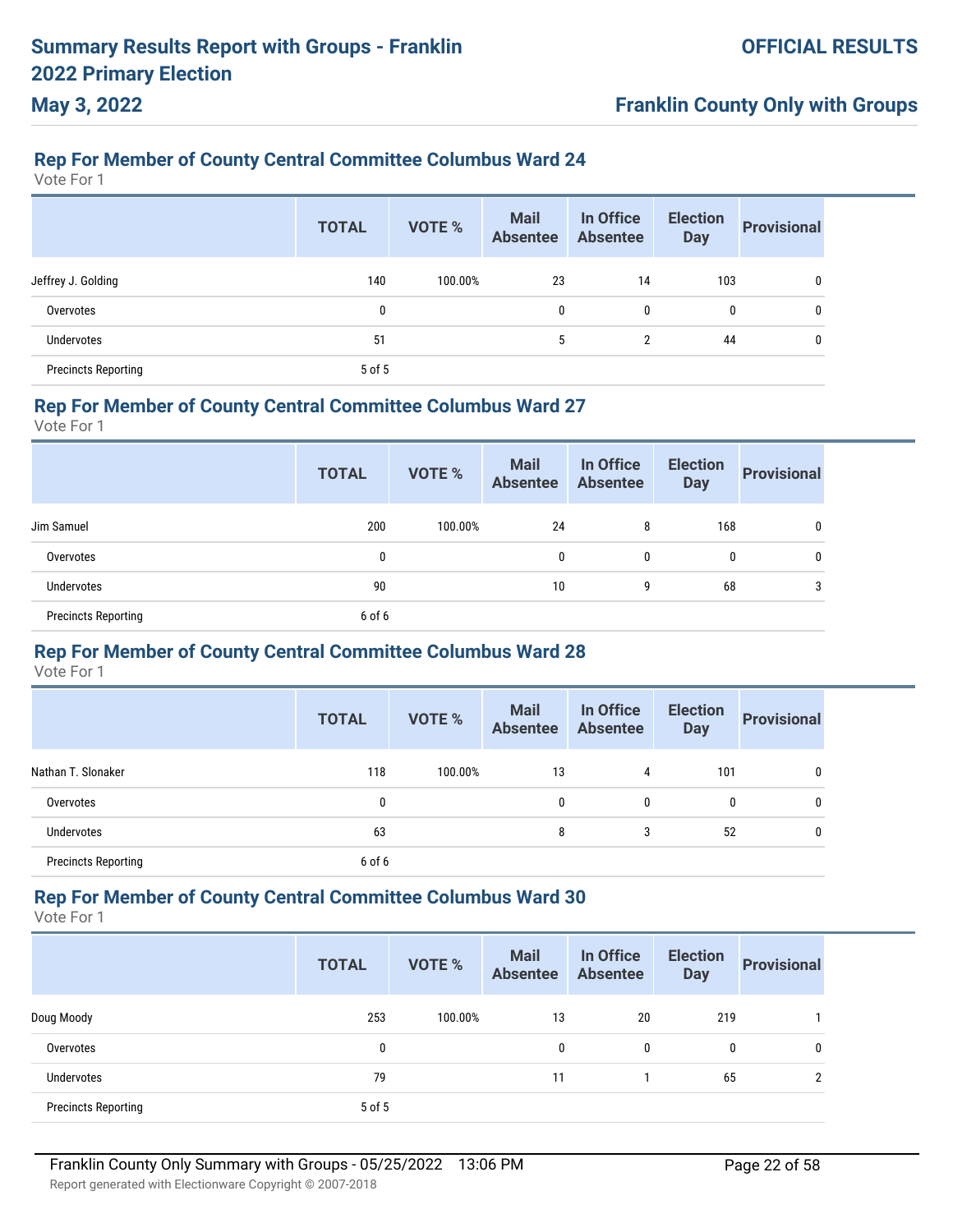# **Franklin County Only with Groups**

### **Rep For Member of County Central Committee Columbus Ward 33**

Vote For 1

|                            | <b>TOTAL</b> | <b>VOTE %</b> | <b>Mail</b><br><b>Absentee</b> | In Office<br><b>Absentee</b> | <b>Election</b><br><b>Day</b> | <b>Provisional</b> |
|----------------------------|--------------|---------------|--------------------------------|------------------------------|-------------------------------|--------------------|
| John Joseph O'Brien        | 234          | 100.00%       |                                | 12                           | 209                           | b                  |
| Overvotes                  | 0            |               | $\mathbf{0}$                   | 0                            | 0                             | 0                  |
| <b>Undervotes</b>          | 134          |               | 5                              | 11                           | 113                           | 5                  |
| <b>Precincts Reporting</b> | 10 of 10     |               |                                |                              |                               |                    |

### **Rep For Member of County Central Committee Columbus Ward 34**

Vote For 1

|                            | <b>TOTAL</b> | <b>VOTE %</b> | <b>Mail</b><br>Absentee | In Office<br>Absentee | <b>Election</b><br><b>Day</b> | <b>Provisional</b> |
|----------------------------|--------------|---------------|-------------------------|-----------------------|-------------------------------|--------------------|
| Colin K. Hatch             | 118          | 100.00%       | 16                      | 8                     | 92                            | 2                  |
| Overvotes                  | 0            |               | $\mathbf{0}$            | 0                     | 0                             | $\mathbf{0}$       |
| Undervotes                 | 54           |               | 5                       | 0                     | 49                            | $\mathbf{0}$       |
| <b>Precincts Reporting</b> | 6 of 6       |               |                         |                       |                               |                    |

#### **Rep For Member of County Central Committee Columbus Ward 36**

Vote For 1

|                            | <b>TOTAL</b> | <b>VOTE %</b> | <b>Mail</b><br><b>Absentee</b> | In Office<br><b>Absentee</b> | <b>Election</b><br><b>Day</b> | <b>Provisional</b> |
|----------------------------|--------------|---------------|--------------------------------|------------------------------|-------------------------------|--------------------|
| David A. Dobos             | 247          | 100.00%       | 32                             | $\overline{2}$               | 208                           | 5                  |
| Overvotes                  | 0            |               | 0                              | 0                            | 0                             | 0                  |
| Undervotes                 | 79           |               | 6                              | 0                            | 72                            |                    |
| <b>Precincts Reporting</b> | 5 of 5       |               |                                |                              |                               |                    |

Vote For 1

|                            | <b>TOTAL</b> | <b>VOTE %</b> | <b>Mail</b><br><b>Absentee</b> | In Office<br>Absentee | <b>Election</b><br><b>Day</b> | <b>Provisional</b> |
|----------------------------|--------------|---------------|--------------------------------|-----------------------|-------------------------------|--------------------|
| <b>Bill Schmidt</b>        | 82           | 100.00%       | 9                              | 14                    | 57                            | າ                  |
| Overvotes                  | 0            |               | 0                              | $\mathbf{0}$          | $\mathbf{0}$                  | 0                  |
| <b>Undervotes</b>          | 43           |               | 5                              | 2                     | 36                            | 0                  |
| <b>Precincts Reporting</b> | 5 of 5       |               |                                |                       |                               |                    |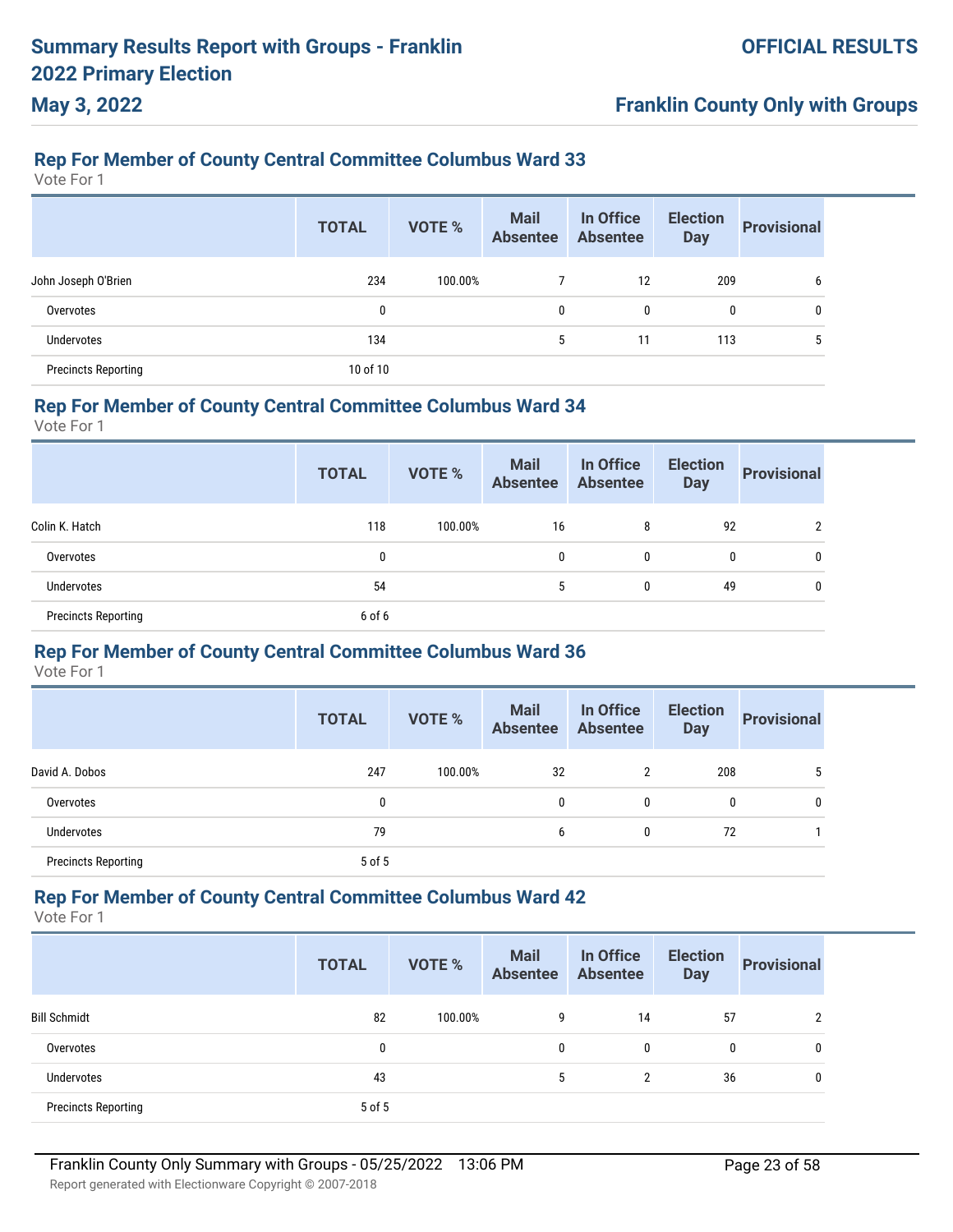# **Franklin County Only with Groups**

#### **Rep For Member of County Central Committee Columbus Ward 43**

Vote For 1

|                            | <b>TOTAL</b> | <b>VOTE %</b> | <b>Mail</b><br>Absentee | In Office<br><b>Absentee</b> | <b>Election</b><br><b>Day</b> | <b>Provisional</b> |
|----------------------------|--------------|---------------|-------------------------|------------------------------|-------------------------------|--------------------|
| Matt Damschroder           | 209          | 100.00%       | 16                      | 30                           | 162                           |                    |
| Overvotes                  | 0            |               | 0                       | 0                            | 0                             | 0                  |
| <b>Undervotes</b>          | 78           |               |                         | 11                           | 64                            | ົ                  |
| <b>Precincts Reporting</b> | 5 of 5       |               |                         |                              |                               |                    |

#### **Rep For Member of County Central Committee Columbus Ward 45**

Vote For 1

|                            | <b>TOTAL</b> | VOTE %  | <b>Mail</b><br><b>Absentee</b> | In Office<br>Absentee | <b>Election</b><br><b>Day</b> | <b>Provisional</b> |
|----------------------------|--------------|---------|--------------------------------|-----------------------|-------------------------------|--------------------|
| Charles C. Sanders         | 322          | 100.00% | 35                             | 14                    | 271                           | 2                  |
| Overvotes                  | 0            |         | 0                              | 0                     | 0                             | 0                  |
| Undervotes                 | 107          |         | 20                             | 4                     | 82                            |                    |
| <b>Precincts Reporting</b> | 15 of 15     |         |                                |                       |                               |                    |

#### **Rep For Member of County Central Committee Columbus Ward 46**

Vote For 1

|                            | <b>TOTAL</b> | <b>VOTE %</b> | <b>Mail</b><br><b>Absentee</b> | In Office<br><b>Absentee</b> | <b>Election</b><br><b>Day</b> | <b>Provisional</b> |
|----------------------------|--------------|---------------|--------------------------------|------------------------------|-------------------------------|--------------------|
| Elise S. Geig              | 498          | 100.00%       | 47                             | 15                           | 429                           |                    |
| Overvotes                  | 0            |               | 0                              | 0                            | 0                             | 0                  |
| <b>Undervotes</b>          | 187          |               | 15                             | 8                            | 158                           | 6                  |
| <b>Precincts Reporting</b> | 13 of 13     |               |                                |                              |                               |                    |

Vote For 1

|                            | <b>TOTAL</b> | <b>VOTE %</b> | <b>Mail</b><br><b>Absentee</b> | In Office<br><b>Absentee</b> | <b>Election</b><br><b>Day</b> | <b>Provisional</b> |
|----------------------------|--------------|---------------|--------------------------------|------------------------------|-------------------------------|--------------------|
| Edward J. Hauenstein       | 115          | 100.00%       | 19                             | 2                            | 94                            | 0                  |
| Overvotes                  | 0            |               | 0                              | $\mathbf{0}$                 | 0                             | 0                  |
| Undervotes                 | 57           |               | C                              |                              | 54                            | 0                  |
| <b>Precincts Reporting</b> | 6 of 6       |               |                                |                              |                               |                    |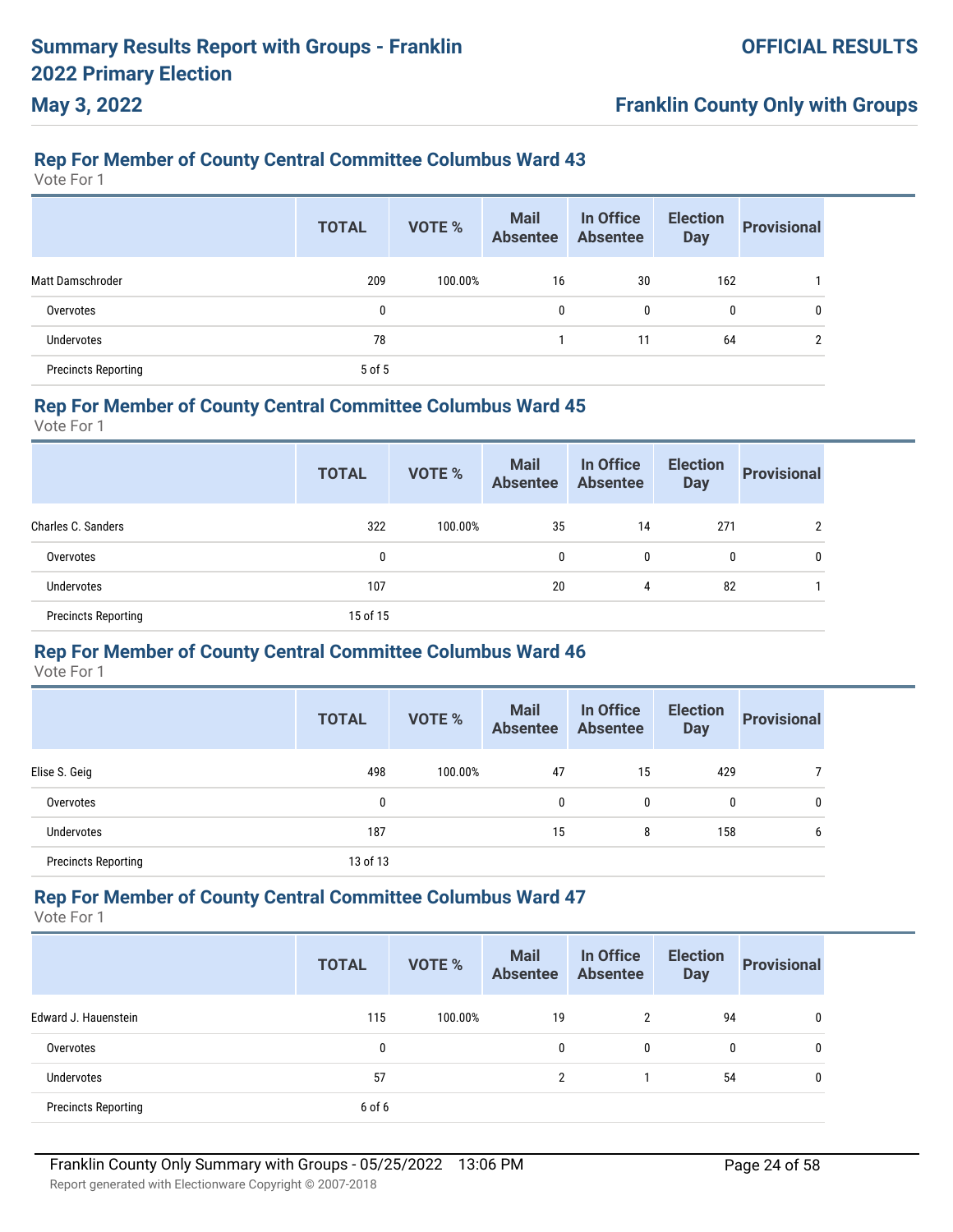# **Franklin County Only with Groups**

### **Rep For Member of County Central Committee Columbus Ward 50**

Vote For 1

|                            | <b>TOTAL</b> | <b>VOTE %</b> | <b>Mail</b><br><b>Absentee</b> | In Office<br><b>Absentee</b> | <b>Election</b><br><b>Day</b> | <b>Provisional</b> |
|----------------------------|--------------|---------------|--------------------------------|------------------------------|-------------------------------|--------------------|
| Sheila Ann Oxsher          | 102          | 100.00%       | 6                              | 3                            | 91                            |                    |
| Overvotes                  | 0            |               | $\mathbf{0}$                   | 0                            | 0                             | 0                  |
| Undervotes                 | 48           |               | $\overline{2}$                 |                              | 44                            |                    |
| <b>Precincts Reporting</b> | 5 of 5       |               |                                |                              |                               |                    |

### **Rep For Member of County Central Committee Columbus Ward 51**

Vote For 1

|                            | <b>TOTAL</b> | <b>VOTE %</b> | <b>Mail</b><br><b>Absentee</b> | In Office<br>Absentee | <b>Election</b><br><b>Day</b> | <b>Provisional</b> |
|----------------------------|--------------|---------------|--------------------------------|-----------------------|-------------------------------|--------------------|
| Mark Larger                | 41           | 100.00%       | 11                             | 2                     | 28                            | 0                  |
| Overvotes                  | 0            |               | $\mathbf{0}$                   | 0                     | 0                             | 0                  |
| <b>Undervotes</b>          | 16           |               | $\mathbf{0}$                   | 0                     | 16                            | 0                  |
| <b>Precincts Reporting</b> | 4 of 4       |               |                                |                       |                               |                    |

#### **Rep For Member of County Central Committee Columbus Ward 53**

Vote For 1

|                            | <b>TOTAL</b> | <b>VOTE %</b> | <b>Mail</b><br><b>Absentee</b> | In Office<br><b>Absentee</b> | <b>Election</b><br><b>Day</b> | <b>Provisional</b> |
|----------------------------|--------------|---------------|--------------------------------|------------------------------|-------------------------------|--------------------|
| <b>Laurie Gatton</b>       | 372          | 100.00%       | 37                             | 23                           | 311                           |                    |
| Overvotes                  | 0            |               | $\mathbf{0}$                   | 0                            | 0                             | 0                  |
| Undervotes                 | 151          |               | 8                              | 14                           | 128                           |                    |
| <b>Precincts Reporting</b> | 8 of 8       |               |                                |                              |                               |                    |

Vote For 1

|                            | <b>TOTAL</b> | <b>VOTE %</b> | <b>Mail</b><br>Absentee | In Office<br><b>Absentee</b> | <b>Election</b><br><b>Day</b> | <b>Provisional</b> |
|----------------------------|--------------|---------------|-------------------------|------------------------------|-------------------------------|--------------------|
| Mark Bell                  | 199          | 100.00%       | 35                      | 26                           | 137                           |                    |
| Overvotes                  | 0            |               | 0                       | 0                            | 0                             | 0                  |
| Undervotes                 | 53           |               | 9                       | 6                            | 38                            | 0                  |
| <b>Precincts Reporting</b> | 6 of 6       |               |                         |                              |                               |                    |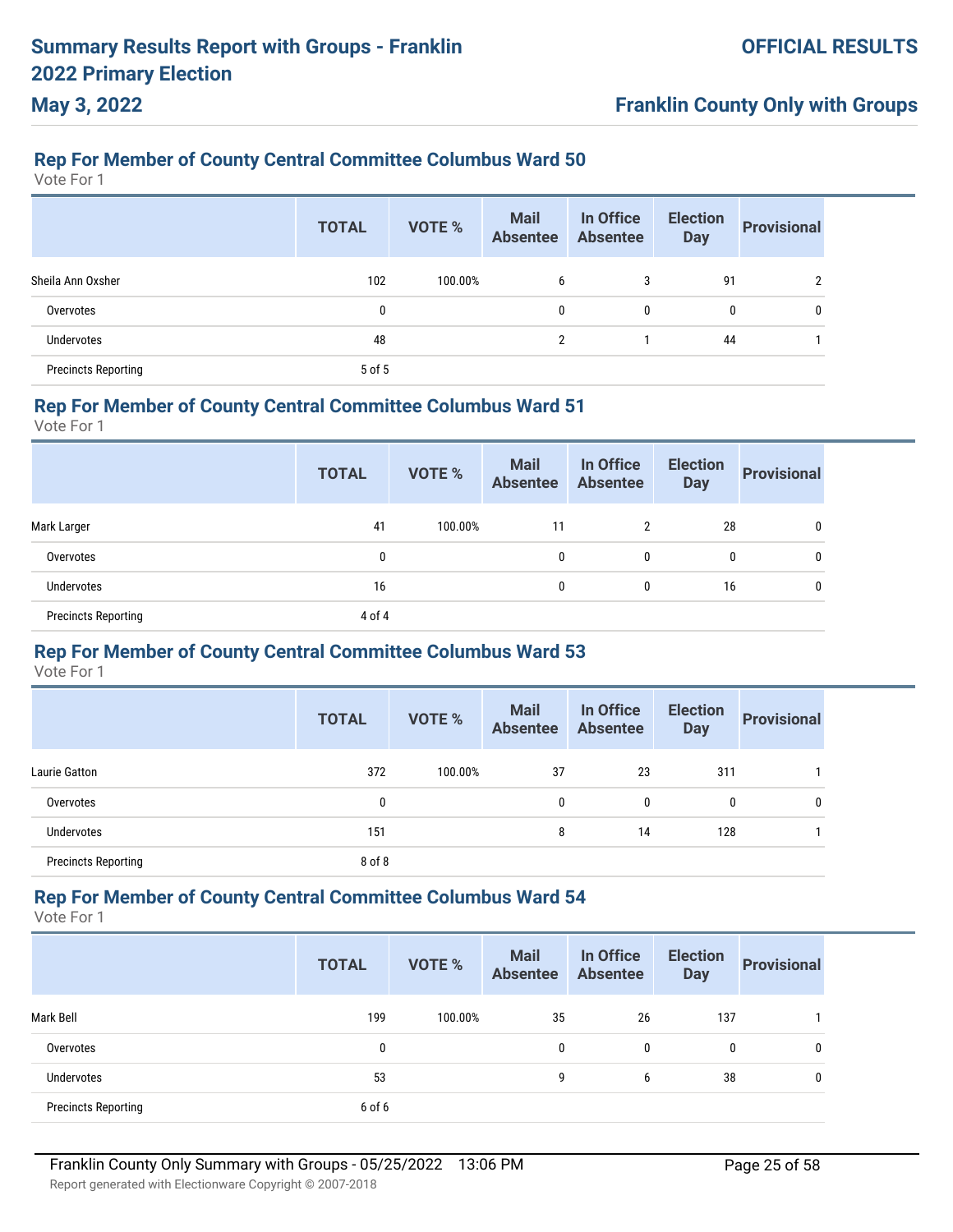# **Franklin County Only with Groups**

### **Rep For Member of County Central Committee Columbus Ward 55**

Vote For 1

|                            | <b>TOTAL</b> | <b>VOTE %</b> | <b>Mail</b><br><b>Absentee</b> | In Office<br><b>Absentee</b> | <b>Election</b><br><b>Day</b> | <b>Provisional</b> |
|----------------------------|--------------|---------------|--------------------------------|------------------------------|-------------------------------|--------------------|
| <b>Chris Bartony</b>       | 66           | 100.00%       |                                | 11                           | 54                            | 0                  |
| Overvotes                  | 0            |               | 0                              | 0                            | 0                             | 0                  |
| <b>Undervotes</b>          | 37           |               | 3                              | $\overline{2}$               | 29                            | 3                  |
| <b>Precincts Reporting</b> | 4 of 4       |               |                                |                              |                               |                    |

### **Rep For Member of County Central Committee Columbus Ward 60**

Vote For 1

|                            | <b>TOTAL</b> | VOTE %  | <b>Mail</b><br>Absentee Absentee | In Office | <b>Election</b><br><b>Day</b> | <b>Provisional</b> |
|----------------------------|--------------|---------|----------------------------------|-----------|-------------------------------|--------------------|
| Mary H. Leavitt            | 668          | 100.00% | 68                               | 28        | 569                           | 3                  |
| Overvotes                  | 0            |         | 0                                | 0         | 0                             | 0                  |
| Undervotes                 | 270          |         | 22                               | 4         | 241                           | 3                  |
| <b>Precincts Reporting</b> | 7 of 7       |         |                                  |           |                               |                    |

#### **Rep For Member of County Central Committee Columbus Ward 62**

Vote For 1

|                            | <b>TOTAL</b> | <b>VOTE %</b> | <b>Mail</b><br><b>Absentee</b> | In Office<br><b>Absentee</b> | <b>Election</b><br><b>Day</b> | <b>Provisional</b> |
|----------------------------|--------------|---------------|--------------------------------|------------------------------|-------------------------------|--------------------|
| Jim Burgess                | 267          | 100.00%       | 16                             | 25                           | 223                           | 3                  |
| Overvotes                  | 0            |               | $\mathbf{0}$                   | 0                            | 0                             | 0                  |
| Undervotes                 | 92           |               | 5                              | 10                           | 77                            | 0                  |
| <b>Precincts Reporting</b> | 5 of 5       |               |                                |                              |                               |                    |

Vote For 1

|                            | <b>TOTAL</b> | <b>VOTE %</b> | <b>Mail</b><br><b>Absentee</b> | In Office<br><b>Absentee</b> | <b>Election</b><br><b>Day</b> | <b>Provisional</b> |
|----------------------------|--------------|---------------|--------------------------------|------------------------------|-------------------------------|--------------------|
| William Schuck             | 656          | 100.00%       | 53                             | 30                           | 569                           | 4                  |
| Overvotes                  | 0            |               | 0                              | 0                            | 0                             | 0                  |
| <b>Undervotes</b>          | 257          |               | 20                             | 2                            | 227                           | 8                  |
| <b>Precincts Reporting</b> | 8 of 8       |               |                                |                              |                               |                    |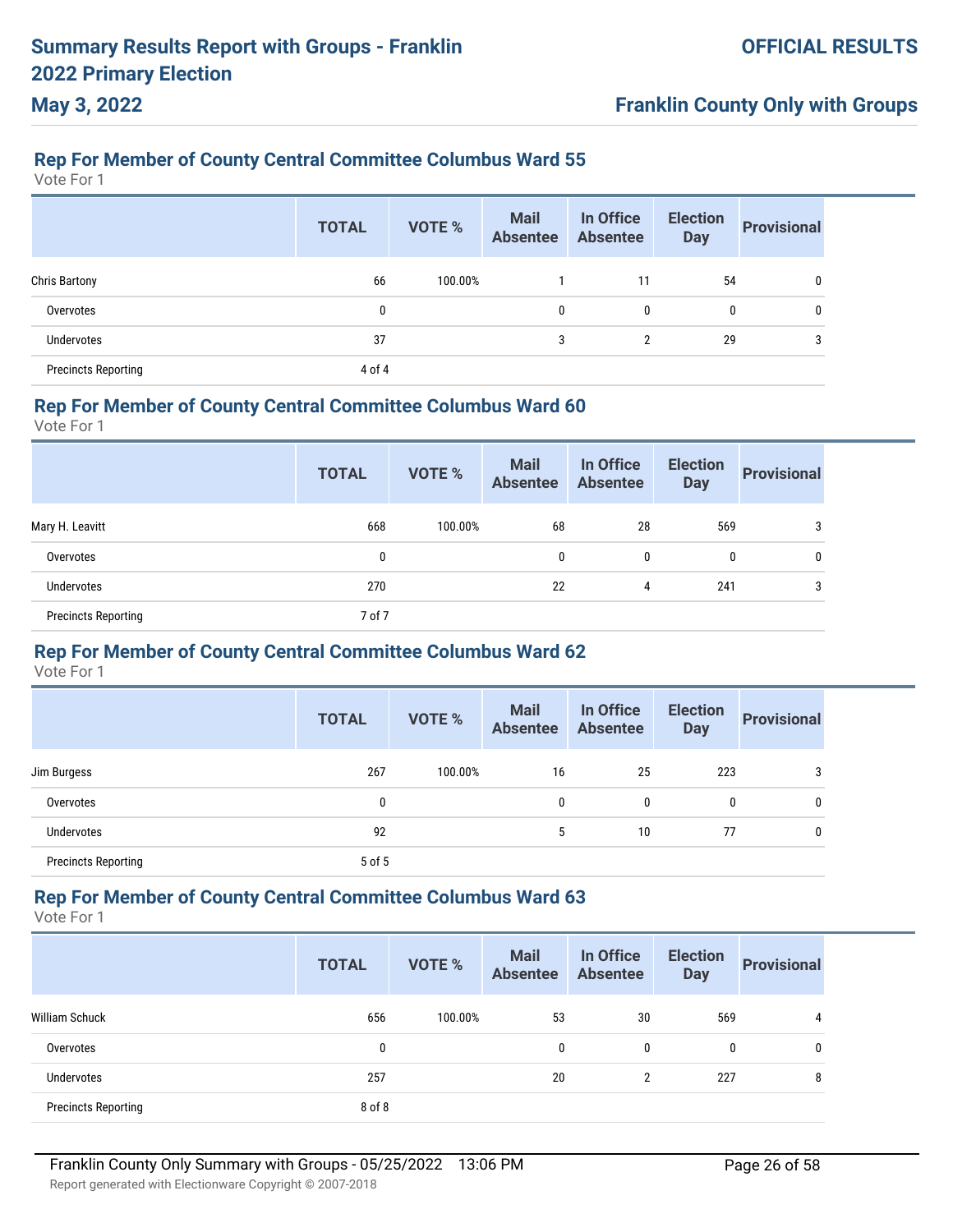# **Rep For Member of County Central Committee Columbus Ward 64**

Vote For 1

**May 3, 2022**

|                            | <b>TOTAL</b> | <b>VOTE %</b> | <b>Mail</b><br><b>Absentee</b> | In Office<br><b>Absentee</b> | <b>Election</b><br><b>Day</b> | <b>Provisional</b> |
|----------------------------|--------------|---------------|--------------------------------|------------------------------|-------------------------------|--------------------|
| Dennis Damon               | 324          | 63.91%        | 37                             | 9                            | 276                           | $\overline{2}$     |
| Jesse Hathaway             | 183          | 36.09%        | 19                             | 2                            | 162                           | 0                  |
| Overvotes                  | 0            |               | $\mathbf{0}$                   | 0                            | 0                             | 0                  |
| <b>Undervotes</b>          | 188          |               | 26                             |                              | 160                           |                    |
| <b>Precincts Reporting</b> | 8 of 8       |               |                                |                              |                               |                    |

#### **Rep For Member of County Central Committee Columbus Ward 65**

Vote For 1

|                            | <b>TOTAL</b> | <b>VOTE %</b> | <b>Mail</b><br><b>Absentee</b> | In Office<br><b>Absentee</b> | <b>Election</b><br><b>Day</b> | <b>Provisional</b> |
|----------------------------|--------------|---------------|--------------------------------|------------------------------|-------------------------------|--------------------|
| Marc A. Schare             | 467          | 100.00%       | 23                             | 9                            | 430                           | 5                  |
| Overvotes                  | 0            |               | 0                              | 0                            | 0                             | 0                  |
| Undervotes                 | 217          |               | 10                             | 3                            | 203                           |                    |
| <b>Precincts Reporting</b> | 7 of 7       |               |                                |                              |                               |                    |

#### **Rep For Member of County Central Committee Columbus Ward 66**

|                            | <b>TOTAL</b> | <b>VOTE %</b> | <b>Mail</b><br><b>Absentee</b> | In Office<br><b>Absentee</b> | <b>Election</b><br><b>Day</b> | <b>Provisional</b> |
|----------------------------|--------------|---------------|--------------------------------|------------------------------|-------------------------------|--------------------|
| Sue Ellen King             | 201          | 58.60%        | 29                             | 8                            | 163                           |                    |
| Karen M. Rankin            | 142          | 41.40%        | 21                             | 6                            | 115                           | 0                  |
| Overvotes                  | 0            |               | 0                              | 0                            | 0                             | 0                  |
| Undervotes                 | 93           |               | 8                              | 5                            | 79                            |                    |
| <b>Precincts Reporting</b> | 6 of 6       |               |                                |                              |                               |                    |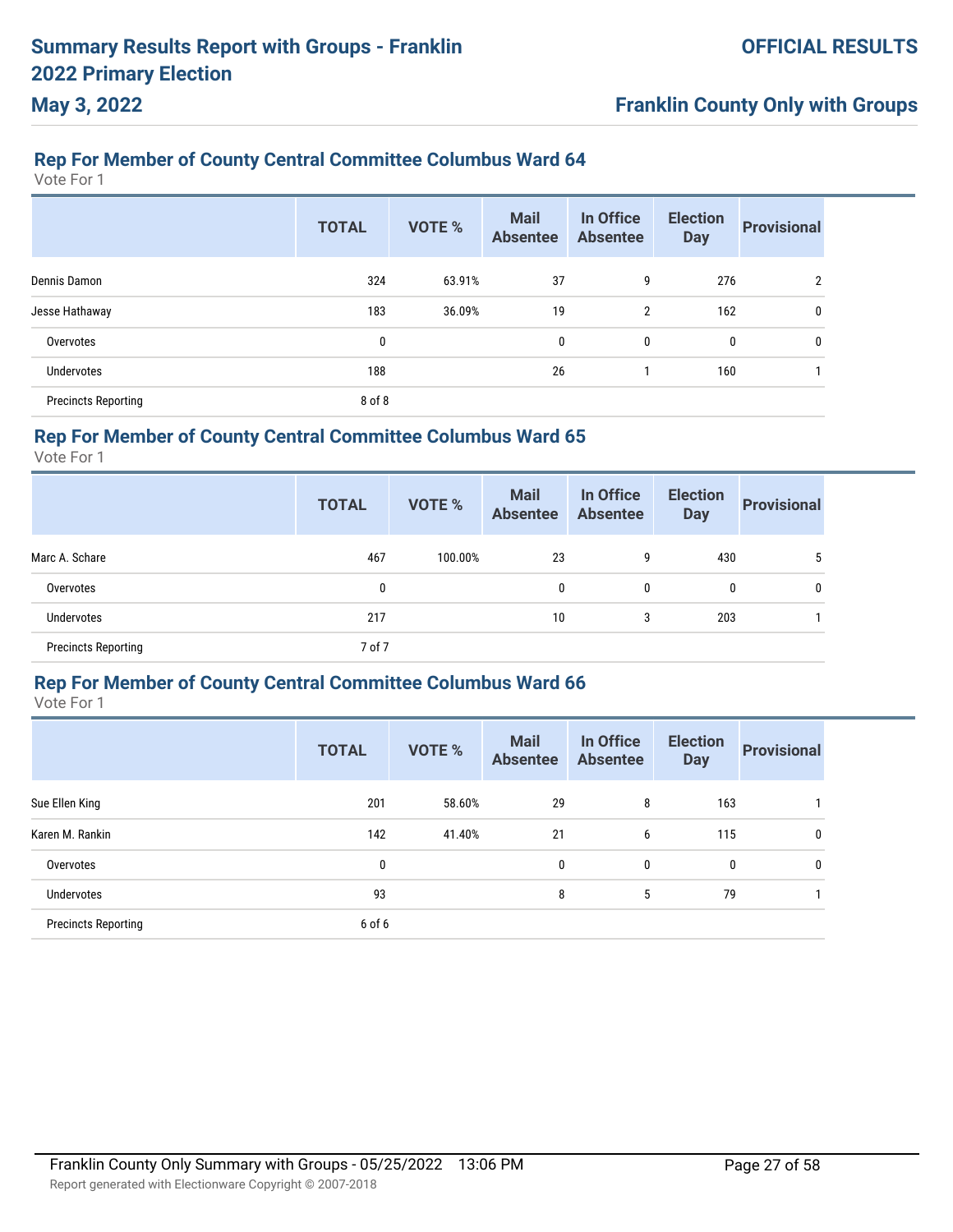# **Franklin County Only with Groups**

#### **Rep For Member of County Central Committee Columbus Ward 67**

Vote For 1

|                            | <b>TOTAL</b> | <b>VOTE %</b> | <b>Mail</b><br>Absentee | In Office<br><b>Absentee</b> | <b>Election</b><br><b>Day</b> | <b>Provisional</b> |
|----------------------------|--------------|---------------|-------------------------|------------------------------|-------------------------------|--------------------|
| Suzanne Kay Sabol          | 425          | 100.00%       | 30                      | 4                            | 386                           |                    |
| Overvotes                  | 0            |               | 0                       | 0                            | $\mathbf{0}$                  |                    |
| <b>Undervotes</b>          | 144          |               | 6                       |                              | 134                           |                    |
| <b>Precincts Reporting</b> | $9$ of $9$   |               |                         |                              |                               |                    |

#### **Rep For Member of County Central Committee Columbus Ward 70**

Vote For 1

|                            | <b>TOTAL</b> | <b>VOTE %</b> | <b>Mail</b><br>Absentee Absentee | In Office | <b>Election</b><br><b>Day</b> | <b>Provisional</b> |
|----------------------------|--------------|---------------|----------------------------------|-----------|-------------------------------|--------------------|
| Timothy P. Murnane         | 383          | 100.00%       | 45                               | 15        | 322                           |                    |
| Overvotes                  | 0            |               | 0                                | 0         | 0                             | 0                  |
| Undervotes                 | 189          |               | 14                               | 16        | 158                           |                    |
| <b>Precincts Reporting</b> | 5 of 5       |               |                                  |           |                               |                    |

#### **Rep For Member of County Central Committee Columbus Ward 71**

Vote For 1

|                            | <b>TOTAL</b> | <b>VOTE %</b> | <b>Mail</b><br><b>Absentee</b> | In Office<br><b>Absentee</b> | <b>Election</b><br><b>Day</b> | <b>Provisional</b> |
|----------------------------|--------------|---------------|--------------------------------|------------------------------|-------------------------------|--------------------|
| Andy Shifflette            | 324          | 100.00%       | 23                             | 15                           | 284                           | 2                  |
| Overvotes                  | 0            |               | 0                              | 0                            | 0                             | 0                  |
| Undervotes                 | 119          |               | 17                             | 4                            | 96                            | 2                  |
| <b>Precincts Reporting</b> | 6 of 6       |               |                                |                              |                               |                    |

Vote For 1

|                            | <b>TOTAL</b> | <b>VOTE %</b> | <b>Mail</b><br><b>Absentee</b> | In Office<br><b>Absentee</b> | <b>Election</b><br><b>Day</b> | <b>Provisional</b> |
|----------------------------|--------------|---------------|--------------------------------|------------------------------|-------------------------------|--------------------|
| <b>Bill Wahoff</b>         | 653          | 100.00%       | 44                             | 27                           | 580                           | 2                  |
| Overvotes                  | 0            |               | 0                              | $\mathbf{0}$                 | 0                             | 0                  |
| <b>Undervotes</b>          | 284          |               | 31                             | 16                           | 237                           | 0                  |
| <b>Precincts Reporting</b> | 7 of 7       |               |                                |                              |                               |                    |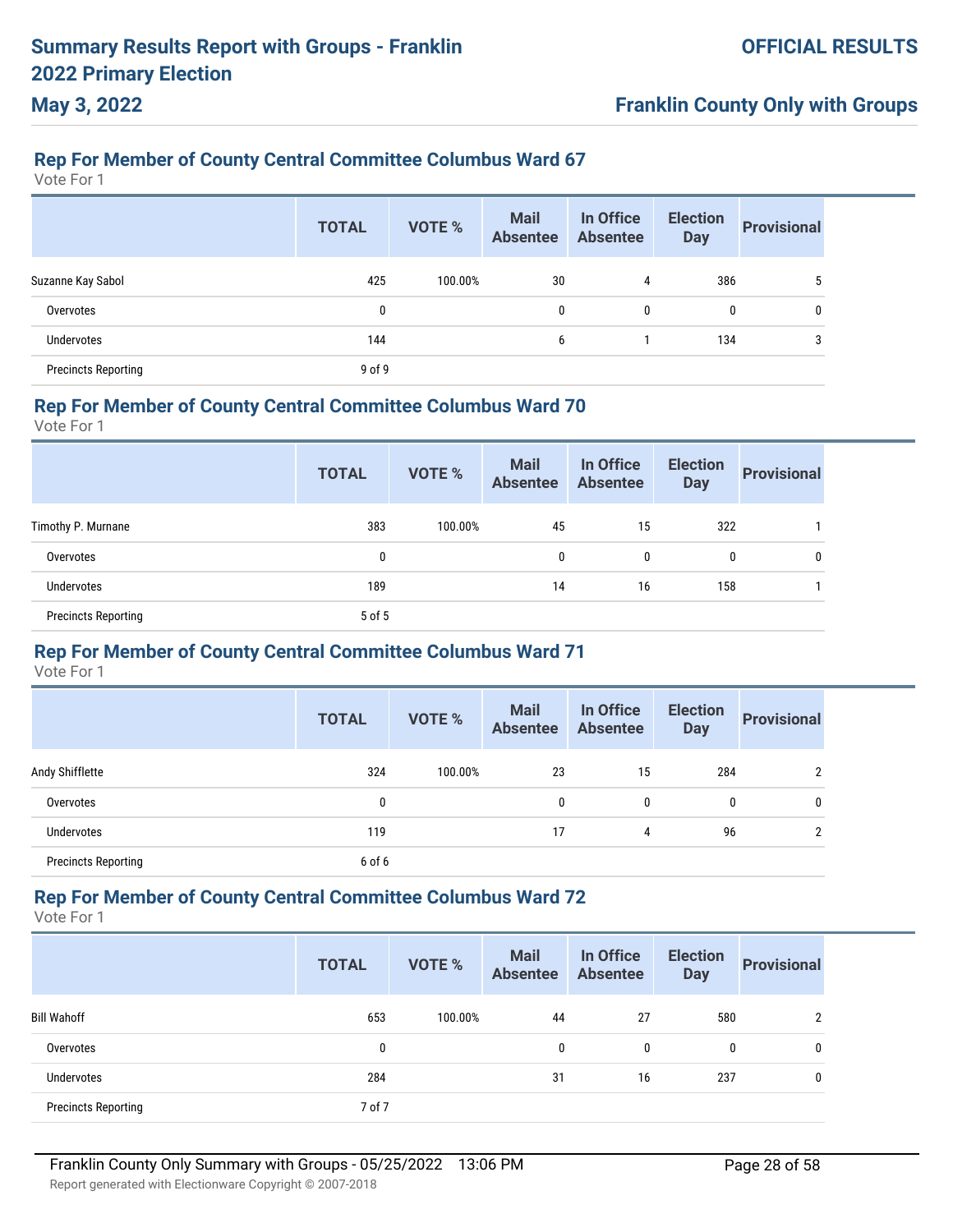# **Franklin County Only with Groups**

### **Rep For Member of County Central Committee Columbus Ward 73**

Vote For 1

|                            | <b>TOTAL</b> | <b>VOTE %</b> | <b>Mail</b><br>Absentee | In Office<br><b>Absentee</b> | <b>Election</b><br><b>Day</b> | <b>Provisional</b> |
|----------------------------|--------------|---------------|-------------------------|------------------------------|-------------------------------|--------------------|
| David R. Payne             | 687          | 100.00%       | 92                      | 46                           | 543                           | b                  |
| Overvotes                  | 0            |               | 0                       | 0                            | 0                             | 0                  |
| <b>Undervotes</b>          | 321          |               | 29                      | 19                           | 273                           | $\mathbf{0}$       |
| <b>Precincts Reporting</b> | 13 of 13     |               |                         |                              |                               |                    |

#### **Rep For Member of County Central Committee Columbus Ward 74**

Vote For 1

|                            | <b>TOTAL</b> | VOTE %  | <b>Mail</b><br><b>Absentee</b> | In Office<br><b>Absentee</b> | <b>Election</b><br><b>Day</b> | <b>Provisional</b> |
|----------------------------|--------------|---------|--------------------------------|------------------------------|-------------------------------|--------------------|
| Lee McCarty                | 441          | 100.00% | 31                             | 15                           | 393                           | C                  |
| Overvotes                  | 0            |         | 0                              | 0                            | $\mathbf{0}$                  | 0                  |
| <b>Undervotes</b>          | 231          |         | 13                             | 8                            | 209                           |                    |
| <b>Precincts Reporting</b> | 8 of 8       |         |                                |                              |                               |                    |

#### **Rep For Member of County Central Committee Columbus Ward 75**

Vote For 1

|                            | <b>TOTAL</b> | <b>VOTE %</b> | <b>Mail</b><br><b>Absentee</b> | In Office<br><b>Absentee</b> | <b>Election</b><br><b>Day</b> | <b>Provisional</b> |
|----------------------------|--------------|---------------|--------------------------------|------------------------------|-------------------------------|--------------------|
| Lisa Breedlove Chaffee     | 543          | 100.00%       | 30                             | 12                           | 499                           | $\overline{2}$     |
| Overvotes                  | 0            |               | $\mathbf{0}$                   | 0                            | 0                             | 0                  |
| Undervotes                 | 238          |               | 19                             | 3                            | 215                           |                    |
| <b>Precincts Reporting</b> | $9$ of $9$   |               |                                |                              |                               |                    |

Vote For 1

|                            | <b>TOTAL</b> | <b>VOTE %</b> | <b>Mail</b><br><b>Absentee</b> | In Office<br><b>Absentee</b> | <b>Election</b><br><b>Day</b> | <b>Provisional</b> |
|----------------------------|--------------|---------------|--------------------------------|------------------------------|-------------------------------|--------------------|
| Nick Wahoff                | 571          | 100.00%       | 47                             | 19                           | 505                           | 0                  |
| Overvotes                  | 0            |               | 0                              | 0                            | $\mathbf{0}$                  | 0                  |
| <b>Undervotes</b>          | 229          |               | 16                             | 12                           | 198                           | 3                  |
| <b>Precincts Reporting</b> | 6 of 6       |               |                                |                              |                               |                    |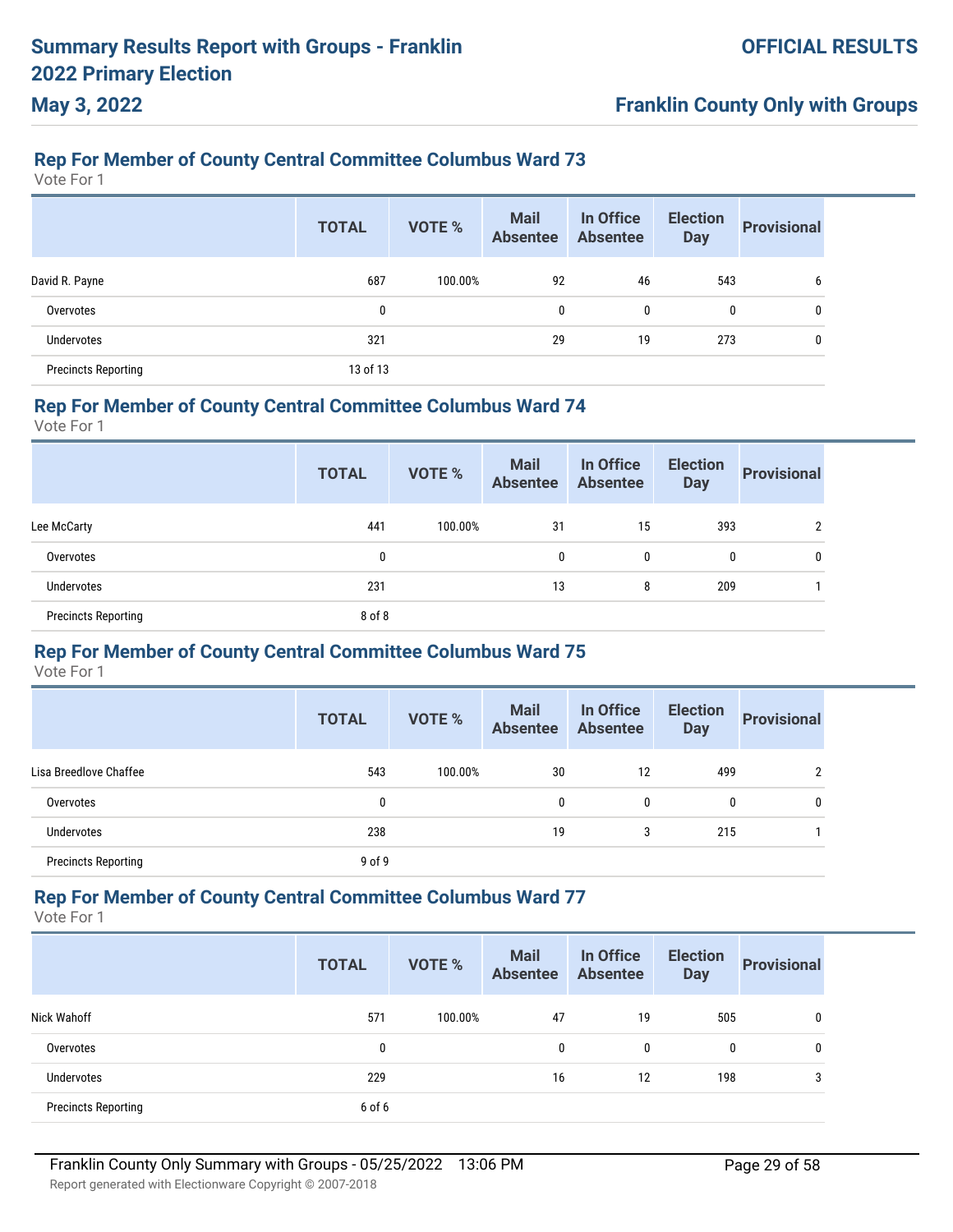# **Franklin County Only with Groups**

### **Rep For Member of County Central Committee Columbus Ward 78**

Vote For 1

|                            | <b>TOTAL</b> | <b>VOTE %</b> | <b>Mail</b><br>Absentee | In Office<br><b>Absentee</b> | <b>Election</b><br><b>Day</b> | <b>Provisional</b> |
|----------------------------|--------------|---------------|-------------------------|------------------------------|-------------------------------|--------------------|
| Jack McGee                 | 500          | 100.00%       | 29                      | 8                            | 462                           |                    |
| Overvotes                  | 0            |               | 0                       | 0                            | 0                             | 0                  |
| <b>Undervotes</b>          | 205          |               | 14                      | 0                            | 190                           |                    |
| <b>Precincts Reporting</b> | 9 of 9       |               |                         |                              |                               |                    |

### **Rep For Member of County Central Committee Columbus Ward 80**

Vote For 1

|                            | <b>TOTAL</b> | VOTE %  | <b>Mail</b><br>Absentee Absentee | In Office | <b>Election</b><br><b>Day</b> | <b>Provisional</b> |
|----------------------------|--------------|---------|----------------------------------|-----------|-------------------------------|--------------------|
| Amy Hawkins                | 381          | 100.00% | 23                               | 12        | 344                           | $\overline{2}$     |
| Overvotes                  | 0            |         | 0                                | 0         | 0                             | 0                  |
| <b>Undervotes</b>          | 169          |         | 12                               | 5         | 149                           | 3                  |
| <b>Precincts Reporting</b> | 6 of 6       |         |                                  |           |                               |                    |

#### **Rep For Member of County Central Committee Columbus Ward 81**

Vote For 1

|                            | <b>TOTAL</b> | <b>VOTE %</b> | <b>Mail</b><br><b>Absentee</b> | In Office<br><b>Absentee</b> | <b>Election</b><br><b>Day</b> | <b>Provisional</b> |
|----------------------------|--------------|---------------|--------------------------------|------------------------------|-------------------------------|--------------------|
| Thanh X. Pham              | 161          | 100.00%       | 5                              | 11                           | 143                           | റ                  |
| Overvotes                  | 0            |               | 0                              | 0                            | 0                             | 0                  |
| <b>Undervotes</b>          | 75           |               | 4                              | $\overline{2}$               | 68                            |                    |
| <b>Precincts Reporting</b> | 5 of 5       |               |                                |                              |                               |                    |

Vote For 1

|                            | <b>TOTAL</b> | <b>VOTE %</b> | <b>Mail</b><br><b>Absentee</b> | In Office<br><b>Absentee</b> | <b>Election</b><br><b>Day</b> | <b>Provisional</b> |
|----------------------------|--------------|---------------|--------------------------------|------------------------------|-------------------------------|--------------------|
| <b>Glen Clermont</b>       | 590          | 51.48%        | 37                             | 34                           | 510                           | 9                  |
| Barcy F. McNeal            | 556          | 48.52%        | 43                             | 30                           | 480                           | 3                  |
| Overvotes                  | 0            |               | 0                              | 0                            | $\mathbf{0}$                  | 0                  |
| Undervotes                 | 463          |               | 13                             | 27                           | 418                           | 5                  |
| <b>Precincts Reporting</b> | 15 of 15     |               |                                |                              |                               |                    |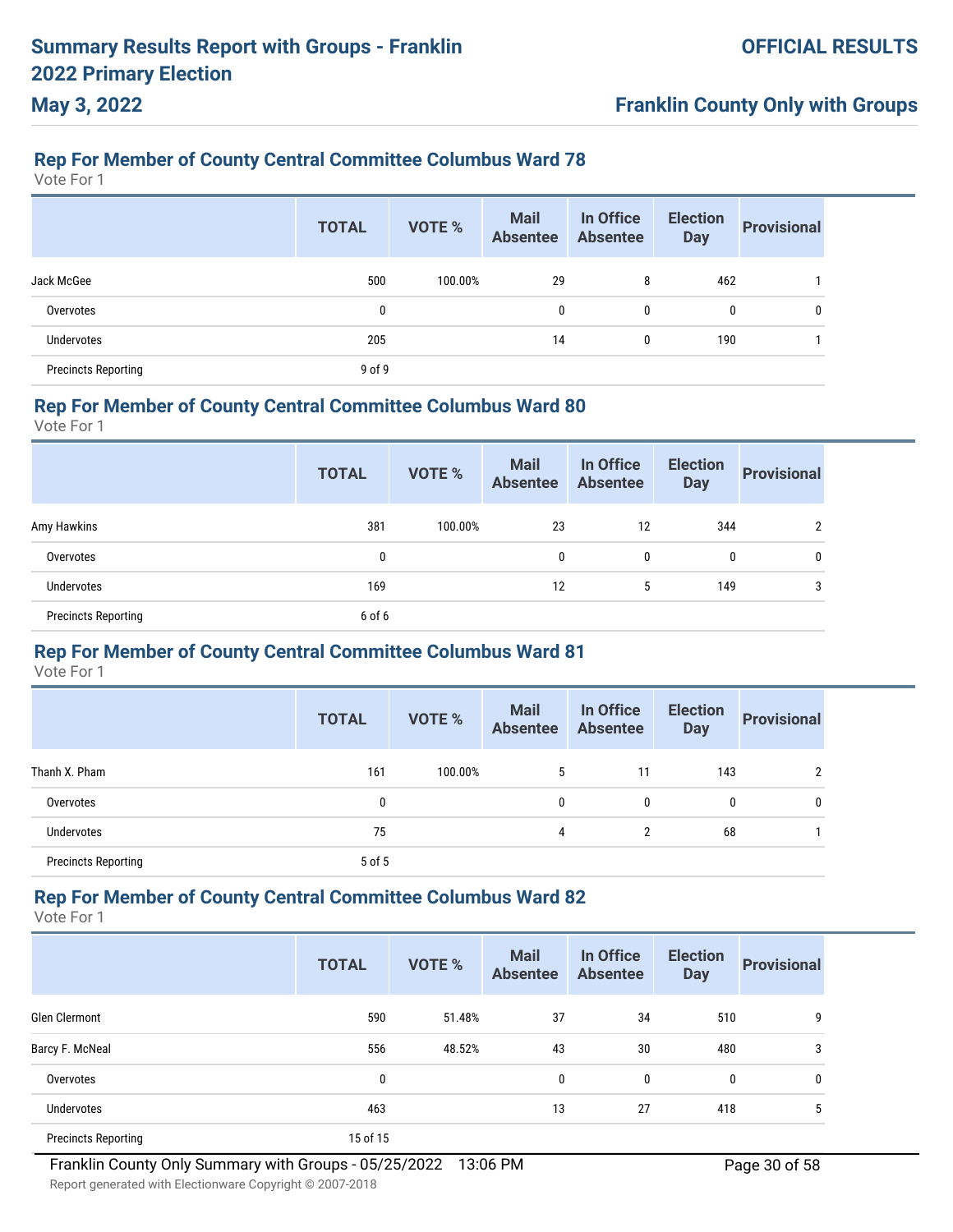# **Franklin County Only with Groups**

#### **Rep For Member of County Central Committee Columbus Ward 84**

Vote For 1

|                            | <b>TOTAL</b> | <b>VOTE %</b> | <b>Mail</b><br><b>Absentee</b> | In Office<br><b>Absentee</b> | <b>Election</b><br><b>Day</b> | <b>Provisional</b> |
|----------------------------|--------------|---------------|--------------------------------|------------------------------|-------------------------------|--------------------|
| Linda A. Larger            | 364          | 65.59%        | 43                             | 4                            | 313                           | 4                  |
| Carla Patton               | 191          | 34.41%        | 44                             | 11                           | 133                           | 3                  |
| Overvotes                  | 0            |               | 0                              | 0                            | 0                             | 0                  |
| <b>Undervotes</b>          | 195          |               | 26                             | 3                            | 163                           | 3                  |
| <b>Precincts Reporting</b> | 8 of 8       |               |                                |                              |                               |                    |

#### **Rep For Member of County Central Committee Columbus Ward 85**

Vote For 1

|                            | <b>TOTAL</b> | <b>VOTE %</b> | <b>Mail</b><br><b>Absentee</b> | In Office<br><b>Absentee</b> | <b>Election</b><br><b>Day</b> | <b>Provisional</b> |
|----------------------------|--------------|---------------|--------------------------------|------------------------------|-------------------------------|--------------------|
| <b>Richard Slonaker</b>    | 293          | 100.00%       | 40                             | 4                            | 244                           |                    |
| Overvotes                  | 0            |               | 0                              | 0                            | 0                             |                    |
| Undervotes                 | 84           |               | 3                              | 3                            | 76                            |                    |
| <b>Precincts Reporting</b> | 5 of 5       |               |                                |                              |                               |                    |

#### **Rep For Member of County Central Committee Columbus Ward 86**

Vote For 1

|                            | <b>TOTAL</b> | <b>VOTE %</b> | <b>Mail</b><br><b>Absentee</b> | In Office<br><b>Absentee</b> | <b>Election</b><br><b>Day</b> | <b>Provisional</b> |
|----------------------------|--------------|---------------|--------------------------------|------------------------------|-------------------------------|--------------------|
| Lisa Schacht               | 399          | 100.00%       | 26                             |                              | 365                           |                    |
| Overvotes                  | 0            |               | 0                              | 0                            | 0                             | 0                  |
| <b>Undervotes</b>          | 106          |               | 8                              | 0                            | 98                            | 0                  |
| <b>Precincts Reporting</b> | 10 of 10     |               |                                |                              |                               |                    |

## **Rep For Member of County Central Committee Columbus Ward 87**

|                            | <b>TOTAL</b> | <b>VOTE %</b> | <b>Mail</b><br><b>Absentee</b> | In Office<br>Absentee | <b>Election</b><br><b>Day</b> | <b>Provisional</b> |
|----------------------------|--------------|---------------|--------------------------------|-----------------------|-------------------------------|--------------------|
| Adam C. Slane              | 223          | 100.00%       | 19                             | 5                     | 199                           | 0                  |
| Overvotes                  | 0            |               | 0                              | 0                     | $\mathbf{0}$                  | 0                  |
| Undervotes                 | 95           |               |                                | 3                     | 85                            | 0                  |
| <b>Precincts Reporting</b> | 5 of 5       |               |                                |                       |                               |                    |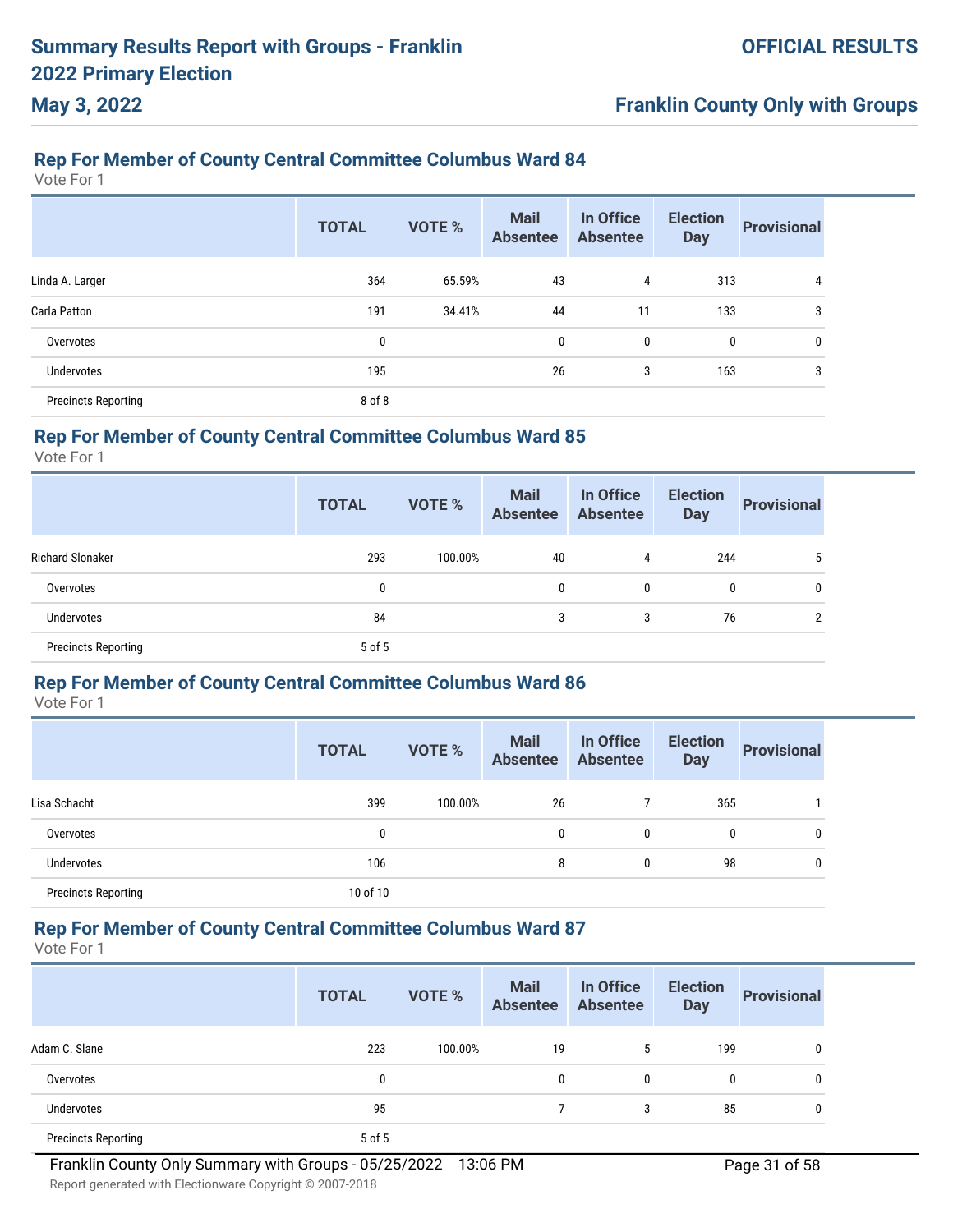#### **Rep For Member of County Central Committee Dublin Ward 1**

Vote For 1

**May 3, 2022**

|                            | <b>TOTAL</b> | <b>VOTE %</b> | <b>Mail</b><br><b>Absentee</b> | In Office<br><b>Absentee</b> | <b>Election</b><br><b>Day</b> | <b>Provisional</b> |
|----------------------------|--------------|---------------|--------------------------------|------------------------------|-------------------------------|--------------------|
| <b>Stu Harris</b>          | 1,007        | 100.00%       | 57                             | 32                           | 916                           |                    |
| Overvotes                  | 0            |               | 0                              | 0                            | 0                             | 0                  |
| Undervotes                 | 347          |               | 25                             | 3                            | 314                           | h                  |
| <b>Precincts Reporting</b> | $9$ of $9$   |               |                                |                              |                               |                    |

#### **Rep For Member of County Central Committee Dublin Ward 2**

Vote For 1

|                            | <b>TOTAL</b> | <b>VOTE %</b> | <b>Mail</b><br><b>Absentee</b> | In Office<br><b>Absentee</b> | <b>Election</b><br><b>Day</b> | <b>Provisional</b> |
|----------------------------|--------------|---------------|--------------------------------|------------------------------|-------------------------------|--------------------|
| Kari B. Hertel             | 1,000        | 100.00%       | 78                             | 30                           | 886                           | b                  |
| Overvotes                  | 0            |               | $\mathbf{0}$                   | 0                            | 0                             | $\mathbf{0}$       |
| Undervotes                 | 394          |               | 31                             |                              | 358                           | 4                  |
| <b>Precincts Reporting</b> | 10 of 10     |               |                                |                              |                               |                    |

#### **Rep For Member of County Central Committee Dublin Ward 3**

Vote For 1

|                            | <b>TOTAL</b> | <b>VOTE %</b> | <b>Mail</b><br><b>Absentee</b> | In Office<br><b>Absentee</b> | <b>Election</b><br><b>Day</b> | <b>Provisional</b> |
|----------------------------|--------------|---------------|--------------------------------|------------------------------|-------------------------------|--------------------|
| Charles H. McClenaghan     | 485          | 100.00%       | 28                             | 17                           | 438                           | ົ                  |
| Overvotes                  | 0            |               | 0                              | 0                            | 0                             | 0                  |
| <b>Undervotes</b>          | 222          |               | 25                             | 4                            | 191                           | ົ                  |
| <b>Precincts Reporting</b> | $3$ of $3$   |               |                                |                              |                               |                    |

Vote For 1

|                            | <b>TOTAL</b> | <b>VOTE %</b> | <b>Mail</b><br><b>Absentee</b> | In Office<br><b>Absentee</b> | <b>Election</b><br><b>Day</b> | <b>Provisional</b> |
|----------------------------|--------------|---------------|--------------------------------|------------------------------|-------------------------------|--------------------|
| Larry Hughes               | 578          | 100.00%       | 32                             | 9                            | 531                           | 6                  |
| Overvotes                  | $\mathbf{0}$ |               | 0                              | 0                            | 0                             | 0                  |
| <b>Undervotes</b>          | 224          |               | 15                             | 0                            | 208                           |                    |
| <b>Precincts Reporting</b> | 6 of 6       |               |                                |                              |                               |                    |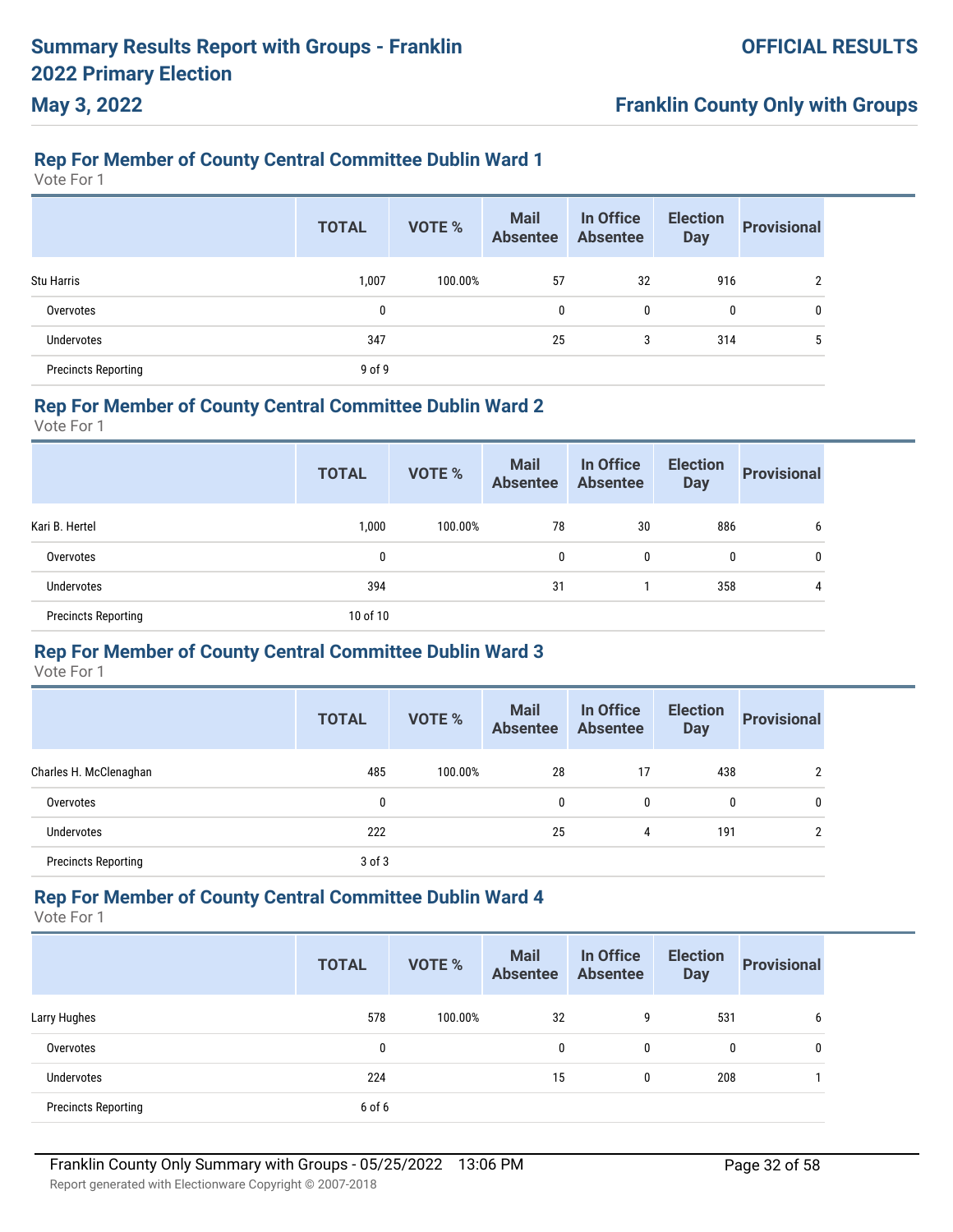# **Franklin County Only with Groups**

# **Rep For Member of County Central Committee Franklin Township**

Vote For 1

|                            | <b>TOTAL</b> | <b>VOTE %</b> | <b>Mail</b><br><b>Absentee</b> | In Office<br><b>Absentee</b> | <b>Election</b><br><b>Day</b> | <b>Provisional</b> |
|----------------------------|--------------|---------------|--------------------------------|------------------------------|-------------------------------|--------------------|
| Jeff Williams              | 346          | 100.00%       | 33                             | 8                            | 303                           | າ                  |
| Overvotes                  | 0            |               | 0                              | 0                            | 0                             | 0                  |
| <b>Undervotes</b>          | 170          |               | 11                             | 3                            | 156                           | 0                  |
| <b>Precincts Reporting</b> | 7 of 7       |               |                                |                              |                               |                    |

### **Rep For Member of County Central Committee Gahanna Ward 2**

Vote For 1

|                            | <b>TOTAL</b> | <b>VOTE %</b> | <b>Mail</b><br><b>Absentee</b> | In Office<br><b>Absentee</b> | <b>Election</b><br><b>Day</b> | <b>Provisional</b> |
|----------------------------|--------------|---------------|--------------------------------|------------------------------|-------------------------------|--------------------|
| Elizabeth Thym Smith       | 567          | 100.00%       | 54                             | 38                           | 475                           | 0                  |
| Overvotes                  | 0            |               | 0                              | $\mathbf{0}$                 | $\mathbf{0}$                  | $\mathbf{0}$       |
| Undervotes                 | 234          |               | 19                             | 17                           | 197                           |                    |
| <b>Precincts Reporting</b> | 9 of 9       |               |                                |                              |                               |                    |

#### **Rep For Member of County Central Committee Gahanna Ward 3**

Vote For 1

|                            | <b>TOTAL</b> | <b>VOTE %</b> | <b>Mail</b><br><b>Absentee</b> | In Office<br><b>Absentee</b> | <b>Election</b><br><b>Day</b> | <b>Provisional</b> |
|----------------------------|--------------|---------------|--------------------------------|------------------------------|-------------------------------|--------------------|
| John M. Hicks              | 611          | 100.00%       | 56                             | 26                           | 527                           | 2                  |
| Overvotes                  | 0            |               | 0                              | 0                            | 0                             | 0                  |
| Undervotes                 | 240          |               | 12                             | 5                            | 223                           | 0                  |
| <b>Precincts Reporting</b> | 7 of 7       |               |                                |                              |                               |                    |

#### **Rep For Member of County Central Committee Gahanna Ward 4**

Vote For 1

|                            | <b>TOTAL</b> | <b>VOTE %</b> | <b>Mail</b><br><b>Absentee</b> | In Office<br><b>Absentee</b> | <b>Election</b><br><b>Day</b> | <b>Provisional</b> |
|----------------------------|--------------|---------------|--------------------------------|------------------------------|-------------------------------|--------------------|
| Jim McGregor               | 728          | 100.00%       | 51                             | 25                           | 648                           | 4                  |
| Overvotes                  | 0            |               | 0                              | $\mathbf{0}$                 | 0                             | 0                  |
| Undervotes                 | 266          |               | 33                             | 8                            | 222                           | 3                  |
| <b>Precincts Reporting</b> | 7 of 7       |               |                                |                              |                               |                    |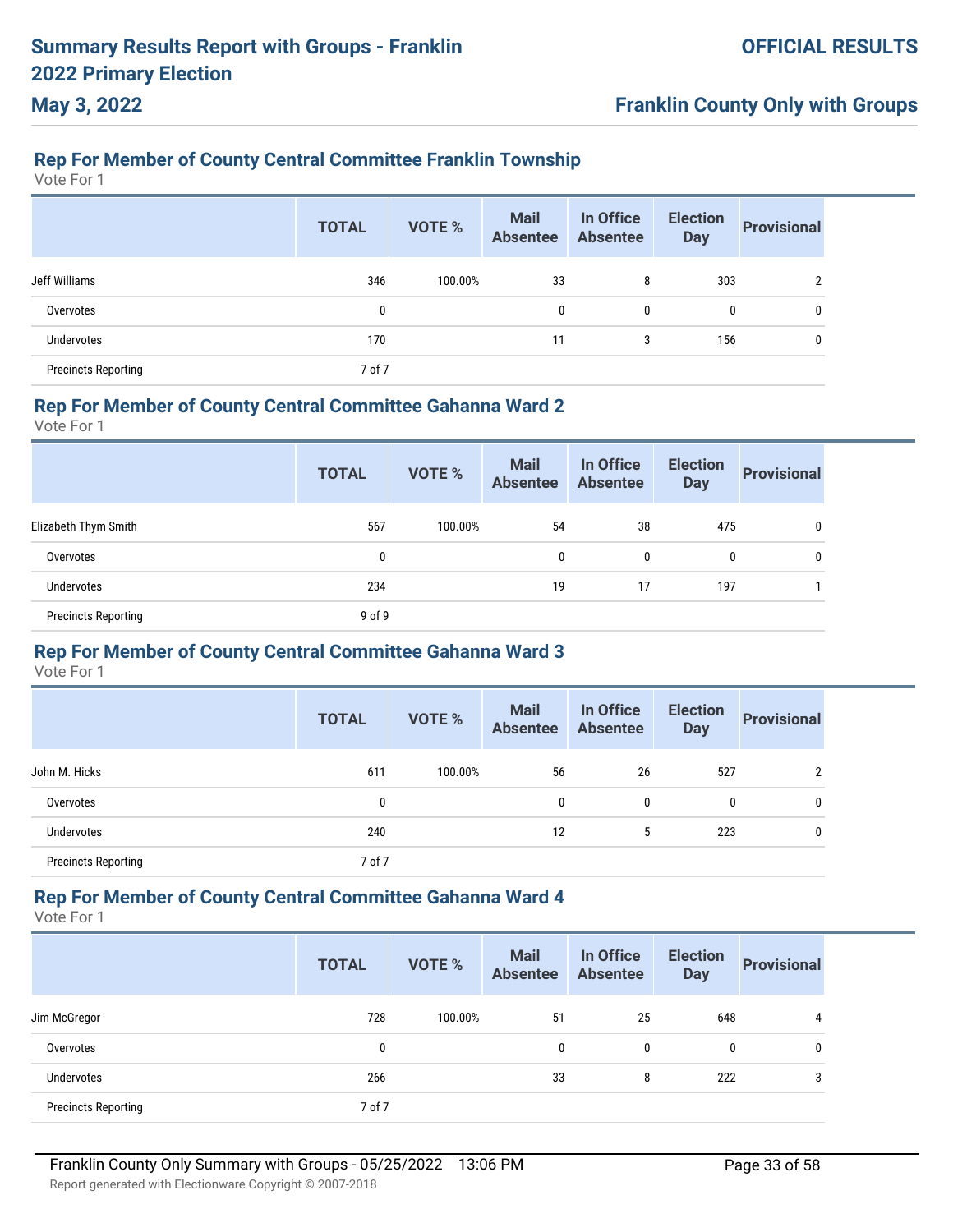# **Franklin County Only with Groups**

# **Rep For Member of County Central Committee Grove City Ward 1**

Vote For 1

|                            | <b>TOTAL</b> | <b>VOTE %</b> | <b>Mail</b><br><b>Absentee</b> | In Office<br><b>Absentee</b> | <b>Election</b><br><b>Day</b> | <b>Provisional</b> |
|----------------------------|--------------|---------------|--------------------------------|------------------------------|-------------------------------|--------------------|
| Ted A. Berry               | 659          | 72.42%        | 59                             | 5                            | 586                           | 9                  |
| David Todd                 | 251          | 27.58%        | 29                             | 4                            | 213                           | 5                  |
| Overvotes                  | $\bf{0}$     |               | 0                              | 0                            | $\bf{0}$                      | $\mathbf 0$        |
| <b>Undervotes</b>          | 116          |               | 11                             | $\overline{2}$               | 99                            | 4                  |
| <b>Precincts Reporting</b> | 7 of 7       |               |                                |                              |                               |                    |

#### **Rep For Member of County Central Committee Grove City Ward 2**

Vote For 1

|                            | <b>TOTAL</b> | <b>VOTE %</b> | <b>Mail</b><br><b>Absentee</b> | In Office<br><b>Absentee</b> | <b>Election</b><br><b>Day</b> | <b>Provisional</b> |
|----------------------------|--------------|---------------|--------------------------------|------------------------------|-------------------------------|--------------------|
| Jordy Mason                | 255          | 26.05%        | 23                             | 6                            | 225                           |                    |
| Richard L. Stage           | 724          | 73.95%        | 74                             | 16                           | 630                           | 4                  |
| Overvotes                  | 0            |               | 0                              | 0                            | 0                             | 0                  |
| Undervotes                 | 126          |               | 6                              | 2                            | 117                           |                    |
| <b>Precincts Reporting</b> | 7 of 7       |               |                                |                              |                               |                    |

#### **Rep For Member of County Central Committee Grove City Ward 3**

|                            | <b>TOTAL</b> | <b>VOTE %</b> | <b>Mail</b><br><b>Absentee</b> | In Office<br><b>Absentee</b> | <b>Election</b><br><b>Day</b> | <b>Provisional</b> |
|----------------------------|--------------|---------------|--------------------------------|------------------------------|-------------------------------|--------------------|
| <b>Christine Houk</b>      | 996          | 100.00%       | 86                             | 19                           | 886                           | 5                  |
| Overvotes                  | 0            |               | 0                              | 0                            | 0                             | 0                  |
| Undervotes                 | 351          |               | 16                             | 4                            | 329                           |                    |
| <b>Precincts Reporting</b> | 8 of 8       |               |                                |                              |                               |                    |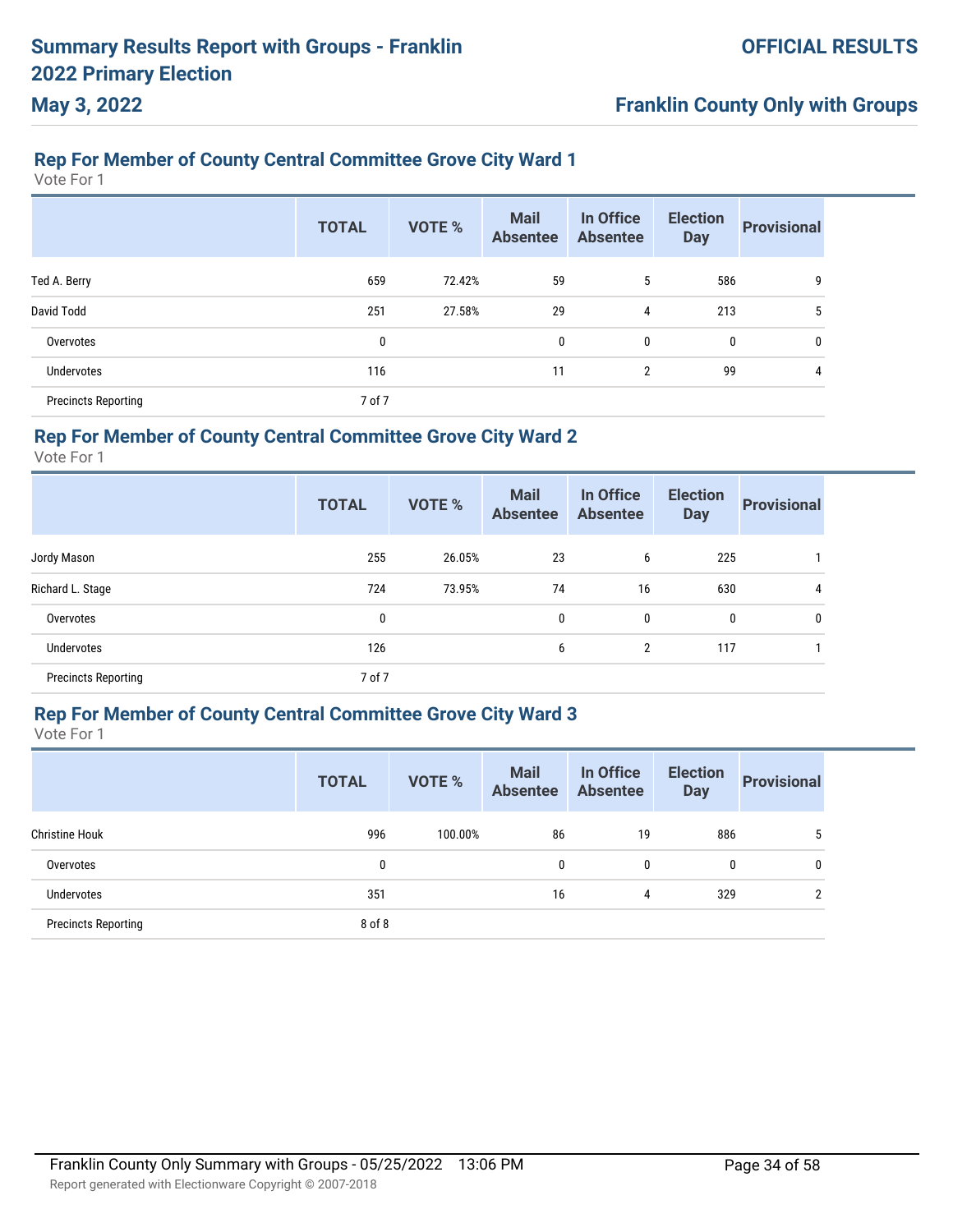# **Franklin County Only with Groups**

# **Rep For Member of County Central Committee Grove City Ward 4**

Vote For 1

|                            | <b>TOTAL</b> | <b>VOTE %</b> | <b>Mail</b><br><b>Absentee</b> | In Office<br><b>Absentee</b> | <b>Election</b><br><b>Day</b> | <b>Provisional</b> |
|----------------------------|--------------|---------------|--------------------------------|------------------------------|-------------------------------|--------------------|
| R. Roby Schottke           | 734          | 100.00%       | 70                             | 10                           | 649                           | 5                  |
| Overvotes                  | 0            |               | 0                              | 0                            | 0                             | 0                  |
| Undervotes                 | 238          |               | 24                             | 3                            | 209                           | 2                  |
| <b>Precincts Reporting</b> | 7 of 7       |               |                                |                              |                               |                    |

#### **Rep For Member of County Central Committee Groveport**

Vote For 1

|                            | <b>TOTAL</b> | VOTE %  | <b>Mail</b><br><b>Absentee</b> | In Office<br>Absentee | <b>Election</b><br><b>Day</b> | <b>Provisional</b> |
|----------------------------|--------------|---------|--------------------------------|-----------------------|-------------------------------|--------------------|
| <b>Brian Casserly</b>      | 398          | 100.00% | 24                             | <sub>5</sub>          | 363                           | b                  |
| Overvotes                  | 0            |         | 0                              | 0                     | 0                             | 0                  |
| Undervotes                 | 168          |         | 21                             | 0                     | 146                           |                    |
| <b>Precincts Reporting</b> | 5 of 5       |         |                                |                       |                               |                    |

#### **Rep For Member of County Central Committee Grandview**

Vote For 1

|                            | <b>TOTAL</b> | <b>VOTE %</b> | <b>Mail</b><br><b>Absentee</b> | In Office<br><b>Absentee</b> | <b>Election</b><br><b>Day</b> | <b>Provisional</b> |
|----------------------------|--------------|---------------|--------------------------------|------------------------------|-------------------------------|--------------------|
| Tim Adams                  | 387          | 100.00%       | 22                             | 14                           | 349                           | 2                  |
| Overvotes                  | 0            |               | 0                              | 0                            | 0                             | 0                  |
| <b>Undervotes</b>          | 261          |               | 12                             | 6                            | 239                           | 4                  |
| <b>Precincts Reporting</b> | 6 of 6       |               |                                |                              |                               |                    |

#### **Rep For Member of County Central Committee Hamilton Township**

Vote For 1

|                            | <b>TOTAL</b> | <b>VOTE %</b> | <b>Mail</b><br><b>Absentee</b> | In Office<br><b>Absentee</b> | <b>Election</b><br><b>Day</b> | <b>Provisional</b> |
|----------------------------|--------------|---------------|--------------------------------|------------------------------|-------------------------------|--------------------|
| <b>Christie Ward</b>       | 260          | 100.00%       | 22                             | $\overline{2}$               | 234                           | $\overline{2}$     |
| Overvotes                  | 0            |               | 0                              | 0                            | 0                             | 0                  |
| Undervotes                 | 160          |               | 13                             | 4                            | 143                           | 0                  |
| <b>Precincts Reporting</b> | $3$ of $3$   |               |                                |                              |                               |                    |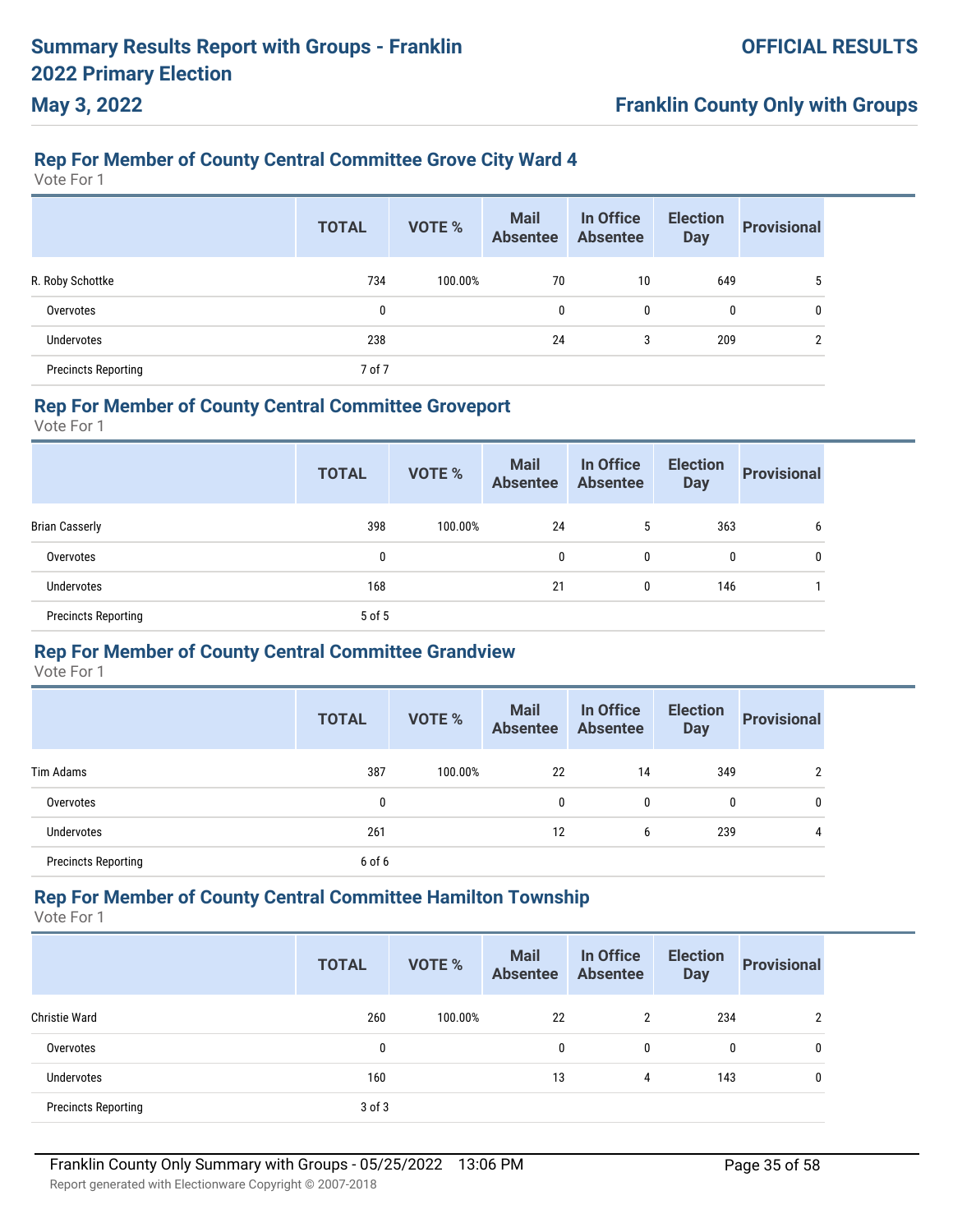#### **Rep For Member of County Central Committee Hilliard Ward 1**

Vote For 1

**May 3, 2022**

|                            | <b>TOTAL</b> | <b>VOTE %</b> | <b>Mail</b><br><b>Absentee</b> | In Office<br><b>Absentee</b> | <b>Election</b><br><b>Day</b> | <b>Provisional</b> |
|----------------------------|--------------|---------------|--------------------------------|------------------------------|-------------------------------|--------------------|
| <b>Mike Carney</b>         | 512          | 100.00%       | 41                             | 9                            | 457                           |                    |
| Overvotes                  | 0            |               | $\mathbf{0}$                   | 0                            | 0                             | 0                  |
| <b>Undervotes</b>          | 184          |               | 8                              | 3                            | 172                           |                    |
| <b>Precincts Reporting</b> | 7 of 7       |               |                                |                              |                               |                    |

#### **Rep For Member of County Central Committee Hilliard Ward 2**

Vote For 1

|                            | <b>TOTAL</b> | <b>VOTE %</b> | <b>Mail</b><br><b>Absentee</b> | In Office<br><b>Absentee</b> | <b>Election</b><br><b>Day</b> | <b>Provisional</b> |
|----------------------------|--------------|---------------|--------------------------------|------------------------------|-------------------------------|--------------------|
| <b>Charles Buck</b>        | 780          | 100.00%       | 86                             | 21                           | 667                           | b                  |
| Overvotes                  | 0            |               | $\mathbf{0}$                   | 0                            | 0                             | $\mathbf{0}$       |
| Undervotes                 | 275          |               | 24                             | 9                            | 239                           |                    |
| <b>Precincts Reporting</b> | 6 of 6       |               |                                |                              |                               |                    |

### **Rep For Member of County Central Committee Hilliard Ward 3**

Vote For 1

|                            | <b>TOTAL</b> | <b>VOTE %</b> | <b>Mail</b><br><b>Absentee</b> | In Office<br><b>Absentee</b> | <b>Election</b><br><b>Day</b> | <b>Provisional</b> |
|----------------------------|--------------|---------------|--------------------------------|------------------------------|-------------------------------|--------------------|
| Omar Tarazi                | 503          | 100.00%       | 36                             | 6                            | 460                           |                    |
| Overvotes                  | 0            |               | 0                              | 0                            | 0                             | 0                  |
| Undervotes                 | 279          |               | 18                             | 9                            | 251                           |                    |
| <b>Precincts Reporting</b> | 5 of 5       |               |                                |                              |                               |                    |

#### **Rep For Member of County Central Committee Hilliard Ward 4**

Vote For 1

|                            | <b>TOTAL</b> | <b>VOTE %</b> | <b>Mail</b><br><b>Absentee</b> | In Office<br><b>Absentee</b> | <b>Election</b><br><b>Day</b> | <b>Provisional</b> |
|----------------------------|--------------|---------------|--------------------------------|------------------------------|-------------------------------|--------------------|
| Nathaniel Lathy            | 217          | 32.63%        | 26                             | 3                            | 186                           | 2                  |
| Jennifer LuPiba            | 448          | 67.37%        | 54                             | 12                           | 378                           | 4                  |
| Overvotes                  |              |               |                                | $\mathbf{0}$                 | 0                             | 0                  |
| <b>Undervotes</b>          | 235          |               | 10                             | 5                            | 216                           | 4                  |
| <b>Precincts Reporting</b> | 5 of 5       |               |                                |                              |                               |                    |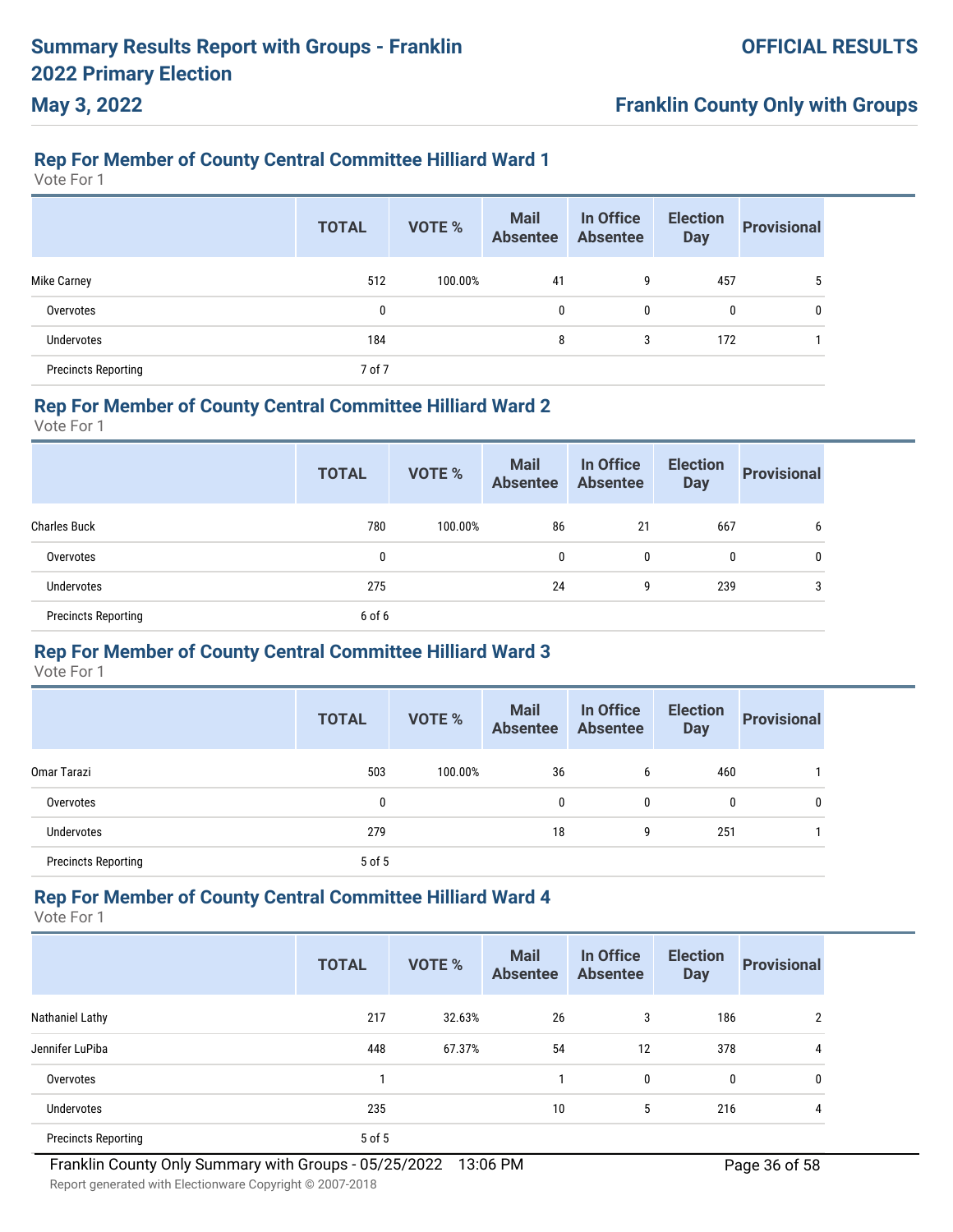# **Franklin County Only with Groups**

## **Rep For Member of County Central Committee Jackson Township**

Vote For 1

|                            | <b>TOTAL</b> | <b>VOTE %</b> | <b>Mail</b><br><b>Absentee</b> | In Office<br><b>Absentee</b> | <b>Election</b><br><b>Day</b> | <b>Provisional</b> |
|----------------------------|--------------|---------------|--------------------------------|------------------------------|-------------------------------|--------------------|
| Stephen J. Bowshier        | 327          | 63.01%        | 29                             | 5                            | 291                           | $\overline{2}$     |
| Julie Ruzicka              | 192          | 36.99%        | 10                             | $\overline{2}$               | 179                           |                    |
| Overvotes                  | 0            |               | 0                              | 0                            | 0                             | 0                  |
| <b>Undervotes</b>          | 113          |               | 5                              | $\overline{2}$               | 106                           | 0                  |
| <b>Precincts Reporting</b> | 5 of 5       |               |                                |                              |                               |                    |

#### **Rep For Member of County Central Committee Jefferson Township**

Vote For 1

|                            | <b>TOTAL</b> | <b>VOTE %</b> | <b>Mail</b><br><b>Absentee</b> | In Office<br><b>Absentee</b> | <b>Election</b><br><b>Day</b> | <b>Provisional</b> |
|----------------------------|--------------|---------------|--------------------------------|------------------------------|-------------------------------|--------------------|
| <b>Matthew Carle</b>       | 969          | 100.00%       | 72                             | 38                           | 851                           | 8                  |
| Overvotes                  | 0            |               | 0                              | 0                            | 0                             | 0                  |
| Undervotes                 | 421          |               | 39                             | 9                            | 371                           | C                  |
| <b>Precincts Reporting</b> | 10 of 10     |               |                                |                              |                               |                    |

#### **Rep For Member of County Central Committee Madison Township**

|                            | <b>TOTAL</b> | <b>VOTE %</b> | <b>Mail</b><br><b>Absentee</b> | In Office<br><b>Absentee</b> | <b>Election</b><br><b>Day</b> | <b>Provisional</b> |
|----------------------------|--------------|---------------|--------------------------------|------------------------------|-------------------------------|--------------------|
| John A. Kershner           | 414          | 54.40%        | 18                             | 0                            | 393                           | 3                  |
| <b>Brad Lewis</b>          | 347          | 45.60%        | 31                             | 6                            | 308                           | $\overline{2}$     |
| Overvotes                  | 0            |               | 0                              | 0                            | 0                             | 0                  |
| <b>Undervotes</b>          | 179          |               | 11                             | 5                            | 158                           | 5                  |
| <b>Precincts Reporting</b> | 8 of 8       |               |                                |                              |                               |                    |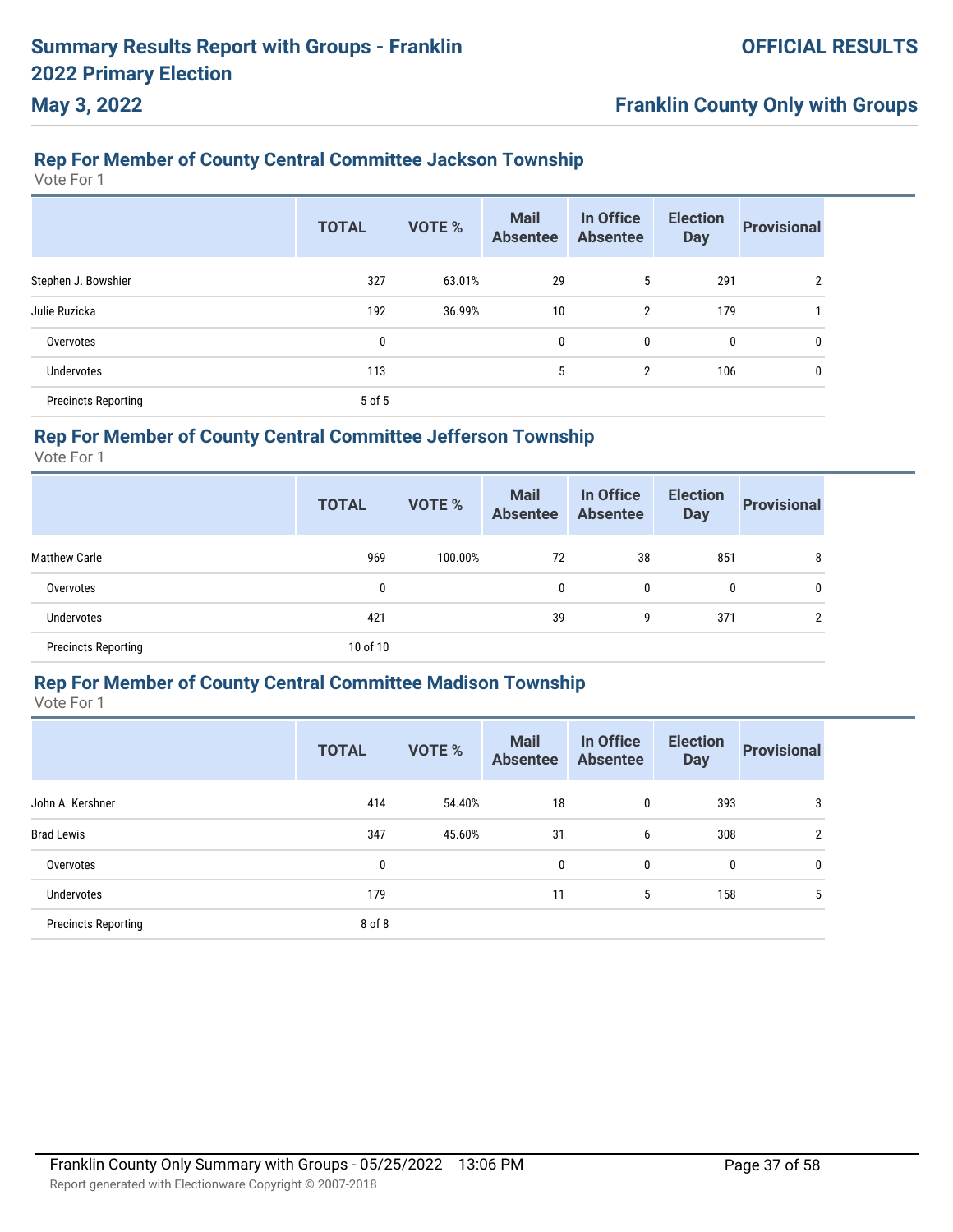#### **Rep For Member of County Central Committee New Albany**

Vote For 1

**May 3, 2022**

|                            | <b>TOTAL</b> | <b>VOTE %</b> | <b>Mail</b><br><b>Absentee</b> | In Office<br><b>Absentee</b> | <b>Election</b><br><b>Day</b> | <b>Provisional</b> |
|----------------------------|--------------|---------------|--------------------------------|------------------------------|-------------------------------|--------------------|
| <b>Marshall Spalding</b>   | 809          | 100.00%       | 59                             | 33                           | 711                           | 6                  |
| Overvotes                  | 0            |               | 0                              | 0                            | 0                             | 0                  |
| <b>Undervotes</b>          | 345          |               | 21                             | 14                           | 304                           | b                  |
| <b>Precincts Reporting</b> | 7 of 7       |               |                                |                              |                               |                    |

### **Rep For Member of County Central Committee Norwich Township**

Vote For 1

|                            | <b>TOTAL</b> | <b>VOTE %</b> | <b>Mail</b><br><b>Absentee</b> | In Office<br><b>Absentee</b> | <b>Election</b><br><b>Day</b> | <b>Provisional</b> |
|----------------------------|--------------|---------------|--------------------------------|------------------------------|-------------------------------|--------------------|
| Kirk Herath                | 408          | 100.00%       | 18                             | 10                           | 378                           | 2                  |
| Overvotes                  | 0            |               | $\mathbf{0}$                   | $\mathbf{0}$                 | $\mathbf 0$                   | 0                  |
| <b>Undervotes</b>          | 164          |               |                                | 3                            | 154                           | 0                  |
| <b>Precincts Reporting</b> | 4 of 4       |               |                                |                              |                               |                    |

#### **Rep For Member of County Central Committee Perry Township**

Vote For 1

|                            | <b>TOTAL</b> | <b>VOTE %</b> | <b>Mail</b><br><b>Absentee</b> | In Office<br><b>Absentee</b> | <b>Election</b><br><b>Day</b> | <b>Provisional</b> |
|----------------------------|--------------|---------------|--------------------------------|------------------------------|-------------------------------|--------------------|
| Tim Biggam                 | 126          | 36.52%        | 11                             | 7                            | 108                           | 0                  |
| Geoffrey A. Hatcher        | 219          | 63.48%        | 18                             | 9                            | 188                           | 4                  |
| Overvotes                  | 0            |               | 0                              | 0                            | 0                             | 0                  |
| <b>Undervotes</b>          | 165          |               | 11                             | 5                            | 148                           |                    |
| <b>Precincts Reporting</b> | 4 of 4       |               |                                |                              |                               |                    |

### **Rep For Member of County Central Committee Plain Township**

|                            | <b>TOTAL</b> | <b>VOTE %</b> | <b>Mail</b><br>Absentee | In Office<br>Absentee | <b>Election</b><br><b>Day</b> | <b>Provisional</b> |
|----------------------------|--------------|---------------|-------------------------|-----------------------|-------------------------------|--------------------|
| Kirk Mason                 | 194          | 100.00%       | 13                      | 5                     | 174                           | າ                  |
| Overvotes                  | 0            |               | 0                       | 0                     | 0                             | $\mathbf{0}$       |
| <b>Undervotes</b>          | 79           |               | 5                       | 2                     | 71                            |                    |
| <b>Precincts Reporting</b> | $2$ of $2$   |               |                         |                       |                               |                    |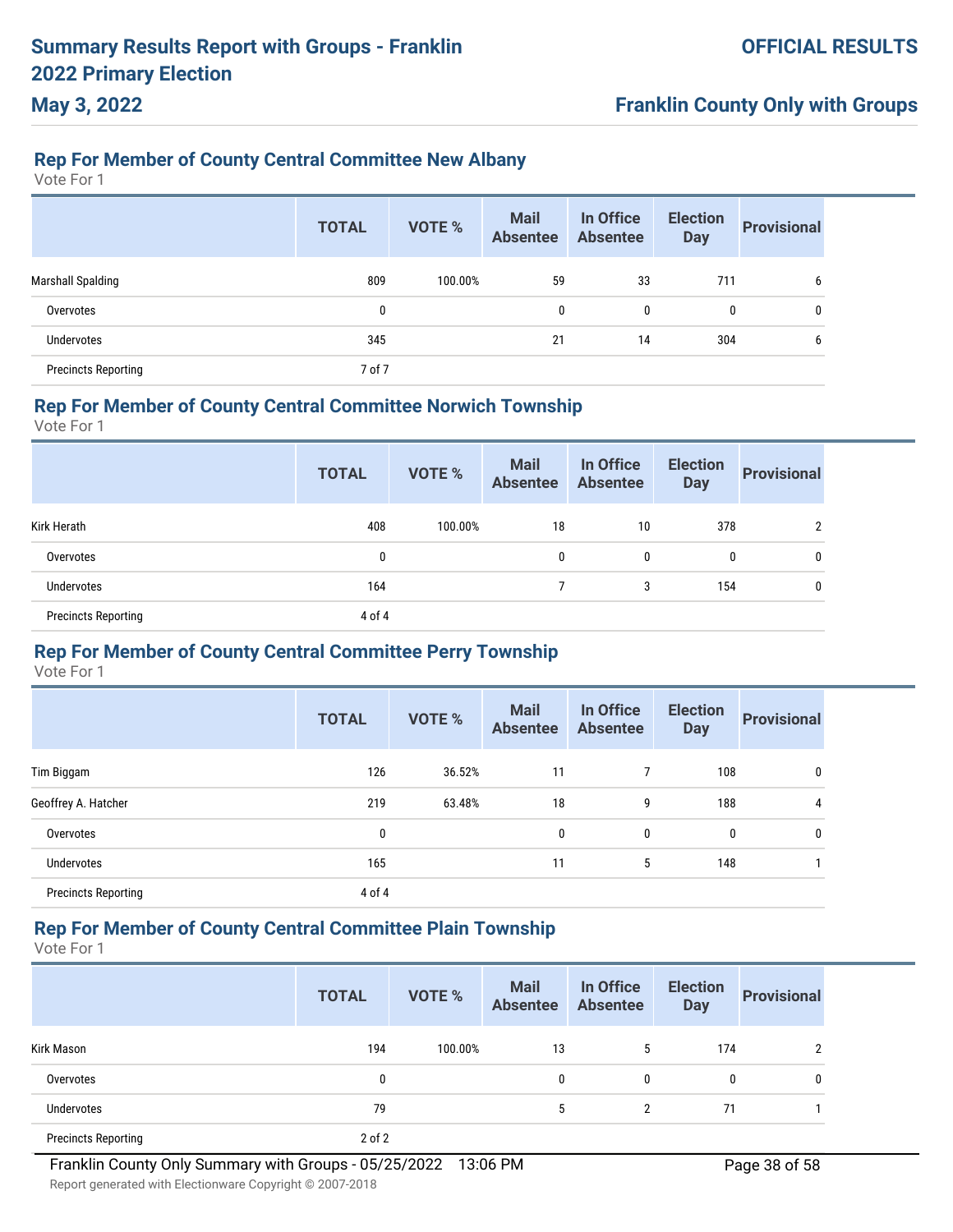# **Franklin County Only with Groups**

### **Rep For Member of County Central Committee Reynoldsburg Ward 1**

Vote For 1

|                            | <b>TOTAL</b> | <b>VOTE %</b> | <b>Mail</b><br><b>Absentee</b> | In Office<br><b>Absentee</b> | <b>Election</b><br><b>Day</b> | <b>Provisional</b> |
|----------------------------|--------------|---------------|--------------------------------|------------------------------|-------------------------------|--------------------|
| <b>Brad McCloud</b>        | 493          | 100.00%       | 52                             | 13                           | 427                           |                    |
| Overvotes                  | 0            |               | 0                              | 0                            | $\mathbf{0}$                  | 0                  |
| Undervotes                 | 122          |               | 9                              | 3                            | 110                           | 0                  |
| <b>Precincts Reporting</b> | 7 of 7       |               |                                |                              |                               |                    |

#### **Rep For Member of County Central Committee Reynoldsburg Ward 2**

Vote For 1

|                            | <b>TOTAL</b> | VOTE %  | <b>Mail</b><br>Absentee | In Office<br>Absentee | <b>Election</b><br><b>Day</b> | <b>Provisional</b> |
|----------------------------|--------------|---------|-------------------------|-----------------------|-------------------------------|--------------------|
| <b>Brett Luzader</b>       | 503          | 100.00% | 57                      | 11                    | 434                           |                    |
| Overvotes                  | 0            |         | $\mathbf{0}$            | 0                     | $\mathbf 0$                   | 0                  |
| Undervotes                 | 125          |         | 12                      |                       | 110                           | າ                  |
| <b>Precincts Reporting</b> | 7 of 7       |         |                         |                       |                               |                    |

#### **Rep For Member of County Central Committee Reynoldsburg Ward 3**

Vote For 1

|                            | <b>TOTAL</b> | <b>VOTE %</b> | <b>Mail</b><br><b>Absentee</b> | In Office<br><b>Absentee</b> | <b>Election</b><br><b>Day</b> | <b>Provisional</b> |
|----------------------------|--------------|---------------|--------------------------------|------------------------------|-------------------------------|--------------------|
| <b>Vincent Tornero</b>     | 130          | 100.00%       | 26                             | 3                            | 101                           | 0                  |
| Overvotes                  | 0            |               | 0                              | 0                            | 0                             | 0                  |
| Undervotes                 | 54           |               | 4                              | 0                            | 50                            | 0                  |
| <b>Precincts Reporting</b> | $2$ of $2$   |               |                                |                              |                               |                    |

#### **Rep For Member of County Central Committee Reynoldsburg Ward 4**

Vote For 1

|                            | <b>TOTAL</b> | <b>VOTE %</b> | <b>Mail</b><br><b>Absentee</b> | In Office<br><b>Absentee</b> | <b>Election</b><br><b>Day</b> | <b>Provisional</b> |
|----------------------------|--------------|---------------|--------------------------------|------------------------------|-------------------------------|--------------------|
| Chris Long                 | 250          | 100.00%       | 37                             | 3                            | 209                           |                    |
| Overvotes                  | 0            |               | 0                              | 0                            | 0                             | 0                  |
| Undervotes                 | 99           |               | 8                              | 9                            | 81                            |                    |
| <b>Precincts Reporting</b> | 7 of 7       |               |                                |                              |                               |                    |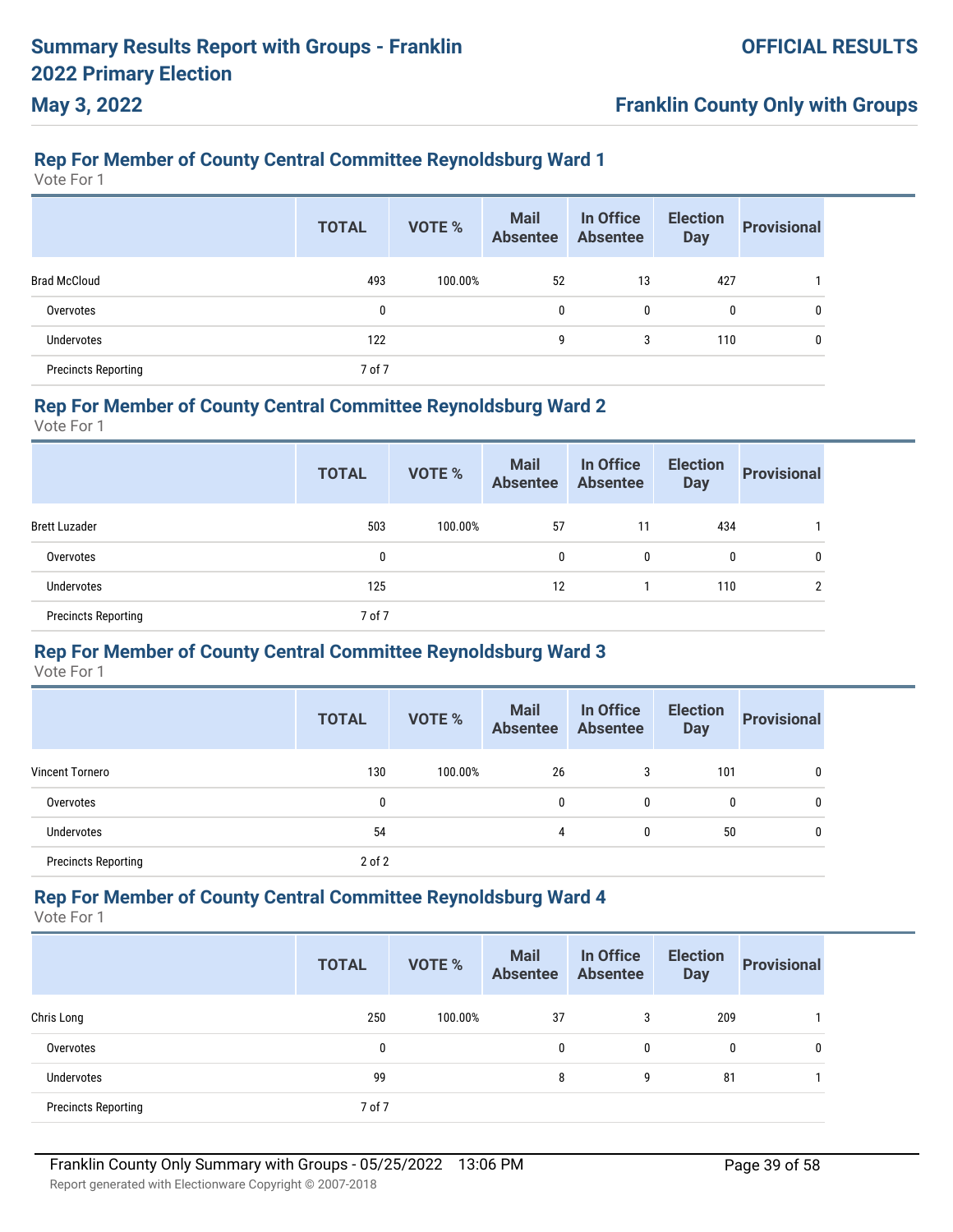# **Franklin County Only with Groups**

# **Rep For Member of County Central Committee Sharon Township**

Vote For 1

|                            | <b>TOTAL</b> | <b>VOTE %</b> | <b>Mail</b><br><b>Absentee</b> | In Office<br><b>Absentee</b> | <b>Election</b><br><b>Day</b> | <b>Provisional</b> |
|----------------------------|--------------|---------------|--------------------------------|------------------------------|-------------------------------|--------------------|
| John H. Oberle             | 179          | 100.00%       | 14                             | 9                            | 155                           |                    |
| Overvotes                  | 0            |               | 0                              | 0                            | 0                             | 0                  |
| Undervotes                 | 76           |               | 10                             | 3                            | 63                            | 0                  |
| <b>Precincts Reporting</b> | $3$ of $3$   |               |                                |                              |                               |                    |

#### **Rep For Member of County Central Committee Truro Township**

Vote For 1

|                            | <b>TOTAL</b> | <b>VOTE %</b> | <b>Mail</b><br>Absentee | In Office<br><b>Absentee</b> | <b>Election</b><br><b>Day</b> | <b>Provisional</b> |
|----------------------------|--------------|---------------|-------------------------|------------------------------|-------------------------------|--------------------|
| Christopher J. Baer        | 60           | 100.00%       |                         |                              | 52                            | $\mathbf{0}$       |
| Overvotes                  | 0            |               | $\mathbf{0}$            | 0                            | 0                             | $\mathbf{0}$       |
| Undervotes                 | 20           |               |                         |                              | 18                            |                    |
| <b>Precincts Reporting</b> | $2$ of $2$   |               |                         |                              |                               |                    |

#### **Rep For Member of County Central Committee Upper Arlington Ward 1**

Vote For 1

|                            | <b>TOTAL</b> | <b>VOTE %</b> | <b>Mail</b><br><b>Absentee</b> | In Office<br><b>Absentee</b> | <b>Election</b><br><b>Day</b> | <b>Provisional</b> |
|----------------------------|--------------|---------------|--------------------------------|------------------------------|-------------------------------|--------------------|
| Tim Rankin                 | 580          | 100.00%       | 48                             | 15                           | 512                           | 5                  |
| Overvotes                  | 0            |               | 0                              | 0                            | 0                             | 0                  |
| Undervotes                 | 248          |               | 21                             | 5                            | 221                           |                    |
| <b>Precincts Reporting</b> | 6 of 6       |               |                                |                              |                               |                    |

#### **Rep For Member of County Central Committee Upper Arlington Ward 2**

Vote For 1

|                            | <b>TOTAL</b> | <b>VOTE %</b> | <b>Mail</b><br><b>Absentee</b> | In Office<br><b>Absentee</b> | <b>Election</b><br><b>Day</b> | <b>Provisional</b> |
|----------------------------|--------------|---------------|--------------------------------|------------------------------|-------------------------------|--------------------|
| Mark A. Bainbridge         | 273          | 38.83%        | 22                             | 12                           | 237                           | $\overline{2}$     |
| Andrea Helfrich            | 430          | 61.17%        | 36                             | 10                           | 383                           |                    |
| Overvotes                  | 0            |               | $\mathbf{0}$                   | 0                            | 0                             | 0                  |
| <b>Undervotes</b>          | 189          |               | 11                             |                              | 175                           | $\overline{2}$     |
| <b>Precincts Reporting</b> | 6 of 6       |               |                                |                              |                               |                    |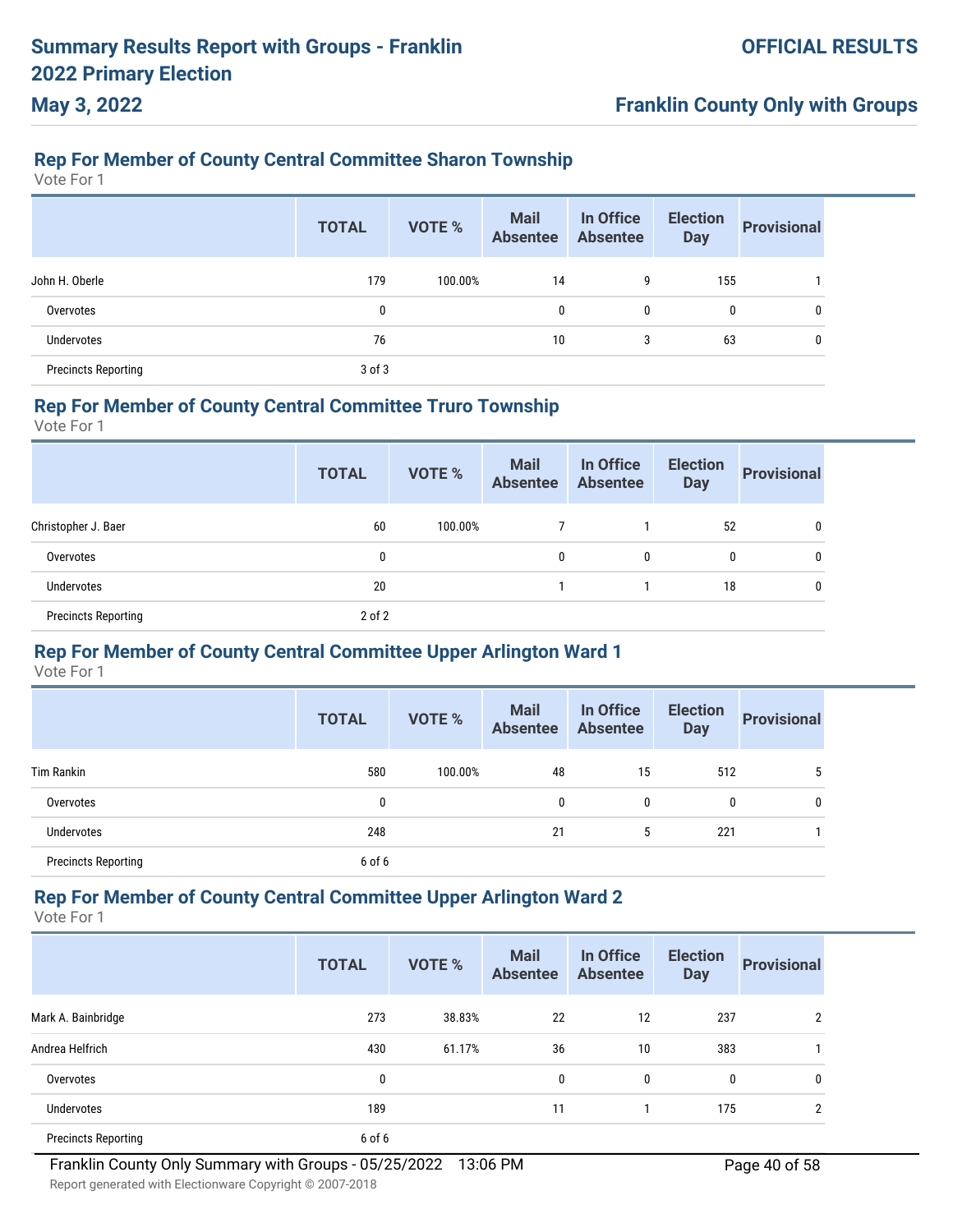# **Franklin County Only with Groups**

# **Rep For Member of County Central Committee Upper Arlington Ward 3**

Vote For 1

|                            | <b>TOTAL</b> | <b>VOTE %</b> | <b>Mail</b><br><b>Absentee</b> | In Office<br><b>Absentee</b> | <b>Election</b><br><b>Day</b> | <b>Provisional</b> |
|----------------------------|--------------|---------------|--------------------------------|------------------------------|-------------------------------|--------------------|
| Kevin A. Craine            | 423          | 100.00%       | 32                             | 12                           | 376                           | 3                  |
| Overvotes                  | 0            |               | 0                              | 0                            | 0                             | 0                  |
| <b>Undervotes</b>          | 250          |               | 18                             | 8                            | 221                           | 3                  |
| <b>Precincts Reporting</b> | 4 of 4       |               |                                |                              |                               |                    |

#### **Rep For Member of County Central Committee Upper Arlington Ward 4**

Vote For 1

| <b>TOTAL</b> | <b>VOTE %</b> | <b>Mail</b><br><b>Absentee</b> | In Office<br><b>Absentee</b> | <b>Election</b><br><b>Day</b> | <b>Provisional</b> |
|--------------|---------------|--------------------------------|------------------------------|-------------------------------|--------------------|
| 257          | 42.48%        | 29                             | 9                            | 218                           |                    |
| 348          | 57.52%        | 19                             | 15                           | 313                           |                    |
|              |               |                                | 0                            | 0                             | 0                  |
| 107          |               | 9                              |                              | 97                            | 0                  |
|              |               |                                |                              |                               |                    |
|              |               | 5 of 5                         |                              |                               |                    |

#### **Rep For Member of County Central Committee Upper Arlington Ward 5**

Vote For 1

|                            | <b>TOTAL</b> | <b>VOTE %</b> | <b>Mail</b><br><b>Absentee</b> | In Office<br><b>Absentee</b> | <b>Election</b><br><b>Day</b> | <b>Provisional</b> |
|----------------------------|--------------|---------------|--------------------------------|------------------------------|-------------------------------|--------------------|
| Susan Hughes               | 641          | 100.00%       | 60                             | 17                           | 561                           | 3                  |
| Overvotes                  | 0            |               | 0                              | 0                            | 0                             | 0                  |
| <b>Undervotes</b>          | 296          |               | 15                             | 4                            | 276                           |                    |
| <b>Precincts Reporting</b> | 5 of 5       |               |                                |                              |                               |                    |

# **Rep For Member of County Central Committee Upper Arlington Ward 6**

|                            | <b>TOTAL</b> | <b>VOTE %</b> | Mail<br>Absentee | In Office<br><b>Absentee</b> | <b>Election</b><br><b>Day</b> | <b>Provisional</b> |
|----------------------------|--------------|---------------|------------------|------------------------------|-------------------------------|--------------------|
| Chris Guglielmi            | 637          | 100.00%       | 55               | 24                           | 555                           | 3                  |
| Overvotes                  | 0            |               | 0                | $\mathbf{0}$                 | 0                             | 0                  |
| <b>Undervotes</b>          | 309          |               | 21               | 10                           | 276                           | 2                  |
| <b>Precincts Reporting</b> | 5 of 5       |               |                  |                              |                               |                    |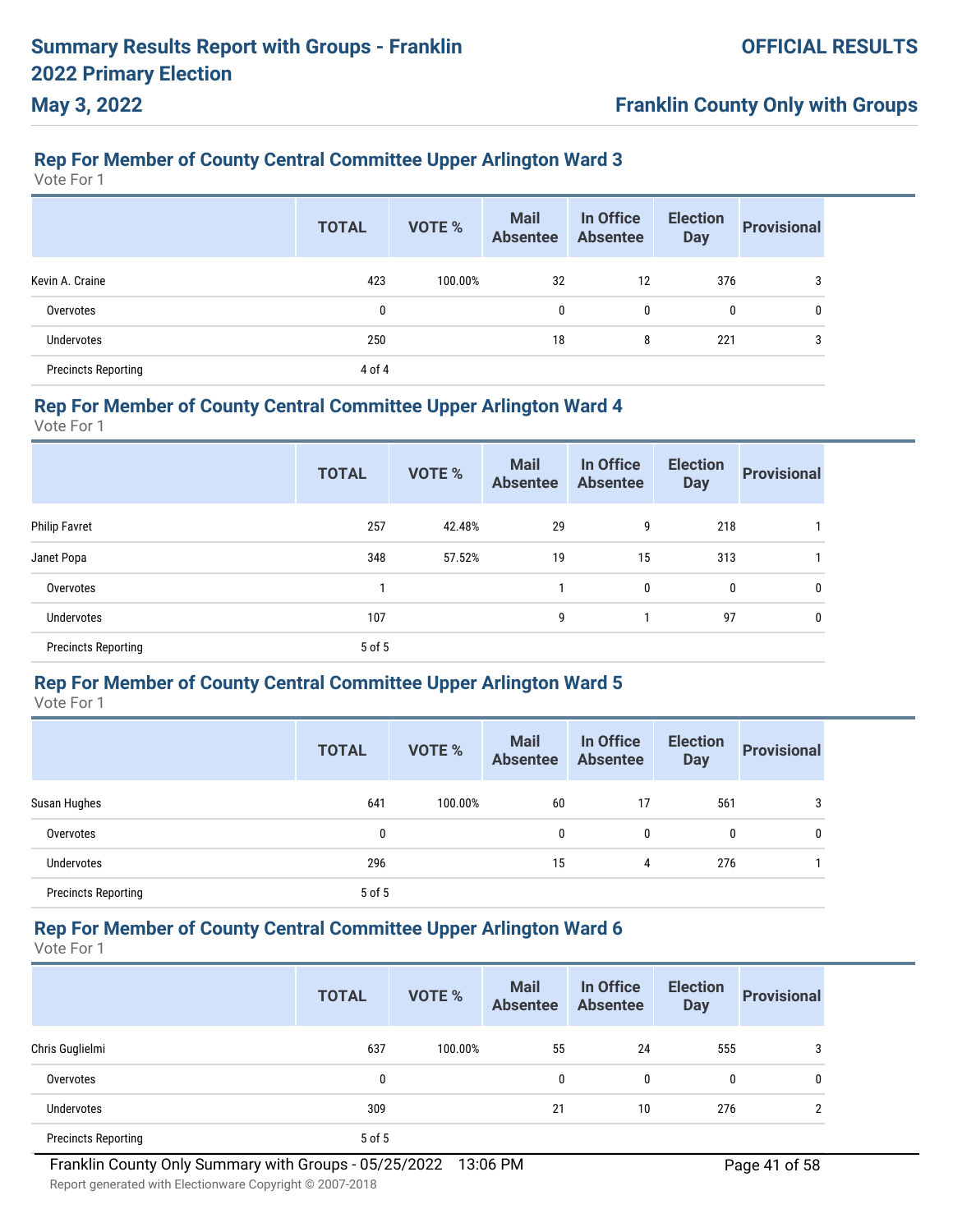### **Rep For Member of County Central Committee Westervill Ward 1**

Vote For 1

**May 3, 2022**

|                            | <b>TOTAL</b> | <b>VOTE %</b> | <b>Mail</b><br><b>Absentee</b> | In Office<br><b>Absentee</b> | <b>Election</b><br><b>Day</b> | <b>Provisional</b> |
|----------------------------|--------------|---------------|--------------------------------|------------------------------|-------------------------------|--------------------|
| Anne Gonzales              | 486          | 100.00%       | 17                             | 12                           | 456                           |                    |
| Overvotes                  | 0            |               | 0                              | 0                            | 0                             | 0                  |
| <b>Undervotes</b>          | 157          |               | 5                              | 5                            | 145                           | ↑                  |
| <b>Precincts Reporting</b> | 5 of 5       |               |                                |                              |                               |                    |

#### **Rep For Member of County Central Committee Westervill Ward 2**

Vote For 1

|                            | <b>TOTAL</b> | <b>VOTE %</b> | <b>Mail</b><br>Absentee | In Office<br>Absentee | <b>Election</b><br><b>Day</b> | <b>Provisional</b> |
|----------------------------|--------------|---------------|-------------------------|-----------------------|-------------------------------|--------------------|
| Greg R. Lawson             | 744          | 100.00%       | 50                      | 33                    | 660                           |                    |
| Overvotes                  | 0            |               | 0                       | 0                     | $\mathbf 0$                   | 0                  |
| <b>Undervotes</b>          | 320          |               | 31                      |                       | 282                           | 0                  |
| <b>Precincts Reporting</b> | 7 of 7       |               |                         |                       |                               |                    |

#### **Rep For Member of County Central Committee Westervill Ward 3**

Vote For 1

|                            | <b>TOTAL</b> | <b>VOTE %</b> | <b>Mail</b><br><b>Absentee</b> | In Office<br><b>Absentee</b> | <b>Election</b><br><b>Day</b> | <b>Provisional</b> |
|----------------------------|--------------|---------------|--------------------------------|------------------------------|-------------------------------|--------------------|
| Meta Hahn                  | 331          | 100.00%       | 30                             |                              | 288                           | 6                  |
| Overvotes                  | 0            |               | 0                              | 0                            | 0                             | 0                  |
| Undervotes                 | 159          |               | 18                             | $\overline{2}$               | 135                           | 4                  |
| <b>Precincts Reporting</b> | 5 of 5       |               |                                |                              |                               |                    |

#### **Rep For Member of County Central Committee Westervill Ward 5**

Vote For 1

|                            | <b>TOTAL</b> | <b>VOTE %</b> | <b>Mail</b><br><b>Absentee</b> | In Office<br><b>Absentee</b> | <b>Election</b><br><b>Day</b> | <b>Provisional</b> |
|----------------------------|--------------|---------------|--------------------------------|------------------------------|-------------------------------|--------------------|
| Deborah McCutchen          | 319          | 100.00%       | 24                             | 9                            | 285                           |                    |
| Overvotes                  | 0            |               | 0                              | 0                            | 0                             | 0                  |
| <b>Undervotes</b>          | 200          |               | 15                             | 3                            | 180                           | ŋ                  |
| <b>Precincts Reporting</b> | 5 of 5       |               |                                |                              |                               |                    |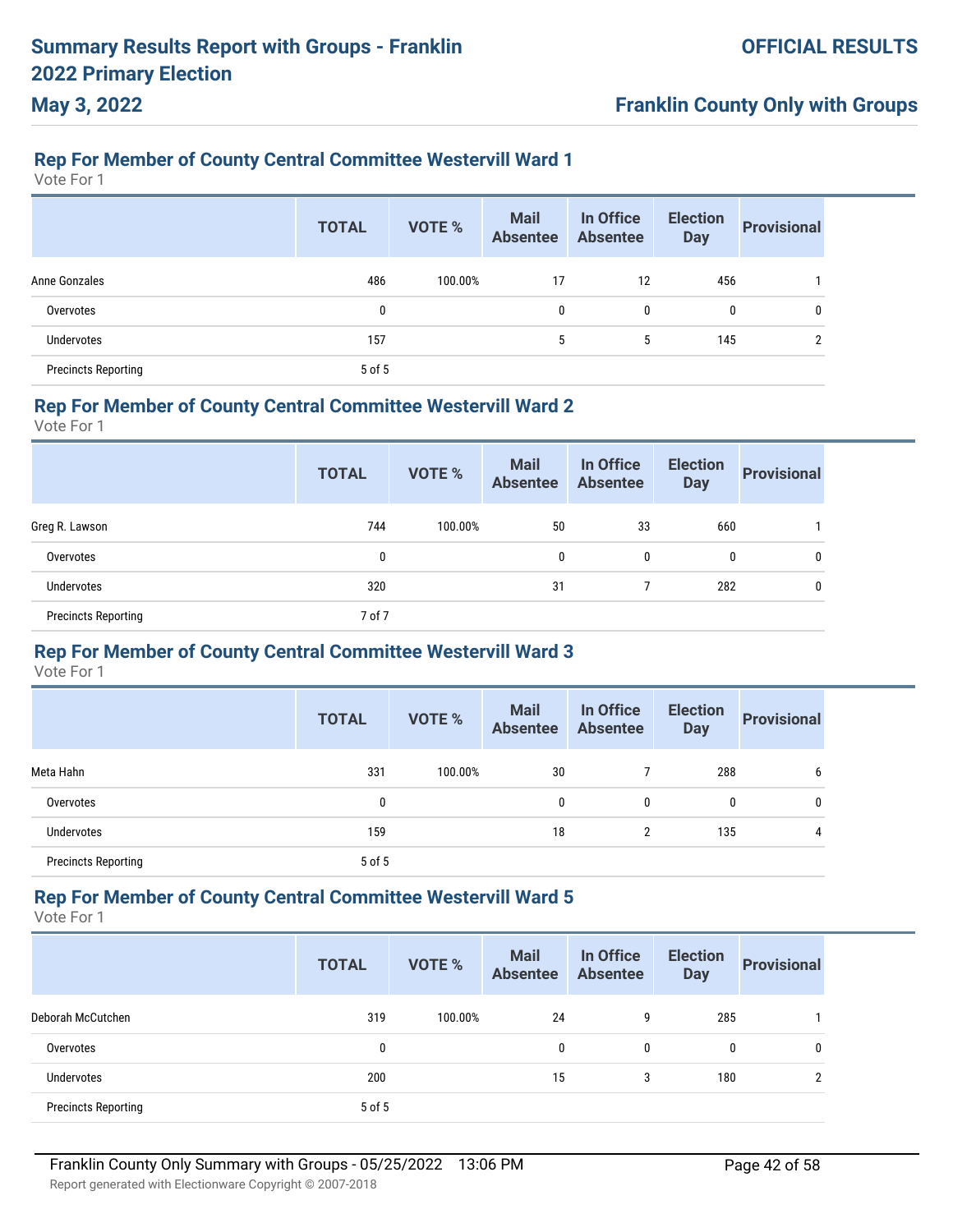## **Franklin County Only with Groups**

### **Rep For Member of County Central Committee Worthington Ward 1**

Vote For 1

|                            | <b>TOTAL</b> | <b>VOTE %</b> | <b>Mail</b><br><b>Absentee</b> | In Office<br><b>Absentee</b> | <b>Election</b><br><b>Day</b> | <b>Provisional</b> |
|----------------------------|--------------|---------------|--------------------------------|------------------------------|-------------------------------|--------------------|
| Jennifer E. Valley         | 321          | 100.00%       | 24                             | 15                           | 280                           | 2                  |
| Overvotes                  | 0            |               | 0                              | 0                            | 0                             | 0                  |
| Undervotes                 | 176          |               | 11                             | 3                            | 161                           |                    |
| <b>Precincts Reporting</b> | 4 of 4       |               |                                |                              |                               |                    |

### **Rep For Member of County Central Committee Worthington Ward 2**

Vote For 1

|                            | <b>TOTAL</b> | <b>VOTE %</b> | <b>Mail</b><br>Absentee Absentee | In Office | <b>Election</b><br><b>Day</b> | <b>Provisional</b> |
|----------------------------|--------------|---------------|----------------------------------|-----------|-------------------------------|--------------------|
| Jean E. Szabo              | 173          | 100.00%       | 10                               | 12        | 149                           | 2                  |
| Overvotes                  | 0            |               | 0                                | 0         | 0                             | 0                  |
| Undervotes                 | 95           |               | 4                                |           | 84                            | 0                  |
| <b>Precincts Reporting</b> | $3$ of $3$   |               |                                  |           |                               |                    |

#### **Rep For Member of County Central Committee Worthington Ward 3**

Vote For 1

|                            | <b>TOTAL</b> | <b>VOTE %</b> | <b>Mail</b><br><b>Absentee</b> | In Office<br><b>Absentee</b> | <b>Election</b><br><b>Day</b> | <b>Provisional</b> |
|----------------------------|--------------|---------------|--------------------------------|------------------------------|-------------------------------|--------------------|
| J. Donald Mottley          | 310          | 100.00%       | 36                             | 17                           | 257                           | 0                  |
| Overvotes                  | 0            |               | 0                              | 0                            | 0                             | 0                  |
| <b>Undervotes</b>          | 133          |               | 13                             | 4                            | 115                           |                    |
| <b>Precincts Reporting</b> | 4 of 4       |               |                                |                              |                               |                    |

#### **Rep For Member of County Central Committee Worthington Ward 4**

Vote For 1

|                            | <b>TOTAL</b> | <b>VOTE %</b> | <b>Mail</b><br><b>Absentee</b> | In Office<br><b>Absentee</b> | <b>Election</b><br><b>Day</b> | <b>Provisional</b> |
|----------------------------|--------------|---------------|--------------------------------|------------------------------|-------------------------------|--------------------|
| Stephanie Plant Frobose    | 266          | 100.00%       | 19                             | 13                           | 234                           | 0                  |
| Overvotes                  | 0            |               | 0                              | 0                            | 0                             | 0                  |
| <b>Undervotes</b>          | 121          |               | 6                              | 3                            | 112                           | 0                  |
| <b>Precincts Reporting</b> | 4 of 4       |               |                                |                              |                               |                    |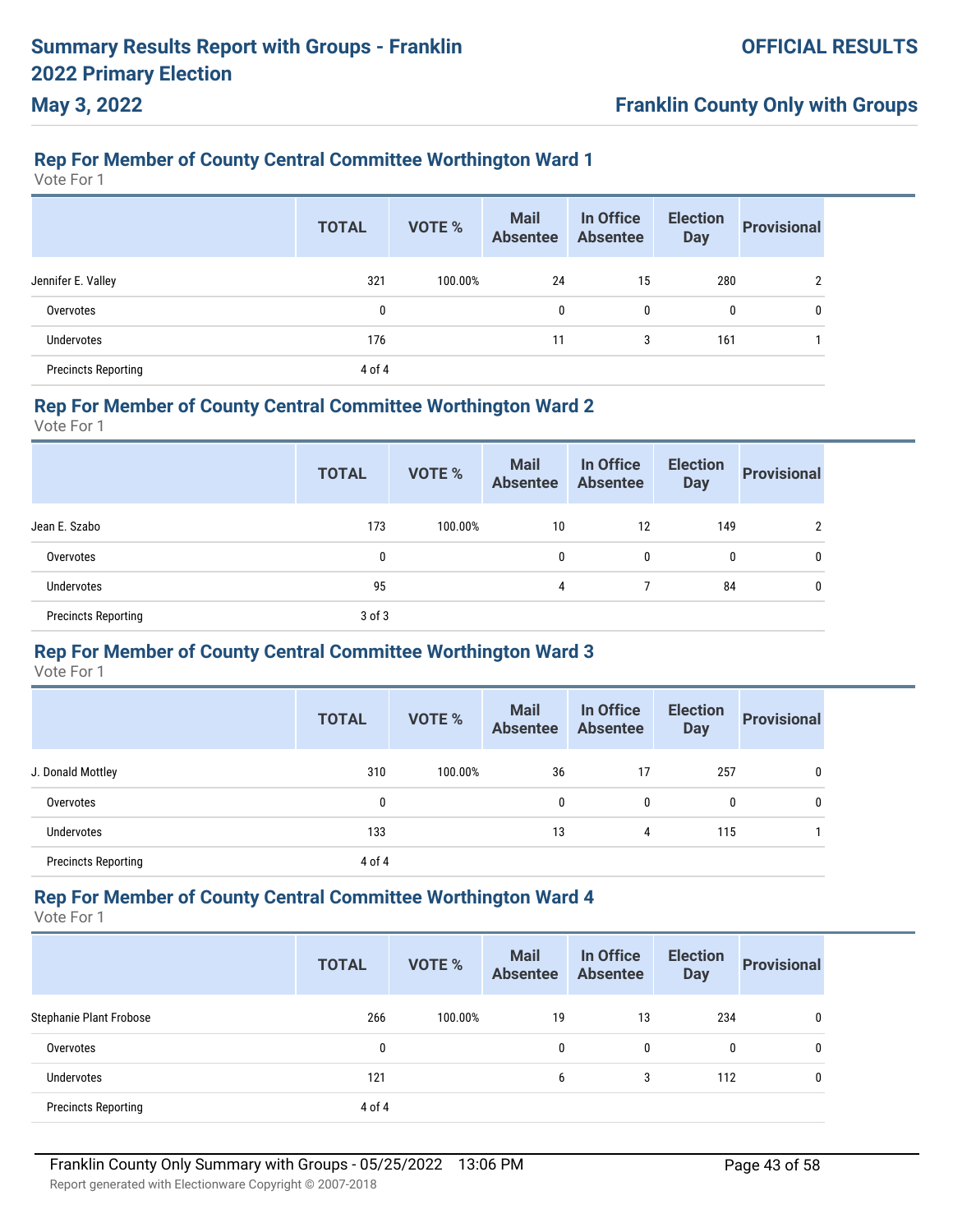# **Franklin County Only with Groups**

# **Rep For Member of County Central Committee (W/I) Canal Winchester**

Vote For 1

|                            | <b>TOTAL</b> | <b>VOTE %</b> | <b>Mail</b><br><b>Absentee</b> | In Office<br><b>Absentee</b> | <b>Election</b><br><b>Day</b> | <b>Provisional</b> |
|----------------------------|--------------|---------------|--------------------------------|------------------------------|-------------------------------|--------------------|
| Write-In Totals            | 73           | 100.00%       | 14                             |                              | 58                            | 0                  |
| Write-In: z-Not Certified  | 64           | 87.67%        | 14                             | 1                            | 49                            | 0                  |
| Write-In: Bob Clark        | 9            | 12.33%        | $\mathbf 0$                    | $\mathbf{0}$                 | 9                             | 0                  |
| Not Assigned               | 0            | 0.00%         | $\mathbf 0$                    | $\mathbf{0}$                 | 0                             | 0                  |
| Overvotes                  | 0            |               | 0                              | 0                            | 0                             | 0                  |
| <b>Undervotes</b>          | 866          |               | 57                             | 10                           | 783                           | 16                 |
| <b>Precincts Reporting</b> | 6 of 6       |               |                                |                              |                               |                    |

### **Rep For Member of County Central Committee (W/I) Columbus Ward 06**

Vote For 1

|                            | <b>TOTAL</b> | <b>VOTE %</b> | <b>Mail</b><br><b>Absentee</b> | In Office<br><b>Absentee</b> | <b>Election</b><br><b>Day</b> | <b>Provisional</b> |
|----------------------------|--------------|---------------|--------------------------------|------------------------------|-------------------------------|--------------------|
| <b>Write-In Totals</b>     | 7            | 100.00%       | $\mathbf 0$                    | 3                            | 4                             | 0                  |
| Write-In: z-Not Certified  | 6            | 85.71%        | $\mathbf 0$                    | $\overline{2}$               | $\overline{4}$                | 0                  |
| Write-In: Julie D. Kyle    |              | 14.29%        | $\mathbf{0}$                   | 1                            | $\mathbf 0$                   | 0                  |
| Not Assigned               | 0            | 0.00%         | $\mathbf 0$                    | $\mathbf 0$                  | $\bf{0}$                      | 0                  |
| Overvotes                  | $\mathbf 0$  |               | $\mathbf{0}$                   | $\bf{0}$                     | $\bf{0}$                      | 0                  |
| <b>Undervotes</b>          | 61           |               | 12                             | 5                            | 44                            | 0                  |
| <b>Precincts Reporting</b> | 6 of 6       |               |                                |                              |                               |                    |

#### **Rep For Member of County Central Committee (W/I) Columbus Ward 09**

|                            | <b>TOTAL</b> | <b>VOTE %</b> | <b>Mail</b><br><b>Absentee</b> | In Office<br><b>Absentee</b> | <b>Election</b><br><b>Day</b> | <b>Provisional</b> |
|----------------------------|--------------|---------------|--------------------------------|------------------------------|-------------------------------|--------------------|
| <b>Write-In Totals</b>     | 8            | 100.00%       |                                | 2                            | 5                             | 0                  |
| Write-In: z-Not Certified  | 7            | 87.50%        |                                |                              | 5                             | 0                  |
| Write-In: Bryan Gray       |              | 12.50%        | $\mathbf 0$                    |                              | $\mathbf 0$                   | 0                  |
| Not Assigned               | 0            | 0.00%         | $\mathbf 0$                    | 0                            | $\mathbf 0$                   | 0                  |
| Overvotes                  | 0            |               | $\mathbf 0$                    | 0                            | $\mathbf 0$                   | 0                  |
| <b>Undervotes</b>          | 48           |               | 4                              | 0                            | 43                            |                    |
| <b>Precincts Reporting</b> | $2$ of $2$   |               |                                |                              |                               |                    |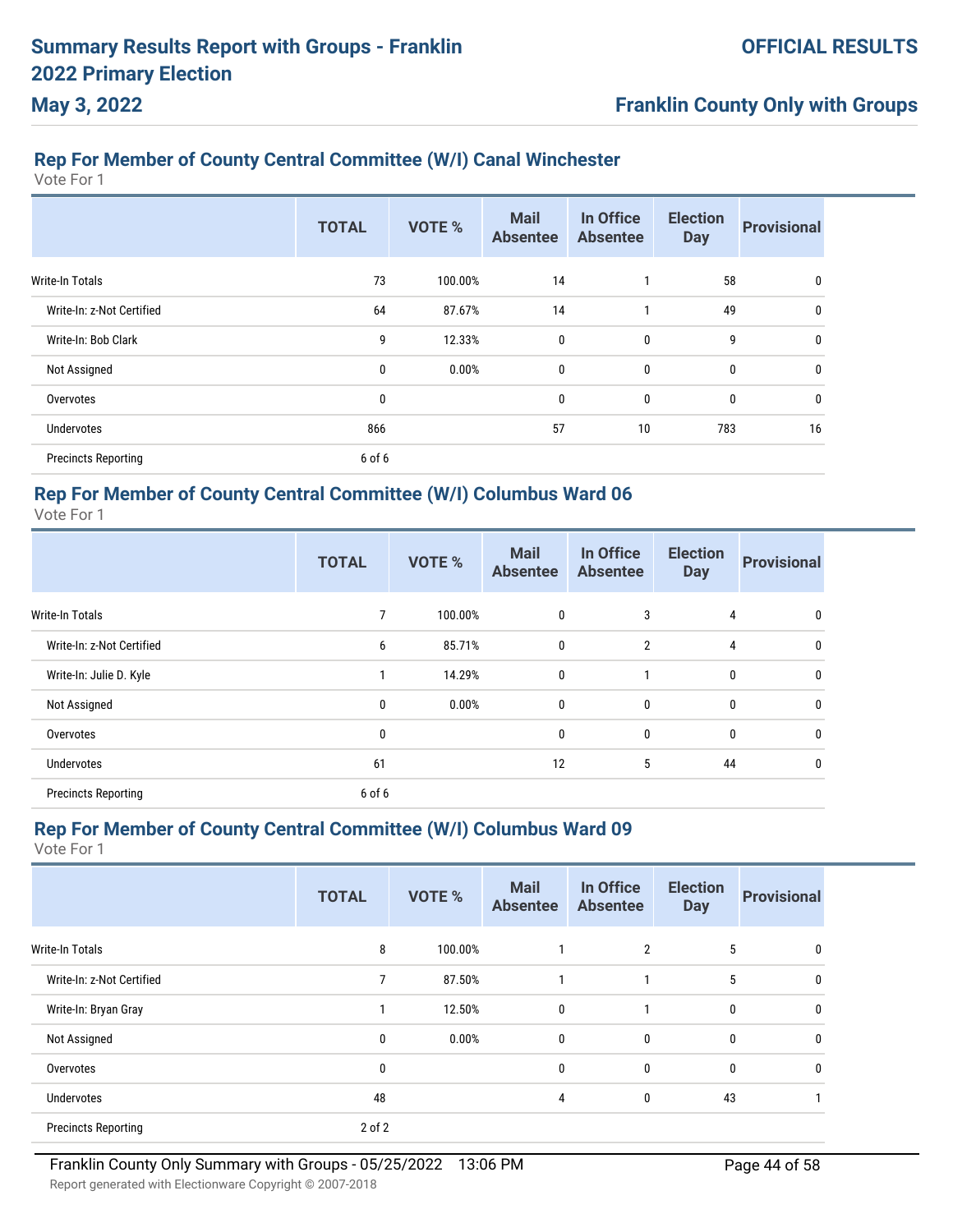# **Rep For Member of County Central Committee (W/I) Columbus Ward 10**

Vote For 1

**May 3, 2022**

|                            | <b>TOTAL</b>   | <b>VOTE %</b> | <b>Mail</b><br><b>Absentee</b> | In Office<br><b>Absentee</b> | <b>Election</b><br><b>Day</b> | <b>Provisional</b> |
|----------------------------|----------------|---------------|--------------------------------|------------------------------|-------------------------------|--------------------|
| Write-In Totals            | 15             | 100.00%       | 0                              |                              | 14                            | 0                  |
| Write-In: z-Not Certified  | 13             | 86.67%        | 0                              |                              | 12                            | $\mathbf{0}$       |
| Write-In: David Adkins     | $\overline{2}$ | 13.33%        | 0                              | 0                            | $\overline{2}$                | 0                  |
| Not Assigned               | 0              | 0.00%         | 0                              | 0                            | 0                             | 0                  |
| Overvotes                  | 0              |               | 0                              | 0                            | 0                             | 0                  |
| <b>Undervotes</b>          | 223            |               | 31                             | 11                           | 179                           | $\overline{2}$     |
| <b>Precincts Reporting</b> | 5 of 5         |               |                                |                              |                               |                    |

### **Rep For Member of County Central Committee (W/I) Columbus Ward 17**

Vote For 1

|                            | <b>TOTAL</b> | <b>VOTE %</b> | <b>Mail</b><br><b>Absentee</b> | In Office<br><b>Absentee</b> | <b>Election</b><br><b>Day</b> | <b>Provisional</b> |
|----------------------------|--------------|---------------|--------------------------------|------------------------------|-------------------------------|--------------------|
| <b>Write-In Totals</b>     | 4            | 100.00%       |                                | 0                            | 3                             | $\mathbf{0}$       |
| Write-In: z-Not Certified  | 4            | 100.00%       | 1                              | $\mathbf 0$                  | 3                             | 0                  |
| Write-In: Donald Hawk      | $\mathbf{0}$ | 0.00%         | 0                              | $\mathbf{0}$                 | $\mathbf{0}$                  | $\mathbf{0}$       |
| Not Assigned               | $\mathbf{0}$ | 0.00%         | 0                              | 0                            | 0                             | 0                  |
| Overvotes                  | 0            |               | $\mathbf{0}$                   | $\mathbf 0$                  | $\mathbf{0}$                  | $\mathbf{0}$       |
| <b>Undervotes</b>          | 19           |               | 3                              | 4                            | 12                            | $\mathbf{0}$       |
| <b>Precincts Reporting</b> | 4 of 4       |               |                                |                              |                               |                    |

#### **Rep For Member of County Central Committee (W/I) Columbus Ward 23**

|                              | <b>TOTAL</b> | <b>VOTE %</b> | <b>Mail</b><br><b>Absentee</b> | In Office<br><b>Absentee</b> | <b>Election</b><br><b>Day</b> | <b>Provisional</b> |
|------------------------------|--------------|---------------|--------------------------------|------------------------------|-------------------------------|--------------------|
| Write-In Totals              | 18           | 100.00%       | 4                              | 3                            | 11                            | $\Omega$           |
| Write-In: z-Not Certified    | 17           | 94.44%        | $\overline{4}$                 | $\overline{2}$               | 11                            | $\Omega$           |
| Write-In: Clifford Scarberry |              | 5.56%         | $\mathbf{0}$                   |                              | 0                             | $\Omega$           |
| Not Assigned                 | $\bf{0}$     | 0.00%         | $\mathbf{0}$                   | 0                            | $\mathbf{0}$                  | $\Omega$           |
| Overvotes                    | 0            |               | $\mathbf{0}$                   | 0                            | $\mathbf{0}$                  | $\mathbf{0}$       |
| <b>Undervotes</b>            | 151          |               | 17                             | 17                           | 115                           | റ                  |
| <b>Precincts Reporting</b>   | 4 of 4       |               |                                |                              |                               |                    |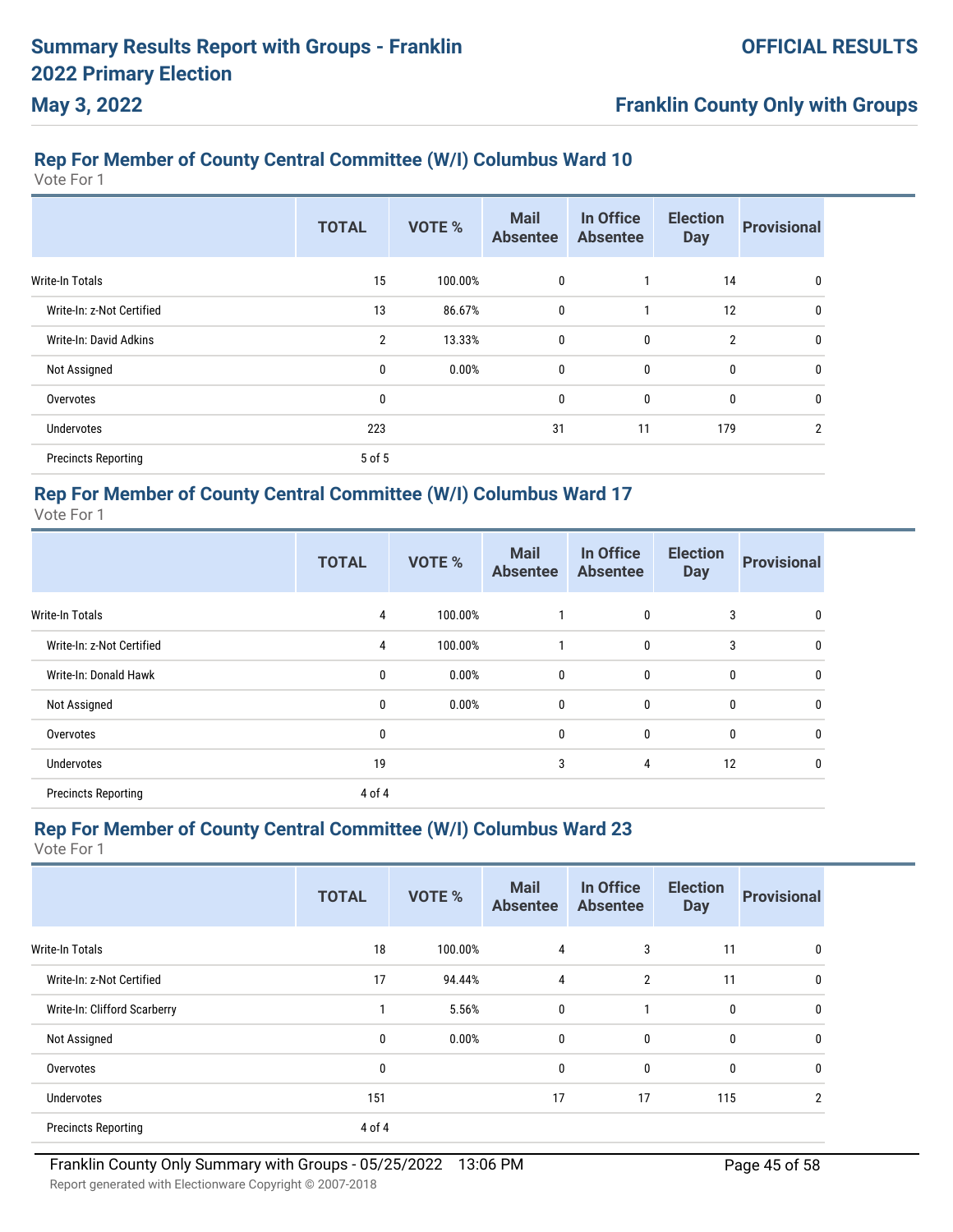# **Franklin County Only with Groups**

# **Rep For Member of County Central Committee (W/I) Columbus Ward 26**

Vote For 1

|                            | <b>TOTAL</b> | <b>VOTE %</b> | <b>Mail</b><br><b>Absentee</b> | In Office<br><b>Absentee</b> | <b>Election</b><br><b>Day</b> | <b>Provisional</b> |
|----------------------------|--------------|---------------|--------------------------------|------------------------------|-------------------------------|--------------------|
| Write-In Totals            | 4            | 100.00%       | 0                              | 0                            | 3                             |                    |
| Write-In: z-Not Certified  | 3            | 75.00%        | 0                              | 0                            | $\overline{2}$                |                    |
| Write-In: Daniel Coleman   |              | 25.00%        | 0                              | 0                            |                               | 0                  |
| Not Assigned               | 0            | 0.00%         | 0                              | 0                            | 0                             | 0                  |
| Overvotes                  | 0            |               | 0                              | 0                            | 0                             | 0                  |
| Undervotes                 | 33           |               | 8                              | 5                            | 19                            |                    |
| <b>Precincts Reporting</b> | $3$ of $3$   |               |                                |                              |                               |                    |

### **Rep For Member of County Central Committee (W/I) Columbus Ward 32**

|                                   | <b>TOTAL</b> | <b>VOTE %</b> | <b>Mail</b><br><b>Absentee</b> | In Office<br><b>Absentee</b> | <b>Election</b><br><b>Day</b> | <b>Provisional</b> |
|-----------------------------------|--------------|---------------|--------------------------------|------------------------------|-------------------------------|--------------------|
| Jake Bell                         | 154          | 82.80%        | 11                             | $\overline{2}$               | 141                           | 0                  |
| <b>Write-In Totals</b>            | 32           | 17.20%        | 1                              | $\overline{2}$               | 29                            | 0                  |
| Write-In: Chuck Douglas Patterson | 28           | 15.05%        | 1                              | $\overline{2}$               | 25                            | 0                  |
| Write-In: z-Not Certified         | 4            | 2.15%         | $\mathbf 0$                    | $\mathbf 0$                  | 4                             | 0                  |
| Not Assigned                      | 0            | 0.00%         | $\mathbf 0$                    | $\mathbf 0$                  | 0                             | $\mathbf{0}$       |
| Overvotes                         | $\mathbf 0$  |               | $\mathbf 0$                    | $\mathbf 0$                  | 0                             | 0                  |
| <b>Undervotes</b>                 | 106          |               | 3                              | $\overline{2}$               | 101                           | 0                  |
| <b>Precincts Reporting</b>        | 4 of 4       |               |                                |                              |                               |                    |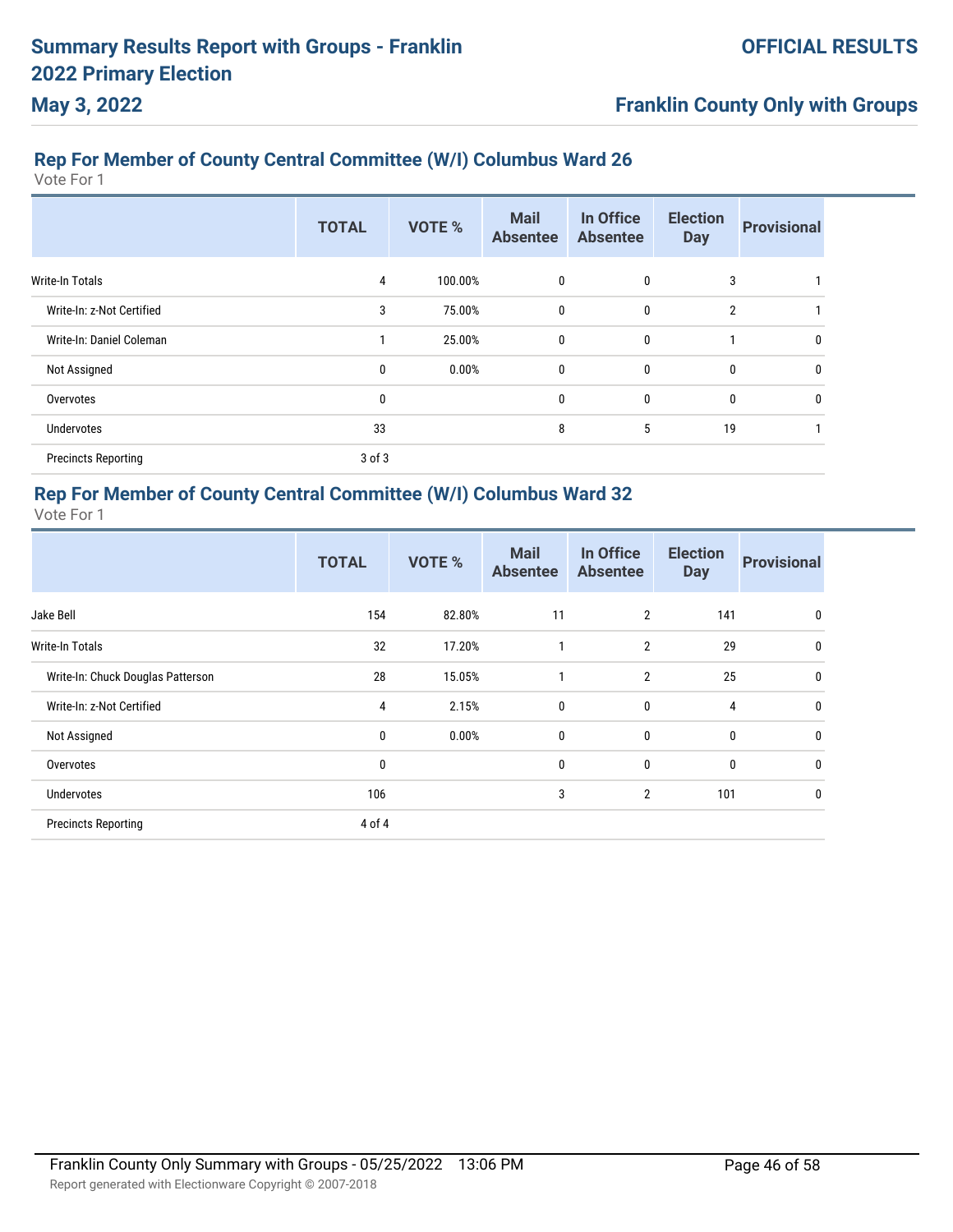# **Rep For Member of County Central Committee (W/I) Columbus Ward 37**

Vote For 1

**May 3, 2022**

|                            | <b>TOTAL</b>   | <b>VOTE %</b> | <b>Mail</b><br><b>Absentee</b> | In Office<br><b>Absentee</b> | <b>Election</b><br><b>Day</b> | <b>Provisional</b> |
|----------------------------|----------------|---------------|--------------------------------|------------------------------|-------------------------------|--------------------|
| Write-In Totals            | 17             | 100.00%       | 0                              | 0                            | 17                            | 0                  |
| Write-In: z-Not Certified  | 15             | 88.24%        | 0                              | $\mathbf 0$                  | 15                            | 0                  |
| Write-In: John Frye        | $\overline{2}$ | 11.76%        | 0                              | $\mathbf 0$                  | $\overline{2}$                | 0                  |
| Not Assigned               | 0              | 0.00%         | 0                              | $\mathbf 0$                  | 0                             | 0                  |
| Overvotes                  | $\mathbf{0}$   |               | 0                              | $\mathbf 0$                  | $\mathbf 0$                   | 0                  |
| <b>Undervotes</b>          | 247            |               | 16                             | 4                            | 225                           | $\overline{2}$     |
| <b>Precincts Reporting</b> | 5 of 5         |               |                                |                              |                               |                    |

### **Rep For Member of County Central Committee (W/I) Columbus Ward 44**

Vote For 1

|                            | <b>TOTAL</b> | <b>VOTE %</b> | <b>Mail</b><br><b>Absentee</b> | In Office<br><b>Absentee</b> | <b>Election</b><br><b>Day</b> | <b>Provisional</b> |
|----------------------------|--------------|---------------|--------------------------------|------------------------------|-------------------------------|--------------------|
| <b>Write-In Totals</b>     | 8            | 100.00%       |                                | 4                            | 3                             | $\mathbf{0}$       |
| Write-In: z-Not Certified  | 7            | 87.50%        | 1                              | 4                            | $\overline{2}$                | 0                  |
| Write-In: Brian Holycross  |              | 12.50%        | 0                              | $\mathbf 0$                  |                               | $\mathbf{0}$       |
| Not Assigned               | $\mathbf{0}$ | 0.00%         | 0                              | $\mathbf 0$                  | $\mathbf 0$                   | 0                  |
| Overvotes                  | 0            |               | 0                              | $\bf{0}$                     | $\mathbf 0$                   | 0                  |
| <b>Undervotes</b>          | 94           |               | 3                              | $\overline{2}$               | 89                            | 0                  |
| <b>Precincts Reporting</b> | 8 of 8       |               |                                |                              |                               |                    |

#### **Rep For Member of County Central Committee (W/I) Columbus Ward 49**

|                              | <b>TOTAL</b> | <b>VOTE %</b> | <b>Mail</b><br><b>Absentee</b> | In Office<br><b>Absentee</b> | <b>Election</b><br><b>Day</b> | <b>Provisional</b> |
|------------------------------|--------------|---------------|--------------------------------|------------------------------|-------------------------------|--------------------|
| <b>Write-In Totals</b>       | 33           | 100.00%       | 8                              | 0                            | 25                            |                    |
| Write-In: z-Not Certified    | 28           | 84.85%        | 8                              | $\bf{0}$                     | 20                            |                    |
| Write-In: Kimberly Kolkovich | 5            | 15.15%        | 0                              | 0                            | 5                             |                    |
| Not Assigned                 | 0            | 0.00%         | 0                              | 0                            | 0                             |                    |
| Overvotes                    | $\mathbf{0}$ |               | 0                              | 0                            | 0                             | 0                  |
| <b>Undervotes</b>            | 458          |               | 25                             | 3                            | 430                           |                    |
| <b>Precincts Reporting</b>   | 8 of 8       |               |                                |                              |                               |                    |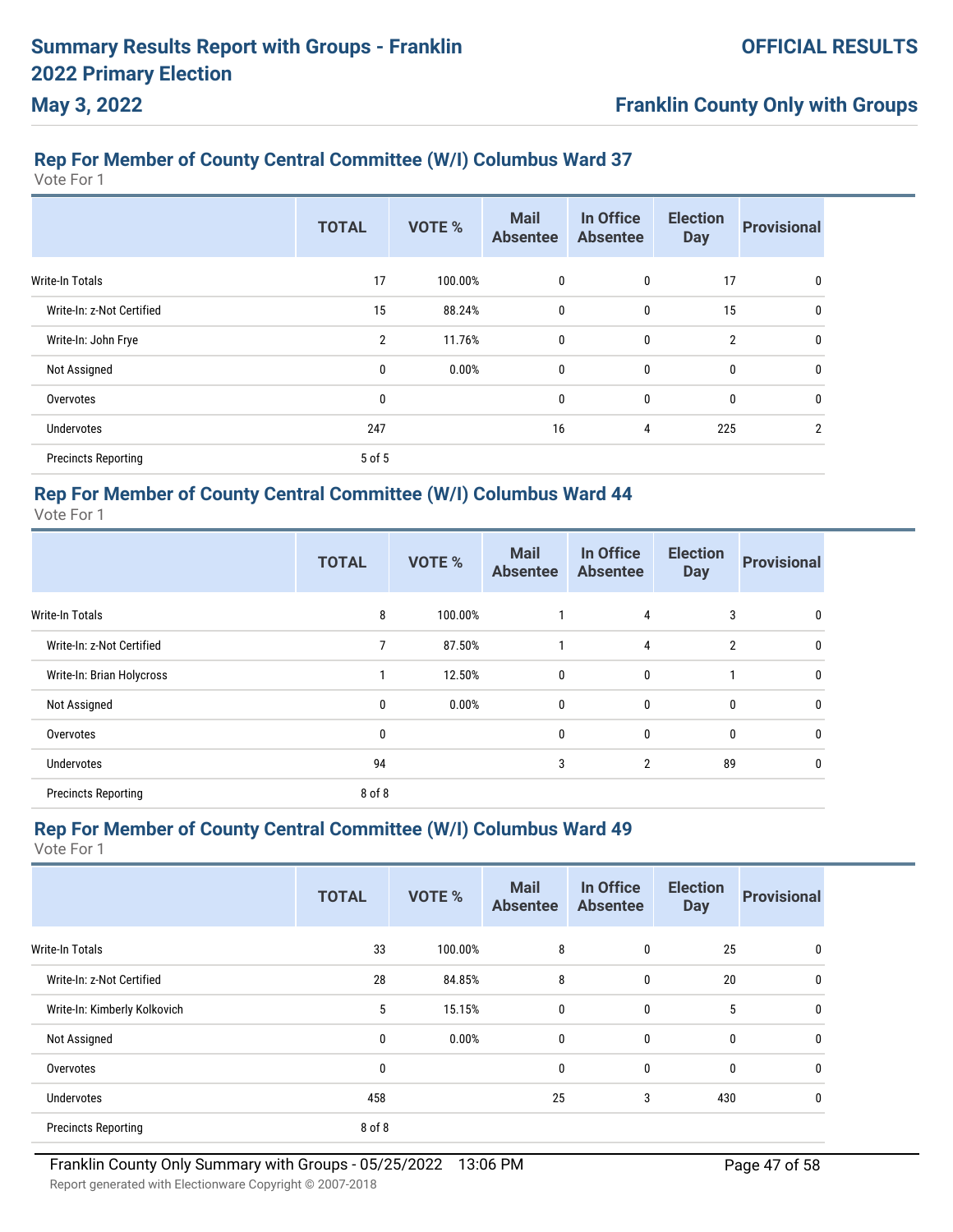# **Franklin County Only with Groups**

# **Rep For Member of County Central Committee (W/I) Columbus Ward 52**

Vote For 1

|                            | <b>TOTAL</b> | <b>VOTE %</b> | <b>Mail</b><br><b>Absentee</b> | In Office<br><b>Absentee</b> | <b>Election</b><br><b>Day</b> | <b>Provisional</b> |
|----------------------------|--------------|---------------|--------------------------------|------------------------------|-------------------------------|--------------------|
| Write-In Totals            | 20           | 100.00%       |                                | 5                            | 14                            | 0                  |
| Write-In: z-Not Certified  | 19           | 95.00%        | 1                              | 4                            | 14                            | 0                  |
| Write-In: Gary McCoy       |              | 5.00%         | 0                              | 1                            | 0                             | 0                  |
| Not Assigned               | $\mathbf{0}$ | 0.00%         | 0                              | 0                            | 0                             | 0                  |
| Overvotes                  | 0            |               | 0                              | 0                            | 0                             | 0                  |
| Undervotes                 | 288          |               | 38                             | 41                           | 206                           | 3                  |
| <b>Precincts Reporting</b> | 8 of 8       |               |                                |                              |                               |                    |

### **Rep For Member of County Central Committee (W/I) Columbus Ward 59**

|                            | <b>TOTAL</b> | <b>VOTE %</b> | <b>Mail</b><br><b>Absentee</b> | In Office<br><b>Absentee</b> | <b>Election</b><br><b>Day</b> | <b>Provisional</b> |
|----------------------------|--------------|---------------|--------------------------------|------------------------------|-------------------------------|--------------------|
| Write-In Totals            | 31           | 100.00%       | 4                              | $\overline{2}$               | 25                            | $\mathbf{0}$       |
| Write-In: z-Not Certified  | 30           | 96.77%        | $\overline{4}$                 | $\overline{2}$               | 24                            | 0                  |
| Write-In: Adam Kuhn        |              | 3.23%         | 0                              | 0                            | $\mathbf{1}$                  | $\mathbf{0}$       |
| Not Assigned               | $\mathbf{0}$ | 0.00%         | 0                              | 0                            | $\mathbf 0$                   | $\mathbf{0}$       |
| Overvotes                  | 0            |               | 0                              | 0                            | $\mathbf{0}$                  | $\mathbf{0}$       |
| <b>Undervotes</b>          | 485          |               | 40                             | 21                           | 416                           | 8                  |
| <b>Precincts Reporting</b> | 6 of 6       |               |                                |                              |                               |                    |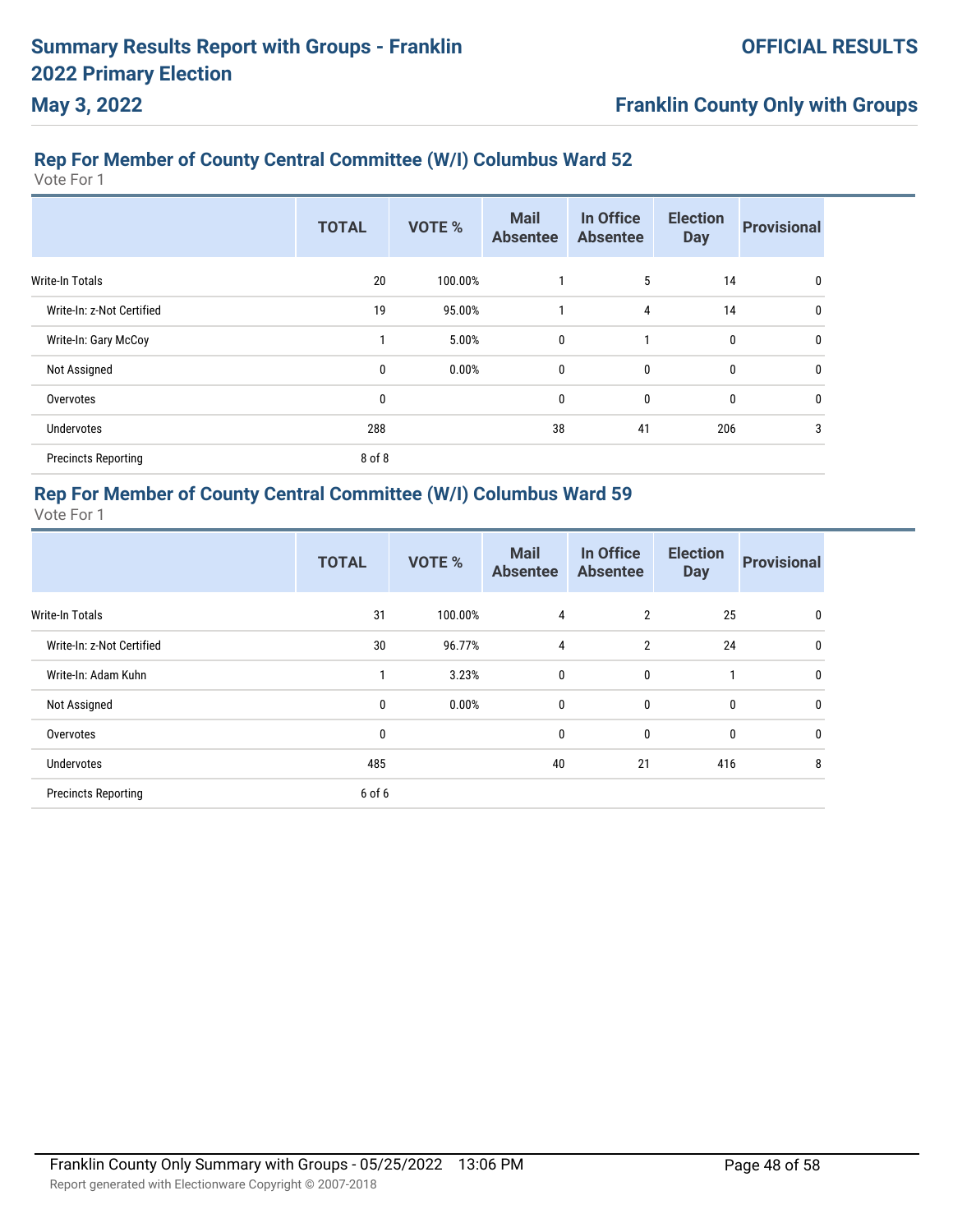# **Franklin County Only with Groups**

# **Rep For Member of County Central Committee (W/I) Columbus Ward 69**

Vote For 1

|                            | <b>TOTAL</b>   | <b>VOTE %</b> | <b>Mail</b><br><b>Absentee</b> | In Office<br><b>Absentee</b> | <b>Election</b><br><b>Day</b> | <b>Provisional</b> |
|----------------------------|----------------|---------------|--------------------------------|------------------------------|-------------------------------|--------------------|
| <b>Write-In Totals</b>     | 81             | 100.00%       | 6                              | 3                            | 72                            | 0                  |
| Write-In: z-Not Certified  | 63             | 77.78%        | 6                              |                              | 56                            | 0                  |
| Write-In: Don Kline        | 16             | 19.75%        | 0                              | $\overline{2}$               | 14                            | 0                  |
| Write-In: Amy Strapp       | $\overline{2}$ | 2.47%         | $\mathbf 0$                    | 0                            | $\overline{2}$                | 0                  |
| Not Assigned               | $\mathbf 0$    | 0.00%         | $\mathbf 0$                    | $\mathbf{0}$                 | 0                             | 0                  |
| Overvotes                  | 0              |               | 0                              | 0                            | 0                             | 0                  |
| <b>Undervotes</b>          | 1,217          |               | 106                            | 35                           | 1,063                         | 13                 |
| <b>Precincts Reporting</b> | 14 of 14       |               |                                |                              |                               |                    |

### **Rep For Member of County Central Committee (W/I) Columbus Ward 76**

|                            | <b>TOTAL</b> | <b>VOTE %</b> | <b>Mail</b><br><b>Absentee</b> | In Office<br><b>Absentee</b> | <b>Election</b><br><b>Day</b> | <b>Provisional</b> |
|----------------------------|--------------|---------------|--------------------------------|------------------------------|-------------------------------|--------------------|
| <b>Write-In Totals</b>     | 31           | 100.00%       |                                |                              | 29                            | $\mathbf{0}$       |
| Write-In: z-Not Certified  | 28           | 90.32%        | 1                              | и                            | 26                            | $\mathbf{0}$       |
| Write-In: Brian Carnahan   | 3            | 9.68%         | $\mathbf{0}$                   | 0                            | 3                             | $\mathbf{0}$       |
| Not Assigned               | 0            | 0.00%         | $\mathbf{0}$                   | 0                            | $\mathbf{0}$                  | $\mathbf{0}$       |
| Overvotes                  | 0            |               | $\mathbf{0}$                   | 0                            | 0                             | $\mathbf{0}$       |
| Undervotes                 | 528          |               | 38                             | 11                           | 476                           | 3                  |
| <b>Precincts Reporting</b> | 7 of 7       |               |                                |                              |                               |                    |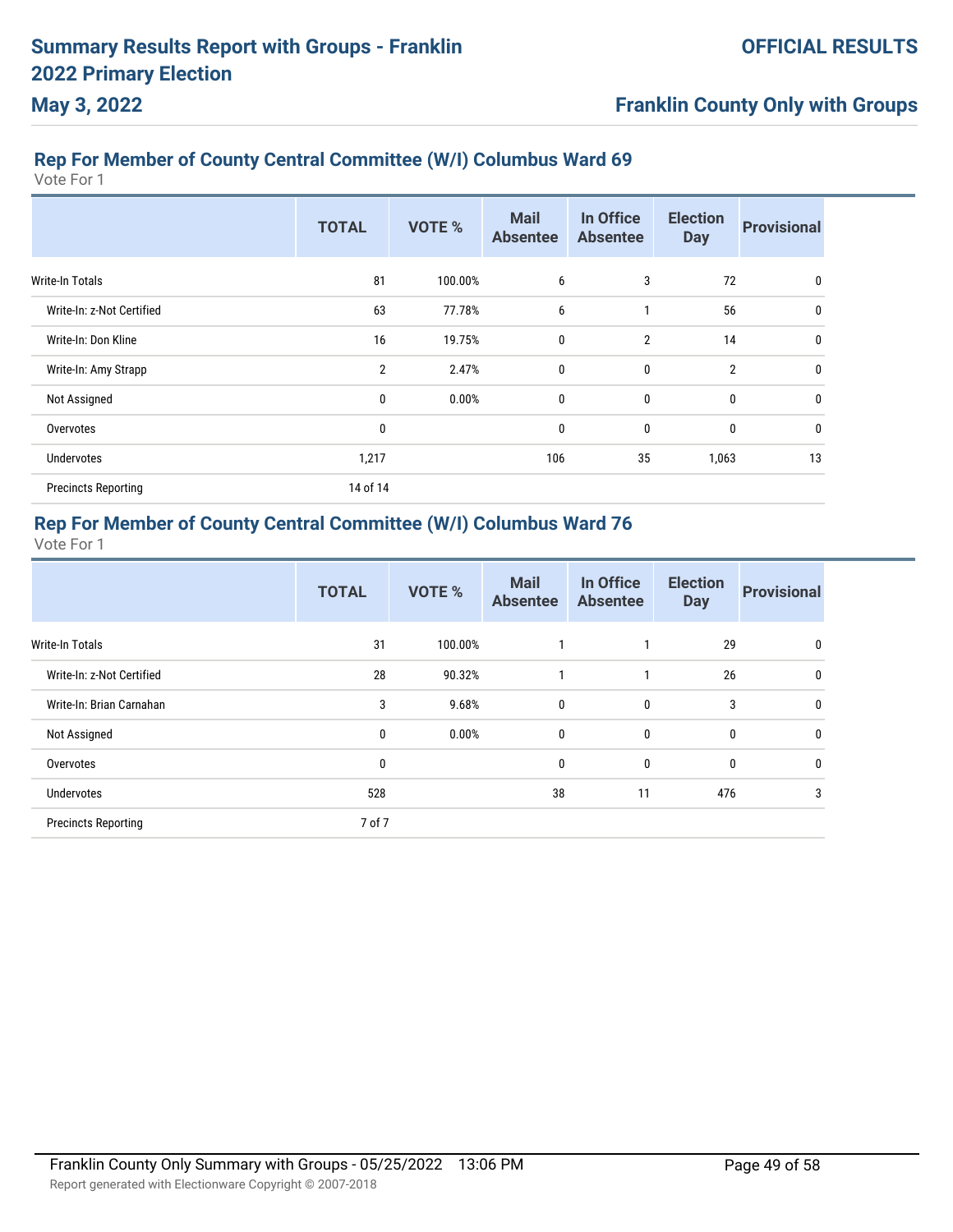# **Franklin County Only with Groups**

# **Rep For Member of County Central Committee (W/I) Columbus Ward 83**

Vote For 1

|                            | <b>TOTAL</b>   | <b>VOTE %</b> | <b>Mail</b><br><b>Absentee</b> | In Office<br><b>Absentee</b> | <b>Election</b><br><b>Day</b> | <b>Provisional</b> |
|----------------------------|----------------|---------------|--------------------------------|------------------------------|-------------------------------|--------------------|
| <b>Write-In Totals</b>     | 18             | 100.00%       | 0                              |                              | 17                            | 0                  |
| Write-In: z-Not Certified  | 16             | 88.89%        | $\mathbf 0$                    | $\mathbf 0$                  | 16                            | 0                  |
| Write-In: James Whitaker   | $\overline{2}$ | 11.11%        | $\mathbf 0$                    | 1                            |                               | 0                  |
| Not Assigned               | 0              | 0.00%         | $\mathbf 0$                    | 0                            | $\mathbf 0$                   | 0                  |
| Overvotes                  | 0              |               | 0                              | 0                            | $\mathbf 0$                   | 0                  |
| <b>Undervotes</b>          | 152            |               | 19                             | 6                            | 125                           | $\overline{2}$     |
| <b>Precincts Reporting</b> | 10 of 10       |               |                                |                              |                               |                    |

### **Rep For Member of County Central Committee (W/I) Gahanna Ward 1**

|                              | <b>TOTAL</b> | <b>VOTE %</b> | <b>Mail</b><br><b>Absentee</b> | In Office<br><b>Absentee</b> | <b>Election</b><br><b>Day</b> | <b>Provisional</b> |
|------------------------------|--------------|---------------|--------------------------------|------------------------------|-------------------------------|--------------------|
| Write-In Totals              | 61           | 100.00%       | 7                              | 3                            | 51                            | 0                  |
| Write-In: z-Not Certified    | 27           | 44.26%        | 4                              | 1                            | 22                            | 0                  |
| Write-In: Pamela S. Merchant | 20           | 32.79%        | $\overline{2}$                 | 1                            | 17                            | 0                  |
| Write-In: Jeannie Hoffman    | 14           | 22.95%        | 1                              | 1                            | 12                            | 0                  |
| Not Assigned                 | $\mathbf{0}$ | 0.00%         | 0                              | 0                            | 0                             | 0                  |
| Overvotes                    | 0            |               | $\mathbf{0}$                   | 0                            | $\mathbf{0}$                  | 0                  |
| <b>Undervotes</b>            | 636          |               | 40                             | 25                           | 567                           | 4                  |
| <b>Precincts Reporting</b>   | 7 of 7       |               |                                |                              |                               |                    |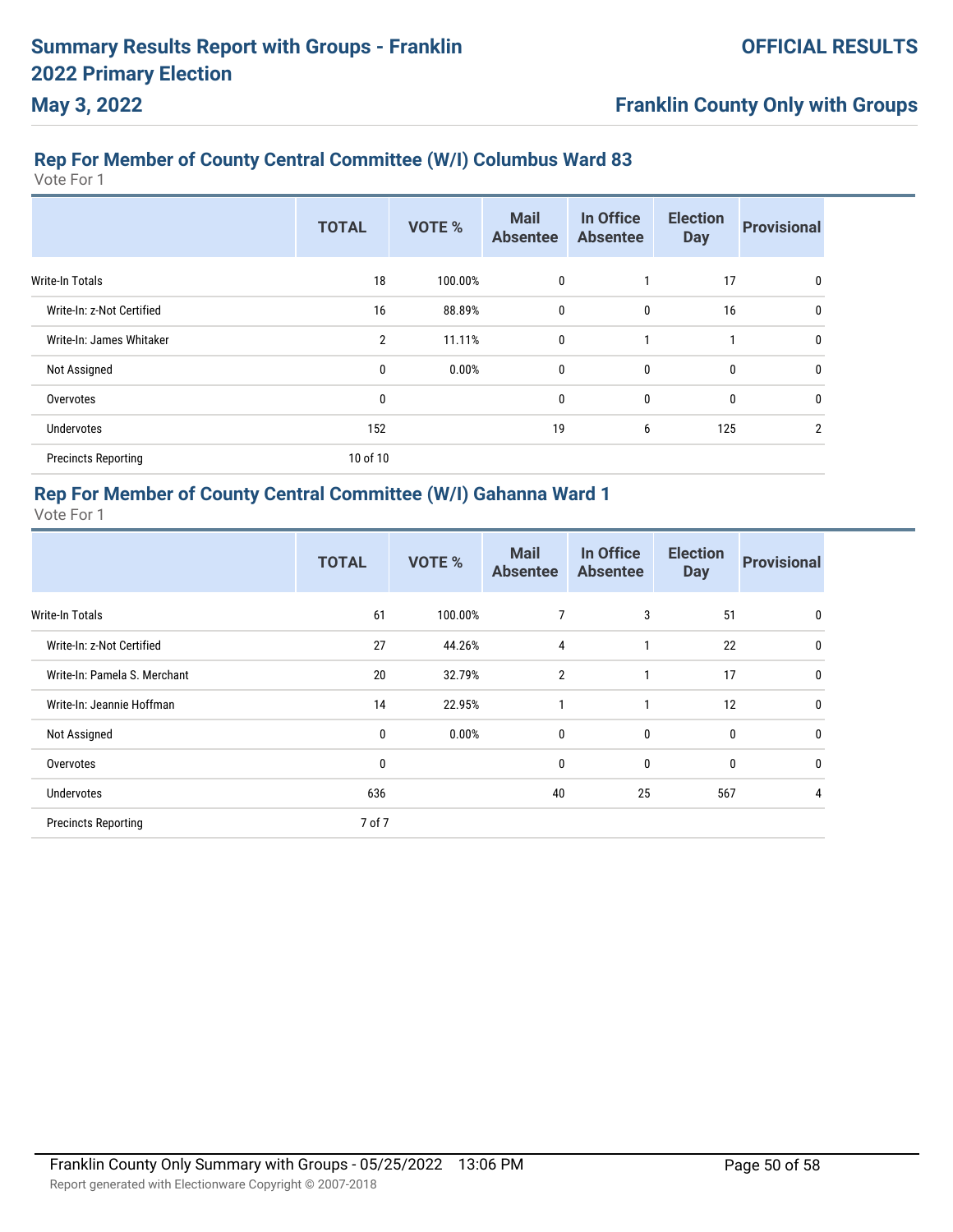# **Franklin County Only with Groups**

# **Rep For Member of County Central Committee (W/I) Pleasant Township**

Vote For 1

|                            | <b>TOTAL</b> | <b>VOTE %</b> | <b>Mail</b><br><b>Absentee</b> | In Office<br><b>Absentee</b> | <b>Election</b><br><b>Day</b> | <b>Provisional</b> |
|----------------------------|--------------|---------------|--------------------------------|------------------------------|-------------------------------|--------------------|
| Write-In Totals            | 38           | 100.00%       | 3                              | 0                            | 35                            | 0                  |
| Write-In: z-Not Certified  | 34           | 89.47%        | 3                              | 0                            | 31                            | 0                  |
| Write-In: Christina Boggs  | 4            | 10.53%        | 0                              | 0                            | 4                             | 0                  |
| Not Assigned               | 0            | 0.00%         | 0                              | 0                            | $\mathbf{0}$                  | 0                  |
| Overvotes                  | 0            |               | 0                              | 0                            | $\mathbf{0}$                  | 0                  |
| <b>Undervotes</b>          | 873          |               | 50                             | 9                            | 807                           |                    |
| <b>Precincts Reporting</b> | 6 of 6       |               |                                |                              |                               |                    |

### **Rep For Member of County Central Committee (W/I) Prairie Township**

|                             | <b>TOTAL</b> | <b>VOTE %</b> | <b>Mail</b><br><b>Absentee</b> | In Office<br><b>Absentee</b> | <b>Election</b><br><b>Day</b> | <b>Provisional</b> |
|-----------------------------|--------------|---------------|--------------------------------|------------------------------|-------------------------------|--------------------|
| <b>Write-In Totals</b>      | 190          | 100.00%       | 11                             | 6                            | 171                           | $\overline{2}$     |
| Write-In: Don Petit         | 76           | 40.00%        | $\overline{4}$                 | 5                            | 67                            | 0                  |
| Write-In: Melanie M. Wagner | 72           | 37.89%        | 5                              | $\mathbf 0$                  | 67                            | 0                  |
| Write-In: z-Not Certified   | 42           | 22.11%        | $\overline{2}$                 | 1                            | 37                            | $\overline{2}$     |
| Write-In: Jeff Ruzicka      | $\mathbf{0}$ | 0.00%         | $\mathbf{0}$                   | $\mathbf 0$                  | 0                             | $\mathbf{0}$       |
| Not Assigned                | 0            | 0.00%         | 0                              | $\mathbf 0$                  | 0                             | 0                  |
| Overvotes                   | $\mathbf{0}$ |               | $\mathbf{0}$                   | $\mathbf 0$                  | 0                             | 0                  |
| <b>Undervotes</b>           | 1,103        |               | 74                             | 10                           | 1,012                         | 7                  |
| <b>Precincts Reporting</b>  | 13 of 13     |               |                                |                              |                               |                    |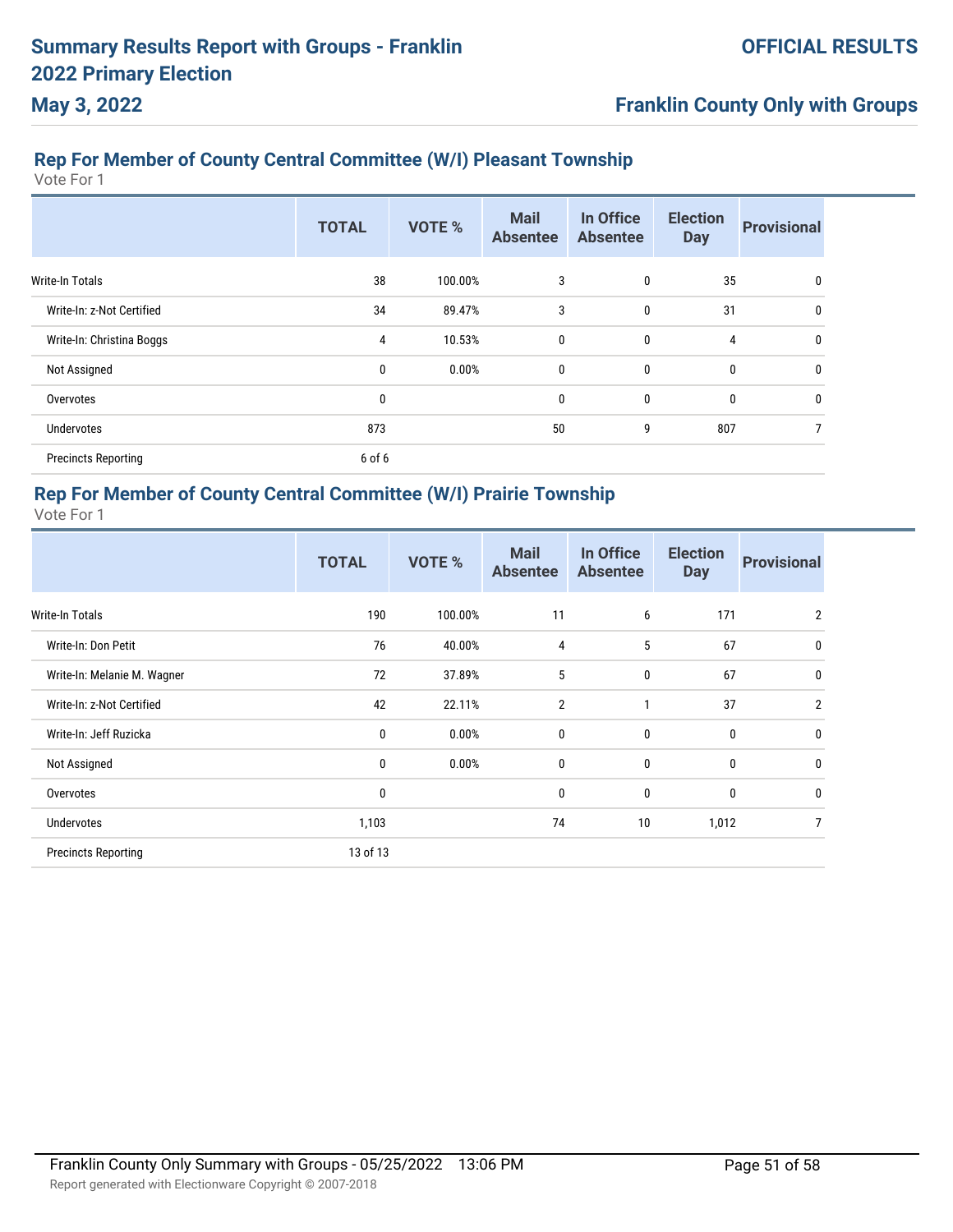# **Franklin County Only with Groups**

# **Rep For Member of County Central Committee (W/I) Westervill Ward 4**

Vote For 1

|                            | <b>TOTAL</b> | <b>VOTE %</b> | <b>Mail</b><br><b>Absentee</b> | In Office<br><b>Absentee</b> | <b>Election</b><br><b>Day</b> | <b>Provisional</b> |
|----------------------------|--------------|---------------|--------------------------------|------------------------------|-------------------------------|--------------------|
| Candidate Withdrawn        |              |               |                                |                              |                               |                    |
| <b>Write-In Totals</b>     | 88           |               | 1                              | 6                            | 81                            | 0                  |
| Write-In: Michael Heyeck   | 81           | 92.05%        | 1                              | 6                            | 74                            | 0                  |
| Write-In: z-Not Certified  | 4            | 4.54%         | $\mathbf 0$                    | $\mathbf{0}$                 | $\overline{4}$                | $\mathbf{0}$       |
| Write-In: Evan S. Beachler | 3            | 3.41%         | 0                              | $\mathbf 0$                  | 3                             | 0                  |
| Not Assigned               | 0            | 0.00%         | 0                              | $\mathbf 0$                  | $\mathbf 0$                   | 0                  |
| Overvotes                  | $\mathbf 0$  |               | 0                              | $\mathbf 0$                  | 0                             | $\mathbf{0}$       |
| Undervotes                 | 272          |               | 20                             | 4                            | 247                           |                    |
| <b>Precincts Reporting</b> | 3 of 3       |               |                                |                              |                               |                    |

# **Rep For Member of County Central Committee (W/I) Whitehall Ward 1**

|                              | <b>TOTAL</b> | <b>VOTE %</b> | <b>Mail</b><br><b>Absentee</b> | In Office<br><b>Absentee</b> | <b>Election</b><br><b>Day</b> | <b>Provisional</b> |
|------------------------------|--------------|---------------|--------------------------------|------------------------------|-------------------------------|--------------------|
| <b>Write-In Totals</b>       | 26           | 100.00%       | 4                              | $\mathbf 0$                  | 22                            | 0                  |
| Write-In: Dustin Gary Burton | 9            | 34.62%        | 1                              | $\mathbf 0$                  | 8                             | 0                  |
| Write-In: z-Not Certified    | 8            | 30.77%        | 3                              | $\mathbf 0$                  | 5                             | 0                  |
| Write-In: Mark Hill          | 8            | 30.77%        | 0                              | $\bf{0}$                     | 8                             | 0                  |
| Write-In: Jason Pigg         |              | 3.85%         | 0                              | $\mathbf{0}$                 | 1                             | 0                  |
| Not Assigned                 | $\mathbf 0$  | 0.00%         | 0                              | $\mathbf 0$                  | $\mathbf 0$                   | 0                  |
| Overvotes                    | 0            |               | 0                              | $\bf{0}$                     | $\mathbf 0$                   | 0                  |
| <b>Undervotes</b>            | 105          |               | 11                             | 1                            | 92                            |                    |
| <b>Precincts Reporting</b>   | 2 of 2       |               |                                |                              |                               |                    |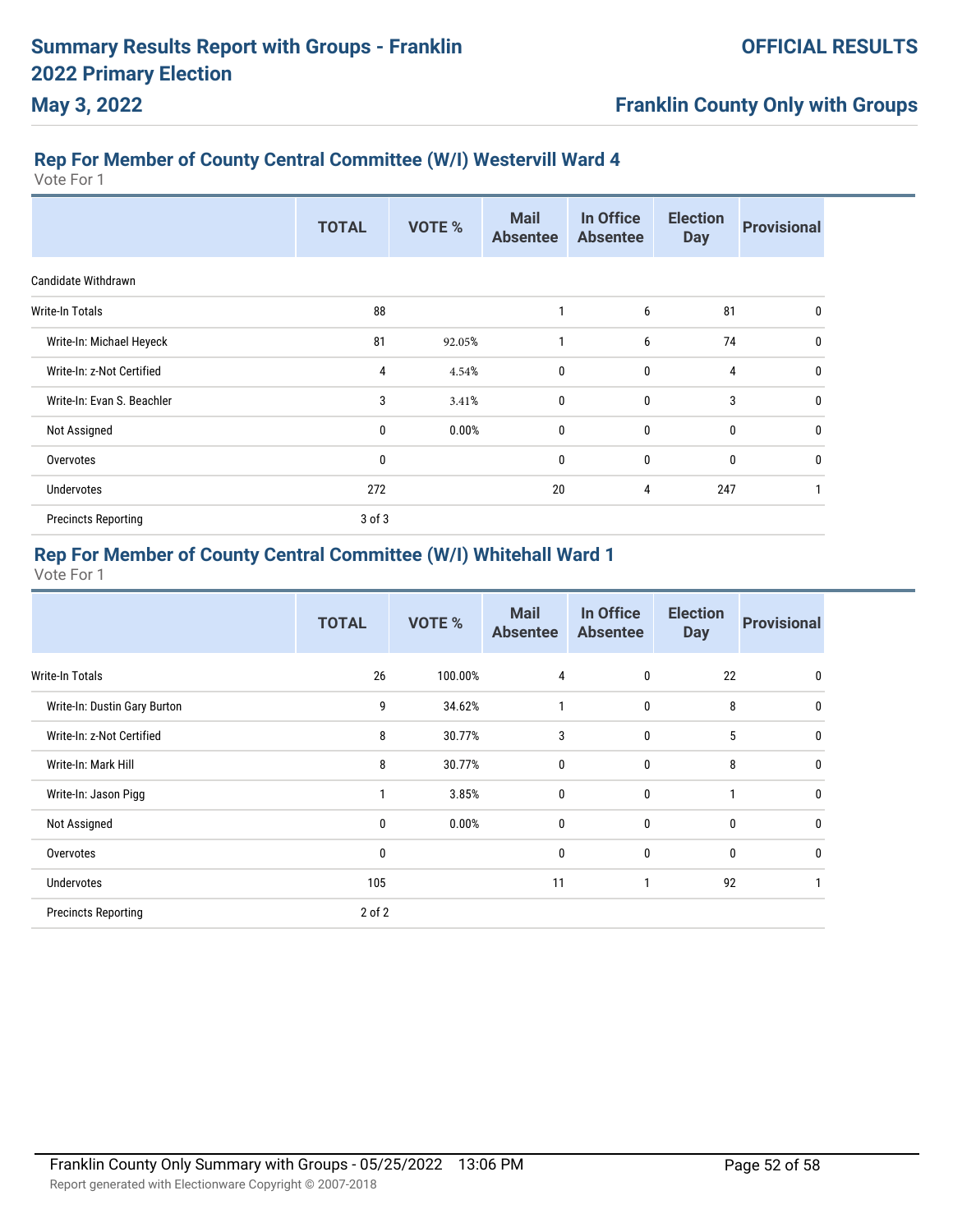# **Franklin County Only with Groups**

# **Rep For Member of County Central Committee (W/I) Whitehall Ward 2**

Vote For 1

|                            | <b>TOTAL</b> | <b>VOTE %</b> | <b>Mail</b><br><b>Absentee</b> | In Office<br><b>Absentee</b> | <b>Election</b><br><b>Day</b> | <b>Provisional</b> |
|----------------------------|--------------|---------------|--------------------------------|------------------------------|-------------------------------|--------------------|
| <b>Write-In Totals</b>     | 19           | 100.00%       | 0                              | 0                            | 19                            | 0                  |
| Write-In: z-Not Certified  | 18           | 94.74%        | $\mathbf 0$                    | 0                            | 18                            | 0                  |
| Write-In: Lee Stahley      |              | 5.26%         | $\mathbf 0$                    | 0                            | 1                             | 0                  |
| Not Assigned               | 0            | $0.00\%$      | $\mathbf 0$                    | 0                            | 0                             | 0                  |
| Overvotes                  | 0            |               | $\mathbf 0$                    | 0                            | $\mathbf 0$                   | 0                  |
| Undervotes                 | 122          |               | 9                              | $\overline{2}$               | 107                           | 4                  |
| <b>Precincts Reporting</b> | 3 of 3       |               |                                |                              |                               |                    |

### **#1 Grandview Heights Public Library**

Vote For 1

|                            | <b>TOTAL</b> | <b>VOTE %</b> | <b>Mail</b><br><b>Absentee</b> | In Office<br><b>Absentee</b> | <b>Election</b><br><b>Day</b> | <b>Provisional</b> |
|----------------------------|--------------|---------------|--------------------------------|------------------------------|-------------------------------|--------------------|
| For the Tax Levy           | 1,709        | 86.31%        | 86                             | 82                           | 1,529                         | 12                 |
| Against the Tax Levy       | 271          | 13.69%        | 18                             | 13                           | 237                           | 3                  |
| Overvotes                  | 0            |               | 0                              | 0                            | $\mathbf{0}$                  | 0                  |
| <b>Undervotes</b>          | 18           |               |                                | 0                            | 11                            | $\mathbf{0}$       |
| <b>Precincts Reporting</b> | 7 of 7       |               |                                |                              |                               |                    |

### **#2 Upper Arlington Public Library**

|                            | <b>TOTAL</b> | <b>VOTE %</b> | <b>Mail</b><br><b>Absentee</b> | In Office<br><b>Absentee</b> | <b>Election</b><br><b>Day</b> | <b>Provisional</b> |
|----------------------------|--------------|---------------|--------------------------------|------------------------------|-------------------------------|--------------------|
| For the Tax Levy           | 7,244        | 75.47%        | 661                            | 311                          | 6,231                         | 41                 |
| Against the Tax Levy       | 2,354        | 24.53%        | 206                            | 90                           | 2,046                         | 12                 |
| Overvotes                  | 0            |               | $\mathbf{0}$                   | 0                            | $\mathbf{0}$                  | $\mathbf{0}$       |
| Undervotes                 | 101          |               | 23                             | 3                            | 68                            |                    |
| <b>Precincts Reporting</b> | 36 of 36     |               |                                |                              |                               |                    |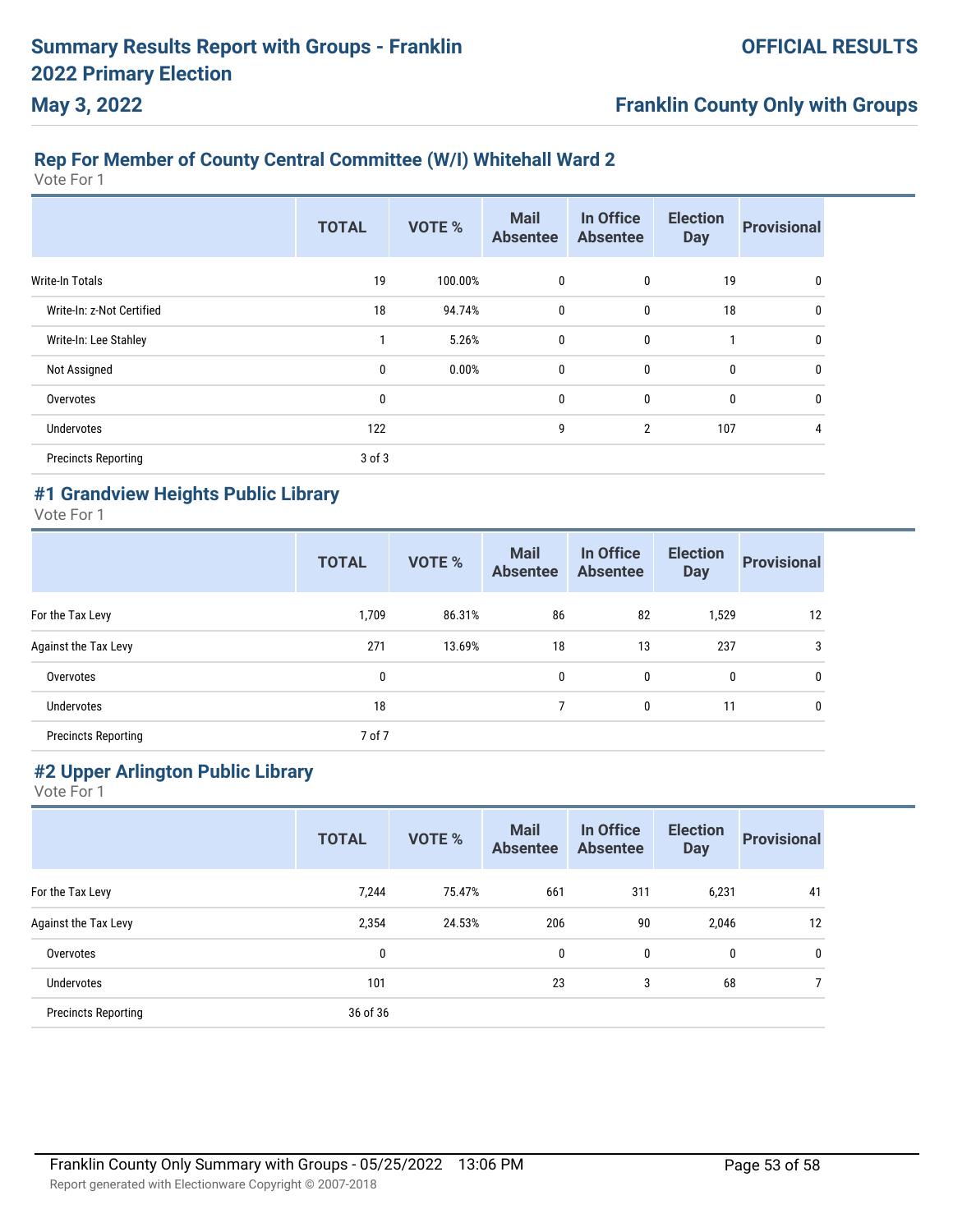### **Licking Heights Local School District Bond Issue**

Vote For 1

**May 3, 2022**

|                            | <b>TOTAL</b> | VOTE % | <b>Mail</b><br><b>Absentee</b> | In Office<br><b>Absentee</b> | <b>Election</b><br><b>Day</b> | <b>Provisional</b> |
|----------------------------|--------------|--------|--------------------------------|------------------------------|-------------------------------|--------------------|
| For the Bond Issue         | 1,121        | 65.63% | 81                             | 91                           | 936                           | 13                 |
| Against the Bond Issue     | 587          | 34.37% | 64                             | 24                           | 486                           | 13                 |
| Overvotes                  | 0            |        | 0                              | 0                            | 0                             | 0                  |
| Undervotes                 | 28           |        | 3                              |                              | 20                            | 4                  |
| <b>Precincts Reporting</b> | 15 of 15     |        |                                |                              |                               |                    |

### **#4A Columbus 06-A Pretentious Barrel House**

Vote For 1

|                            | <b>TOTAL</b> | <b>VOTE %</b> | <b>Mail</b><br><b>Absentee</b> | In Office<br><b>Absentee</b> | <b>Election</b><br><b>Day</b> | <b>Provisional</b> |
|----------------------------|--------------|---------------|--------------------------------|------------------------------|-------------------------------|--------------------|
| Yes                        | 70           | 63.06%        | 9                              | 15                           | 46                            | 0                  |
| No                         | 41           | 36.94%        | 7                              | 9                            | 25                            | 0                  |
| Overvotes                  | 0            |               | $\mathbf{0}$                   | 0                            | 0                             | $\mathbf{0}$       |
| <b>Undervotes</b>          | 6            |               | 0                              | $\overline{2}$               | 4                             | 0                  |
| <b>Precincts Reporting</b> | 1 of 1       |               |                                |                              |                               |                    |

#### **#4b Columbus 06-A Pretentious Barrel House Sunday Sales**

|                            | <b>TOTAL</b> | <b>VOTE %</b> | <b>Mail</b><br><b>Absentee</b> | In Office<br><b>Absentee</b> | <b>Election</b><br><b>Day</b> | <b>Provisional</b> |
|----------------------------|--------------|---------------|--------------------------------|------------------------------|-------------------------------|--------------------|
| Yes                        | 64           | 58.18%        | 8                              | 14                           | 42                            | 0                  |
| <b>No</b>                  | 46           | 41.82%        | 8                              | 10                           | 28                            | 0                  |
| Overvotes                  | 0            |               | $\mathbf{0}$                   | 0                            | 0                             | $\mathbf{0}$       |
| Undervotes                 | 7            |               | $\mathbf{0}$                   | 2                            | 5                             | $\mathbf{0}$       |
| <b>Precincts Reporting</b> | 1 of 1       |               |                                |                              |                               |                    |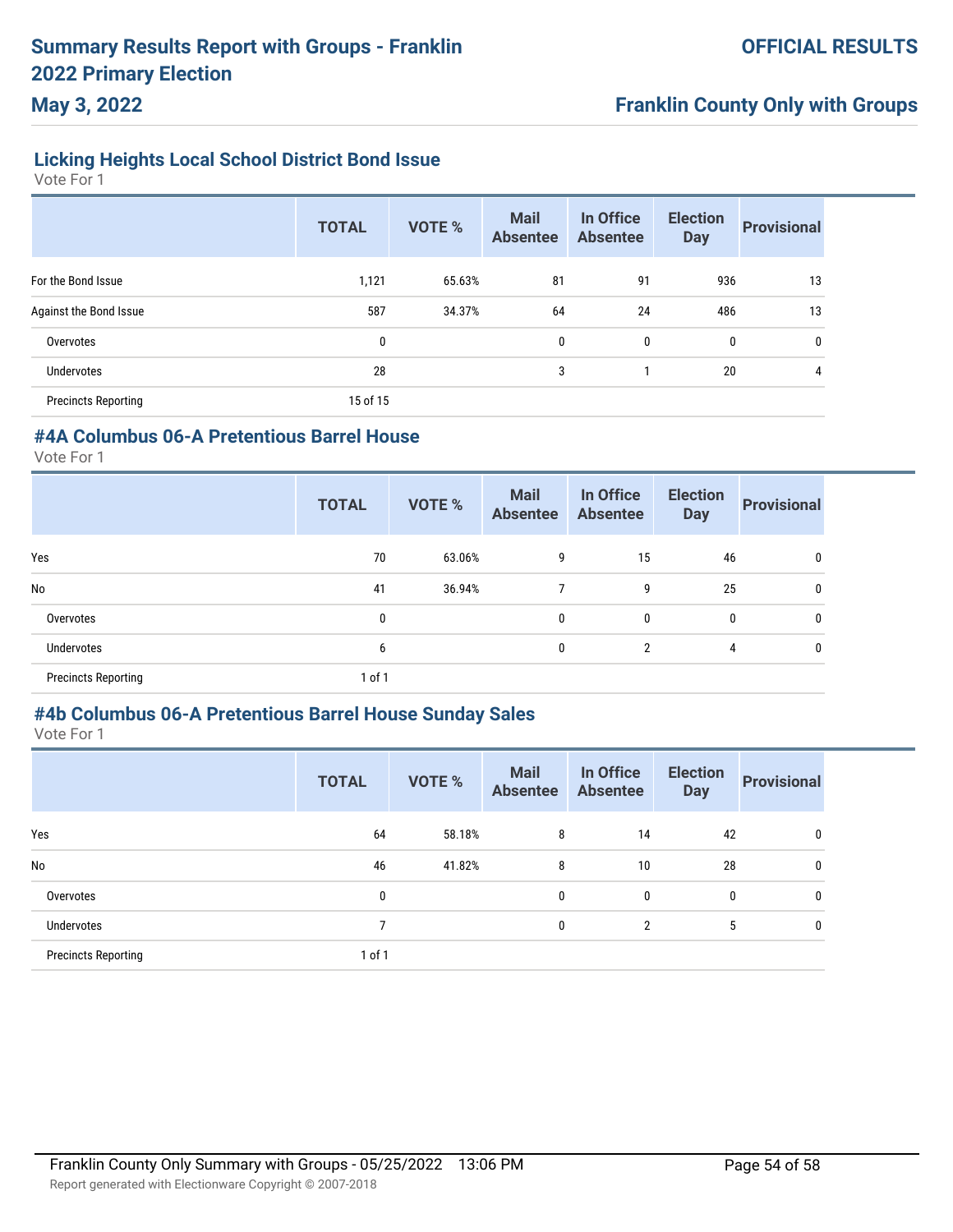### **#5b Columbus 33-H The Collective Columbus Sunday Sales**

Vote For 1

**May 3, 2022**

|                            | <b>TOTAL</b> | <b>VOTE %</b> | <b>Mail</b><br><b>Absentee</b> | In Office<br><b>Absentee</b> | <b>Election</b><br><b>Day</b> | <b>Provisional</b> |
|----------------------------|--------------|---------------|--------------------------------|------------------------------|-------------------------------|--------------------|
| Yes                        | 127          | 84.67%        | 6                              | 12                           | 106                           | 3                  |
| <b>No</b>                  | 23           | 15.33%        |                                | $\overline{4}$               | 18                            | 0                  |
| Overvotes                  | 0            |               | $\mathbf{0}$                   | 0                            | 0                             | 0                  |
| Undervotes                 | 0            |               | $\mathbf{0}$                   | 0                            | 0                             | 0                  |
| <b>Precincts Reporting</b> | 1 of 1       |               |                                |                              |                               |                    |

#### **#6b Columbus 78-I Sheetz Sunday Sales Columbus 78-I**

Vote For 1

|                            | <b>TOTAL</b> | <b>VOTE %</b> | <b>Mail</b><br><b>Absentee</b> | In Office<br><b>Absentee</b> | <b>Election</b><br><b>Day</b> | <b>Provisional</b> |
|----------------------------|--------------|---------------|--------------------------------|------------------------------|-------------------------------|--------------------|
| Yes                        | 47           | 87.04%        | $\overline{2}$                 |                              | 43                            |                    |
| No                         |              | 12.96%        | 0                              |                              | 6                             |                    |
| Overvotes                  | 0            |               | 0                              | 0                            | 0                             |                    |
| <b>Undervotes</b>          | 0            |               | 0                              | 0                            | 0                             |                    |
| <b>Precincts Reporting</b> | 1 of 1       |               |                                |                              |                               |                    |

### **#7b Columbus 85-E Aldi Sunday Sales Columbus 85-E**

|                            | <b>TOTAL</b> | <b>VOTE %</b> | <b>Mail</b><br><b>Absentee</b> | In Office<br><b>Absentee</b> | <b>Election</b><br><b>Day</b> | <b>Provisional</b> |
|----------------------------|--------------|---------------|--------------------------------|------------------------------|-------------------------------|--------------------|
| Yes                        | 24           | 54.55%        | 3                              |                              | 19                            |                    |
| No                         | 20           | 45.45%        |                                | 3                            | 14                            | 2                  |
| Overvotes                  | 0            |               | 0                              | 0                            | $\mathbf{0}$                  | 0                  |
| <b>Undervotes</b>          |              |               |                                | 0                            | 0                             | $\mathbf{0}$       |
| <b>Precincts Reporting</b> | 1 of 1       |               |                                |                              |                               |                    |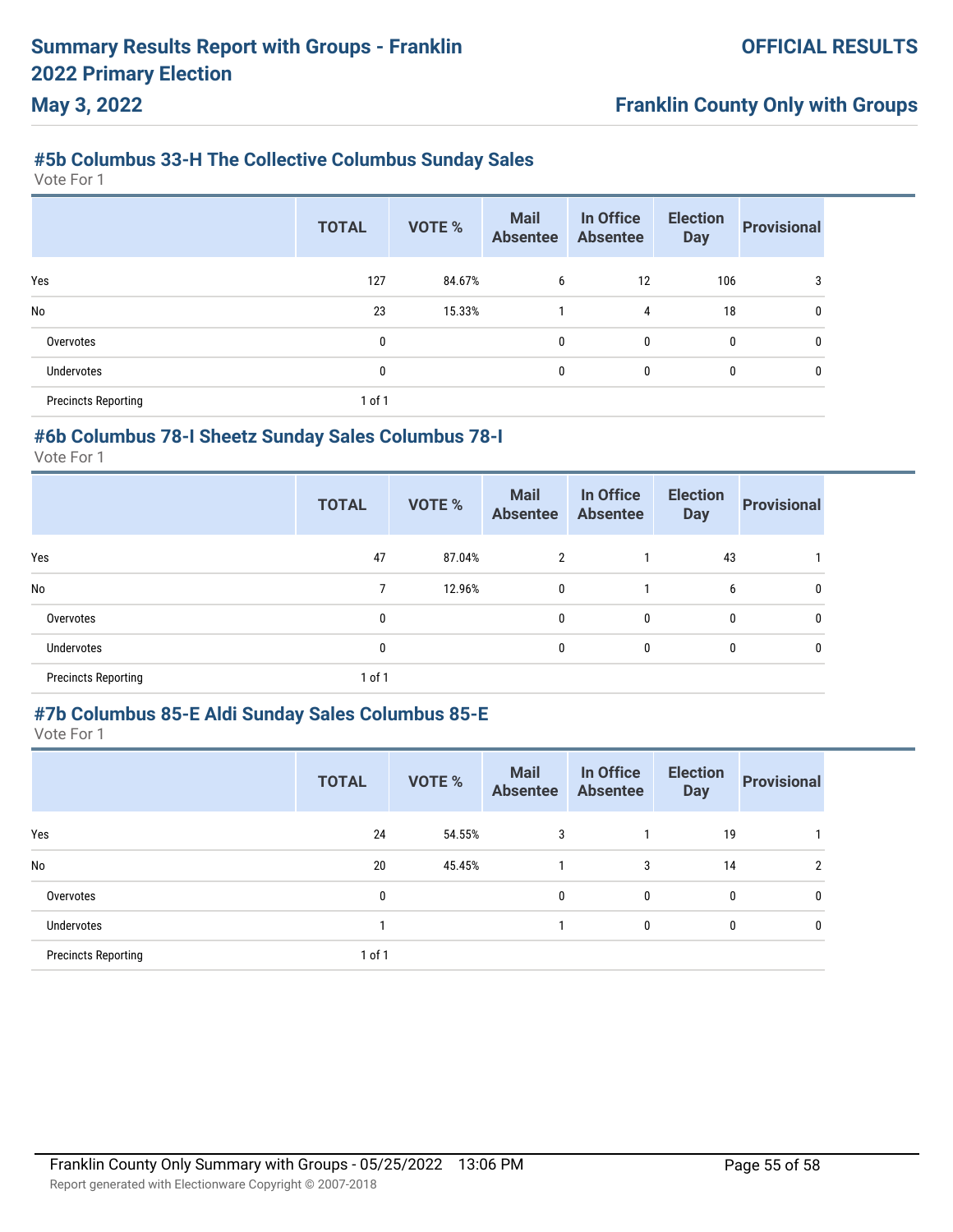### **#8b Grove City 01-B Lilly's Kitchen Table Sunday Sales**

Vote For 1

**May 3, 2022**

|                            | <b>TOTAL</b>   | <b>VOTE %</b> | <b>Mail</b><br><b>Absentee</b> | In Office<br><b>Absentee</b> | <b>Election</b><br><b>Day</b> | <b>Provisional</b> |
|----------------------------|----------------|---------------|--------------------------------|------------------------------|-------------------------------|--------------------|
| Yes                        | 177            | 76.96%        | 12                             | 5                            | 159                           |                    |
| <b>No</b>                  | 53             | 23.04%        | 2                              | $\mathbf{0}$                 | 51                            | 0                  |
| Overvotes                  | 0              |               | $\mathbf{0}$                   | $\mathbf{0}$                 | 0                             | 0                  |
| Undervotes                 | $\overline{2}$ |               | $\mathbf{0}$                   | 0                            | $\overline{2}$                | 0                  |
| <b>Precincts Reporting</b> | 1 of 1         |               |                                |                              |                               |                    |

#### **#9A Westerville 5-A Fattey Beer Company**

Vote For 1

|                            | <b>TOTAL</b> | <b>VOTE %</b> | <b>Mail</b><br><b>Absentee</b> | In Office<br><b>Absentee</b> | <b>Election</b><br><b>Day</b> | <b>Provisional</b> |
|----------------------------|--------------|---------------|--------------------------------|------------------------------|-------------------------------|--------------------|
| Yes                        | 160          | 88.40%        | 14                             | 9                            | 137                           | 0                  |
| No                         | 21           | 11.60%        | 2                              | 0                            | 18                            |                    |
| Overvotes                  | 0            |               | 0                              | 0                            | 0                             | 0                  |
| <b>Undervotes</b>          |              |               | 0                              | 0                            |                               | 0                  |
| <b>Precincts Reporting</b> | 1 of 1       |               |                                |                              |                               |                    |

### **#9b Westerville 5-A Fattey Beer Company Sunday Sales**

|                            | <b>TOTAL</b> | <b>VOTE %</b> | <b>Mail</b><br><b>Absentee</b> | In Office<br><b>Absentee</b> | <b>Election</b><br><b>Day</b> | <b>Provisional</b> |
|----------------------------|--------------|---------------|--------------------------------|------------------------------|-------------------------------|--------------------|
| Yes                        | 152          | 84.44%        | 14                             | 8                            | 130                           | $\mathbf{0}$       |
| <b>No</b>                  | 28           | 15.56%        | 2                              |                              | 24                            |                    |
| Overvotes                  | 0            |               | 0                              | $\mathbf{0}$                 | 0                             | $\mathbf{0}$       |
| Undervotes                 | 2            |               | $\mathbf{0}$                   | $\mathbf{0}$                 | 2                             | $\mathbf{0}$       |
| <b>Precincts Reporting</b> | 1 of 1       |               |                                |                              |                               |                    |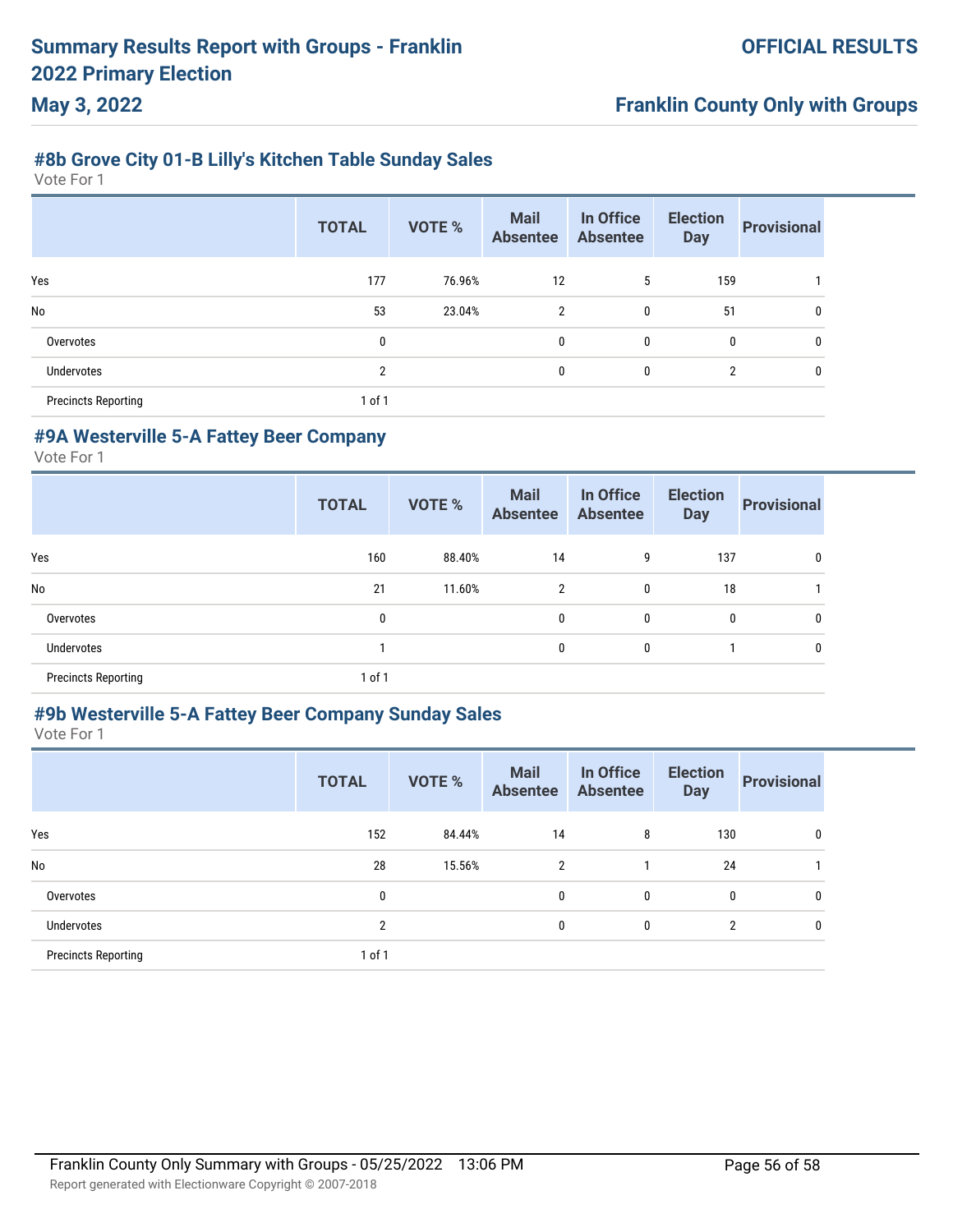**May 3, 2022**

#### **#10 City of Whitehall Police Levy**

Vote For 1

|                            | <b>TOTAL</b> | <b>VOTE %</b> | <b>Mail</b><br><b>Absentee</b> | In Office<br><b>Absentee</b> | <b>Election</b><br><b>Day</b> | <b>Provisional</b> |
|----------------------------|--------------|---------------|--------------------------------|------------------------------|-------------------------------|--------------------|
| For the Tax Levy           | 917          | 60.17%        | 95                             | 31                           | 784                           |                    |
| Against the Tax Levy       | 607          | 39.83%        | 60                             | 18                           | 520                           | 9                  |
| Overvotes                  | 0            |               | $\mathbf{0}$                   | 0                            | 0                             | 0                  |
| Undervotes                 | 24           |               | 5                              |                              | 16                            | $\overline{2}$     |
| <b>Precincts Reporting</b> | 11 of 11     |               |                                |                              |                               |                    |

#### **#12 Franklin Township Police Levy (unincorporated only)**

Vote For 1

|                            | <b>TOTAL</b> | <b>VOTE %</b> | <b>Mail</b><br><b>Absentee</b> | In Office<br><b>Absentee</b> | <b>Election</b><br><b>Day</b> | <b>Provisional</b> |
|----------------------------|--------------|---------------|--------------------------------|------------------------------|-------------------------------|--------------------|
| For the Tax Levy           | 339          | 46.76%        | 40                             | 12                           | 286                           |                    |
| Against the Tax Levy       | 386          | 53.24%        | 35                             | 10                           | 340                           |                    |
| Overvotes                  | 0            |               | 0                              | 0                            | 0                             | 0                  |
| <b>Undervotes</b>          | 6            |               | 2                              | 0                            | 4                             | 0                  |
| <b>Precincts Reporting</b> | 6 of 6       |               |                                |                              |                               |                    |

# **#14 Jefferson Township Fire Levy**

|                            | <b>TOTAL</b> | <b>VOTE %</b> | <b>Mail</b><br><b>Absentee</b> | In Office<br><b>Absentee</b> | <b>Election</b><br><b>Day</b> | <b>Provisional</b> |
|----------------------------|--------------|---------------|--------------------------------|------------------------------|-------------------------------|--------------------|
| For the Tax Levy           | 1,526        | 56.25%        | 120                            | 91                           | 1,304                         | 11                 |
| Against the Tax Levy       | 1,187        | 43.75%        | 118                            | 57                           | 995                           | 17                 |
| Overvotes                  | 0            |               | 0                              | 0                            | 0                             | 0                  |
| Undervotes                 | 24           |               | 3                              | 0                            | 20                            |                    |
| <b>Precincts Reporting</b> | 25 of 25     |               |                                |                              |                               |                    |